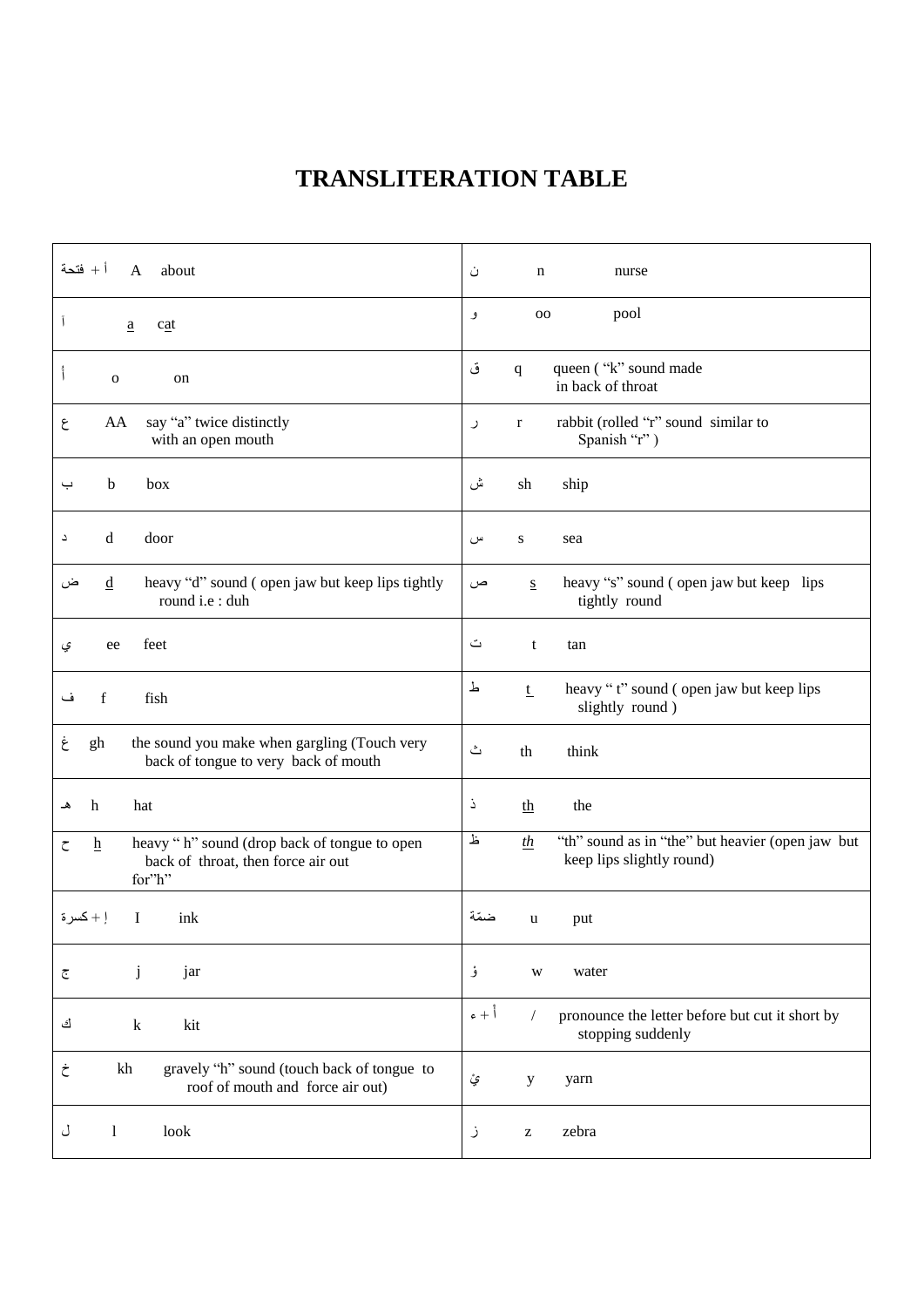م m man (-) is to make some words easier to read

#### **1. When waking up**

(1)

الحَمْدُ لِلّهِ الّذي أَحْيانا بَعْدَ ما أَماتَنا وَإليه النُّشور .<br>. **ـ ْ ل ْ َ َ**

#### *Alhamdu lillahil-lathee ahyana baAAda ma amatana wa-ilayhin-nushoor.*

'All praise is for Allah who gave us life after having taken it from us and unto Him is the resurrection.'

(2) The Prophet  $\frac{4}{36}$  said: "Whosever awakes at night and then says:

**إالّ َ ِّل ال إله ا َده ـ ْ َح َك و ال َشـري له، ك له امل لـ وله مـد، َ احل َ وهو علىُُ ّ كل َن ْ شيء قدير، حا ـب لهللا س ، د ـ ْ َ واحلم هلل ، وال لِل إالّ إله وة إالّ اب ّ ّ وال ق َ َحوَل وال َ ََب، أك ّ هللا وهللا العلي العظيمُ.**

*La ilaha illal-lahu wahdahu la shareeka lah, lahul-mulku walahul-hamd, wahuwa AAala kulli shay-in qadeer, subhanal-lah, walhamdu lillah, wala ilaha illal-lah wallahu akbar, wala hawla wala quwwata illa billahil-AAaliyyil AAatheem.*

'None has the right to be worshipped except Allah, alone without associate, to Him belongs sovereignty and praise and He is over all things wholly capable. How perfect Allah is, and all praise is for Allah, and none has the right to be worshipped except Allah, Allah is the greatest and there is no power nor might except with Allah, The Most High, The Supreme. *…and then supplicates:*

> **َ ّبل ر ا ْغفر يل. ْ**

Rabbigh-fir lee 'O my Lord forgive me.' *…will be forgiven' Al-Waleed said, "or he said: 'and then asks, he will be answered. If he then performs ablution and prays, his prayer will be accepted'."*

(3)

الحمدُ للهِ الذي عافاني في جَسَدي وَرَدّ عَليّ روحي وَأَذِنَ لِي بِلْكُرِهِ . **َ َ َ**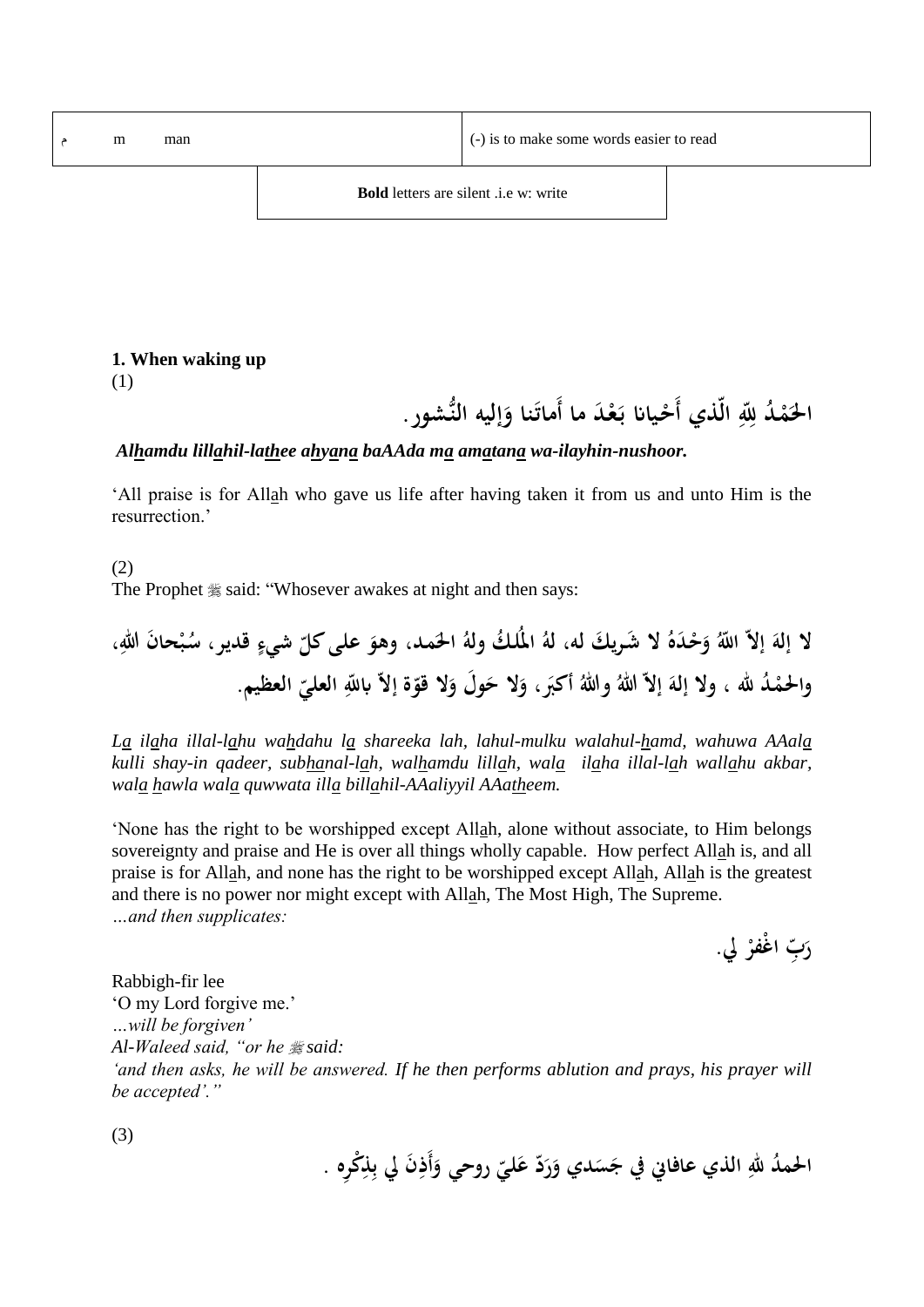Alhamdu lillahil-lathee AAafanee fee jasadee waradda AAalayya roohee wa-athina lee bithikrih.

'All praise is for Allah who restored to me my health and returned my soul and has allowed me to remember Him.'

(4)

( إِنَّ في خَلُقِ السَمَوَاتِ وَالأَرُضِ واخُتِلافِ اللّيلِ والنّهارِ لآياتِ لأُولِ الألباب ...
$$
(\mu_{\rm u})
$$

Inna fee khalqi a**l**ssamawati wa**a**l-ardi wa-ikhtilafi allayli wa-a**ln**nahari la-ayatin li-olee alalbab…

(From Verse 3:190 till the end of the chapter Ali AAimran)

#### **2. Supplication when wearing a garment**

(5)

الحمدُ للهِ الّذي كَساني هذا (الثّوب) وَرَزَقَنيه مِنْ غَـيـْرِ حَولٍ مِنّي وَلا قـوّة . j

Alhamdu lillahil-lathee kasanee hatha (aththawb) warazaqaneehi min ghayri hawlin minnee wala quwwah.

'All Praise is for Allah who has clothed me with this garment and provided it for me, with no power nor might from myself.'

#### **3. Supplication said when wearing a new garment**

(6) اللَّهُمَّ لَكَ الحَمْدُ أَنْتَ كَسَوْتَنيهِ، أَ $\sim$ سْأَيَأُكَ مِنْ خَيرٍهِ وَخَيْرٍ مَا صُنِعَ لَـه، وَأَعوذُ بِكَ مِنْ  $\overline{1}$ َ َ ڑ<br>ا شَرِّهِ وَشَرِّ ما صُنِعَ لَـهُ.

Allahumma lakal-hamdu anta kasawtaneeh, as-aluka min khayrihi wakhayri ma suniAAa lah, wa-aAAoothu bika min sharrihi washarri ma suniAAa lah.

'O Allah, for You is all praise, You have clothed me with it (i.e. the garment), I ask You for the good of it and the good for which it was made, and I seek refuge with You from the evil of it and the evil for which it was made.'

# **4. Supplication said to someone wearing a new garment**

(7)

تُبْلِّي وَيُخْلِفُ اللَّهُ تَعَالَى .

Tublee wayukhliful-lahu taAAala.

'May you wear it out and Allah تعالى replace it (with another).' The intended meaning: A supplication for long life. "

(8)

اِلْبَـس جَديـداً وَعِـشْ حَمـيداً وَمُـتْ شهيداً

Ilbas jadeedan waAAish hameedan wamut shaheedan. 'Wear anew, live commendably and die a *shaheed*.'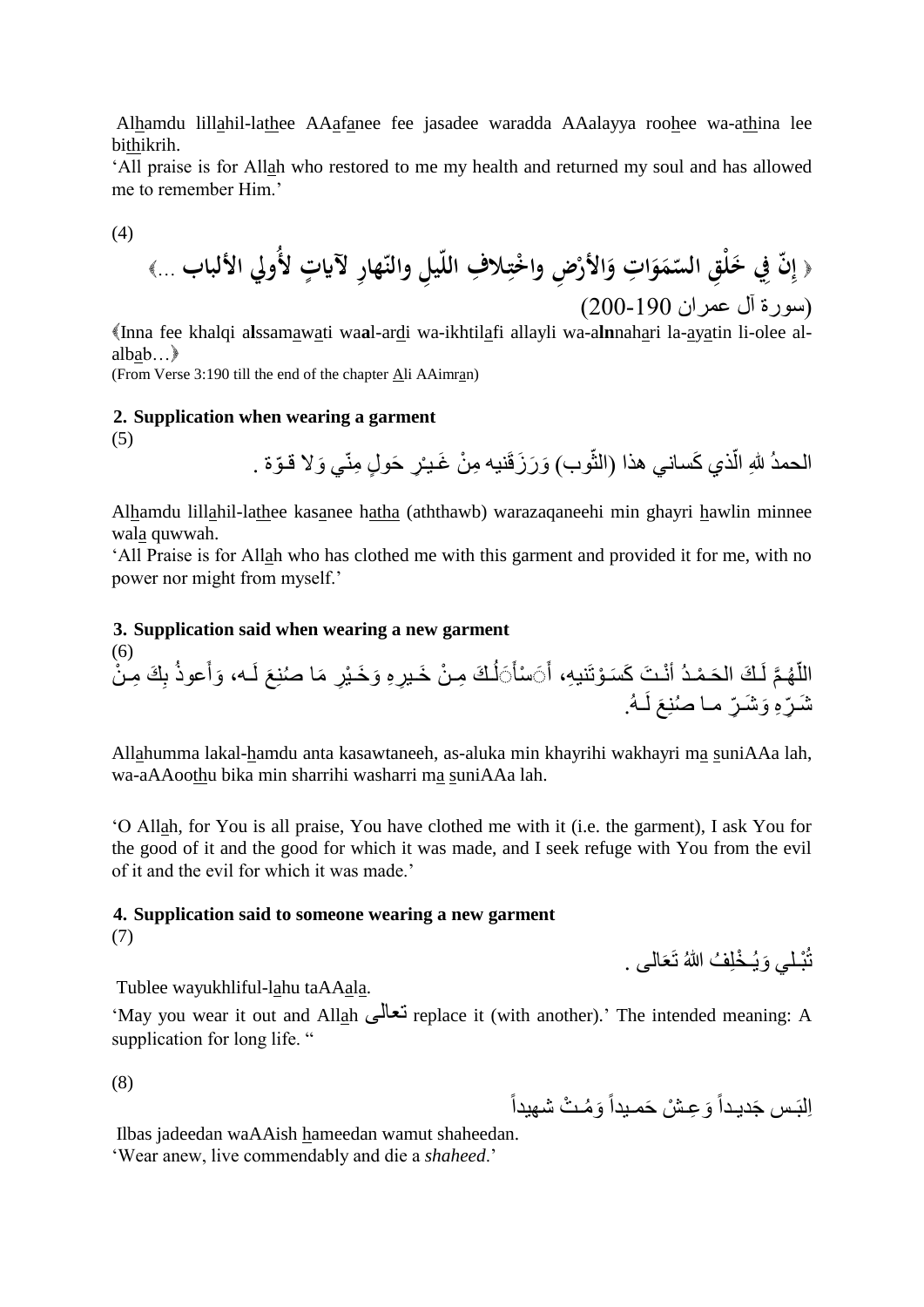*shaheed*:One who dies fighting the kuffar in order to make the word of Allah superior or in defense of Islam. It also has other meanings found in the Sunnah such as: the one who dies defending his life, wealth or family; the woman who passes away due to childbirth; one who drowns…etc.

> بِسْمِ الله . **ِ**

> بِسْمِ الله . **∣**

### **5. Before undressing**

(9)

Bismil-lah

'In the name of Allah.'

### **6. Before entering the toilet**

(10)

(بِسْمِ الله ) اللَّهُمَّ إِنِّـي أَعوذُ بِكَ مِنَ الْخُبْثِ وَالْخَبائِث . **∣** ĺ į **∶** اً (Bismil-lah) allahumma innee aAAoothu bika minal-khubthi wal-khaba-ith

'(In the name of Allah). O Allah, I take refuge with you from all evil and evil-doers.'

### **7. After leaving the toilet**

(11) غُفْرِ انَك . Ghufranak

'I ask You (Allah) for forgiveness.'

# **8. When starting ablution**

(12)

Bismil-lah

'In the name of Allah.'

# **9. Upon completing the ablution**

(13)

أَشْهَدُ أَنْ لا إِلَـهَ إِلاّ اللهُ وَحْدَهُ لا شَريكَ لَـهُ وَأَشْهَدُ أَنَّ مُحَمّداً عَبْـدُهُ وَرَسـوكُـه. لَ ِ ِ<br>ا ֪֦֞֝֝֝֝֝֝֝֝֬֝֝֬֝  $\overline{1}$ َ َ لَ

Ashhadu an la ilaha illal-lahu wahdahu la shareeka lah, wa-ashhadu anna Muhammadan AAabduhu warasooluh.

'I bear witness that none has the right to be worshipped except Allah, alone without partner, and I bear witness that Muhammad is His slave and Messenger.'

(14 )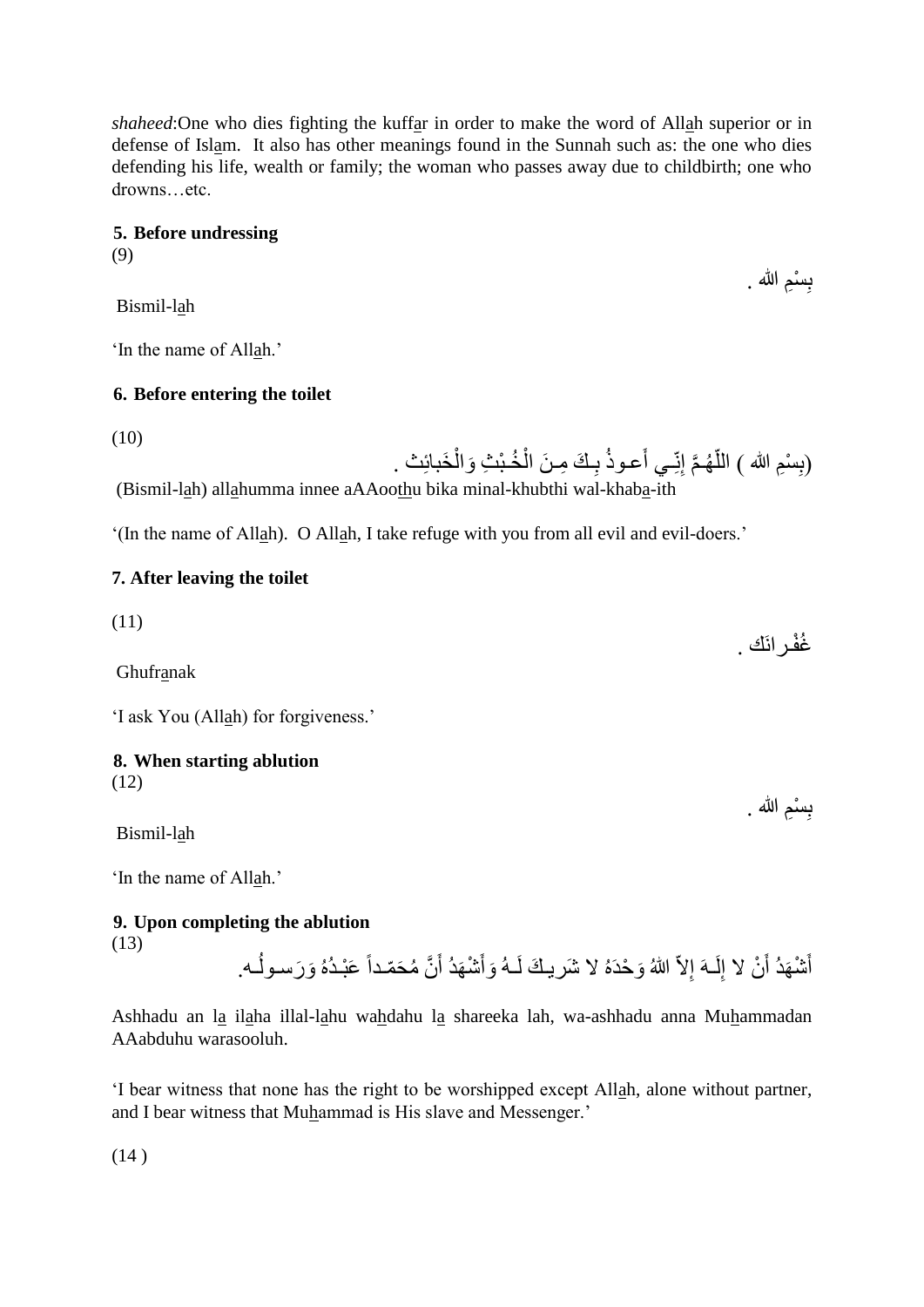اللَّهُمَّ اجْعَلْنـي مِنَ النَّـوّابينَ وَاجْعَـلْنـي مِنَ المتَطَهّرين. j اً

Allahummaj-AAalnee minat-tawwabeena wajAAalnee minal-mutatahhireen.

'O Allah, make me of those who return to You often in repentance and make me of those who remain clean and pure.'

(15 ) ـ يك . لَ ِ تو ب إ َ ستَ غِف ر َك َوأ َ ن َت أ َ أ ِالّ لهَ إ ِ ن ال إ َ ش َهـد أ َ ِ َحمِدك أ َوب َّم هـ ّ س بحـانَ َك الل

Subhanakal-lahumma wabihamdika ashhadu an la ilaha illa anta astaghfiruka wa-atoobu ilayk.

'How perfect You are O Allah, and I praise You, I bear witness that none has the right to be worshipped except You, I seek Your forgiveness and turn in repentance to You.'

#### **10. When leaving the home**

(16)

 $(1, 1)$ 

بِسْمِ اللهِ ، تَوَكَّلْتُ عَلى اللهِ وَلا حَوْلَ وَلا قُـوَّةَ إلاّ بِالله . Ĺ **∣** 

Bismil-lah, tawakkaltu AAalal-lah, wala hawla wala quwwata illa billah.

'In the name of Allah, I place my trust in Allah, and there is no might nor power except with Allah.'

َعـوذ ِـي أ ِنّ َّم إ هـ ّ و الل َ ج َه َل أ َ و أ َ ـم ، أ َ ظلَ َ و أ َ أ َ َ ظِلـم و أ َ َزل ، أ و أ َ ِز َّل أ َ و أ َ َضـل ، أ و أ َ ِضـ َّل أ َ ن أ َ ِ َك أ ب ّي . ـ ي ـ ج َه َل َعلَ

Allahumma innee aAAoothu bika an adilla aw odal, aw azilla aw ozall, aw a*th*lima aw o*th*lam, aw ajhala aw yujhala AAalay.

'O Allah, I take refuge with You lest I should stray or be led astray, or slip or be tripped, or oppress or be oppressed, or behave foolishly or be treated foolishly.' slip: i.e. to commit a sin unintentionally

#### **11. Upon entering the home** (18)

بِسْـمِ اللهِ وَلَجْنــا، وَبِسْـمِ اللهِ خَـرَجْنــا، وَعَلــى رَبِّنــا تَوَكَّلْـنـا . **∣** ĺ **∣** 

Bismil-lahi walajna, wabismil-lahi kharajna, waAAala rabbina tawakkalna.

'In the name of Allah we enter and in the name of Allah we leave, and upon our Lord we place our trust.'

#### **12. Supplication when going to the mosque** (19)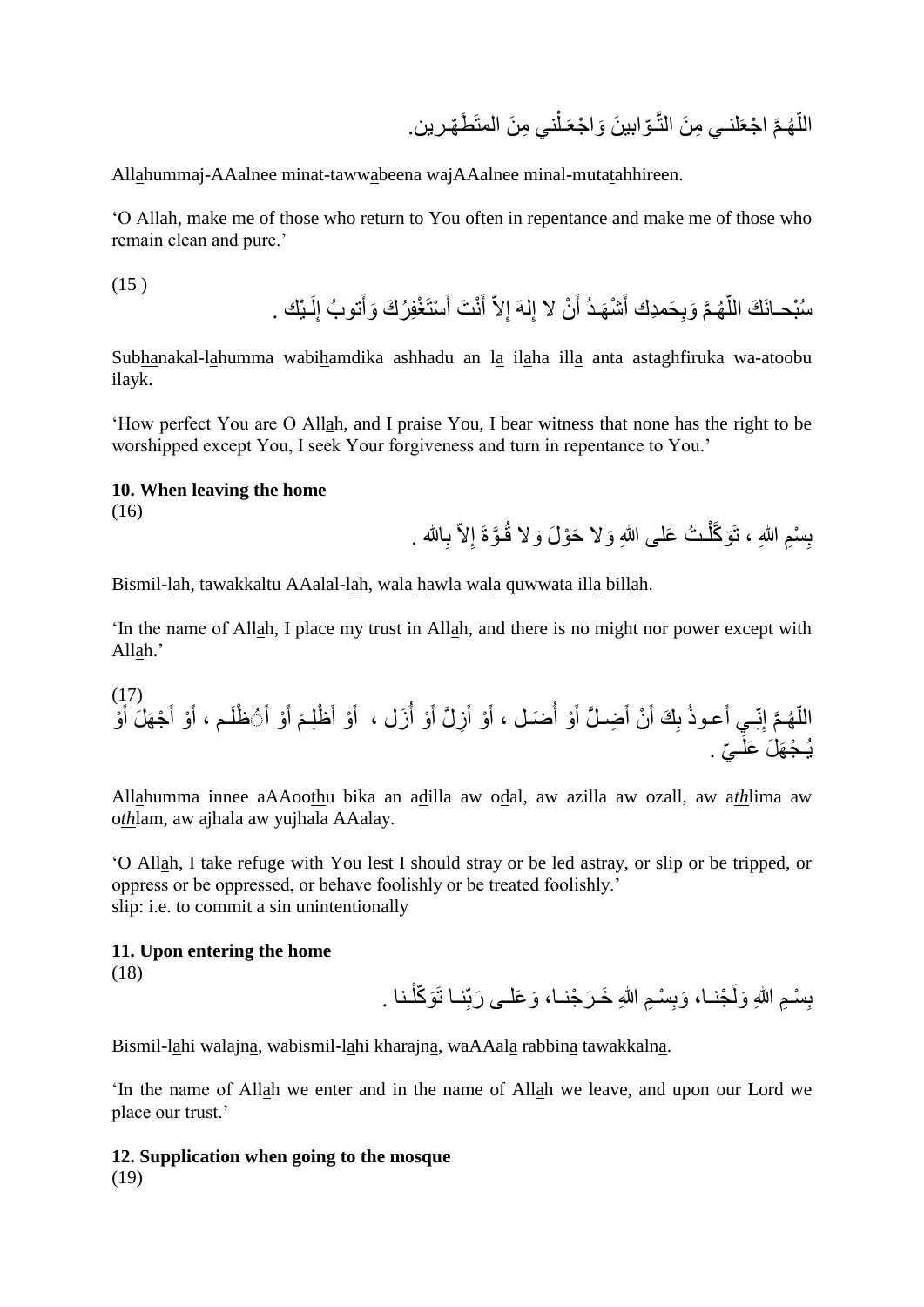ـ ل في بَ َصري َوا جعَ ـ ل في َس معي نورا، َوا جعَ َوفي ِلسـاني نورا، بـي نورا ، ـ ل في قَل َّم ا جعَ هـ ّ الل َو ِمن تَ حتـي وقـي نورا ، ـ ل ِم ن فَ َوا جعَ مامـي نورا، َ َو ِم ن أ في نورا، ـ ل ِم ن َخل َوا جعَ نورا، نو ع ِطنـي نورا . َّم أ هـ ّ را .الل

Allahumma ijAAal fee qalbee noora, wafee lisanee noora, wajAAal fee samAAee noora,wajAAal fee basaree noora, wajAAal min khalfee noora, wamin amamee noora ,wajAAal min fawqee noora, wamin tahtee noora, allahumma aAAtinee noora.

'O Allah, place within my heart light, and upon my tongue light, and within my ears light, and within my eyes light, and place behind me light and in front of me light and above me light and beneath me light. O Allah, bestow upon me light.'

#### **13. Upon entering the mosque**

(20) أعوذُ باللهِ العَظيم وَبِوَجْهِهِ الكَرِيمِ وَسُلْطانِه القَديِمِ مِنَ الشّيْطانِ الرَّجيمِ،[ بِسْمِ الله، ِ وَالصَّلاةُ] [وَالسَّلامُ عَلَى رَسولِ الله]، اللَّهُمَّ افْتَحْ لي أَبْوابَ رَحْمَتَـكِ . َ <u>اً</u>

aAAoothu billahil-AAa*th*eem wabiwajhihil-kareem wasultanihil-qadeem minash-shaytanirrajeem, [bismil-lah, wassalatu] [wassalamu AAala rasoolil-lah] , allahumma iftah lee abwaba rahmatik.

'I take refuge with Allah, The Supreme and with His Noble Face, and His eternal authority from the accursed devil. In the name of Allah, and prayers and peace be upon the Messenger of Allah. O Allah, open the gates of Your mercy for me.'

#### **14. Upon leaving the mosque**

(21)

بِسمِ اللهِ وَالمُتلاةُ وَالسّلامُ عَلَى رَسولِ الله، اللَّهُمَّ إِنّـي أَسْأَلُكَ مِـنْ فَضْـلِكَ، اللَّهُمَّ اعصِمْنـي َ أ<br>أ أ ĺ َ مِنَ الشَّيْطانِ الرَّجيمِ.

Bismil-lah wassalatu wassalamu AAala rasoolil-lah, allahumma innee as-aluka min fadlik, allahumma iAAsimnee minash-shaytanir-rajeem.

'In the name of Allah, and prayers and peace be upon the Messenger of Allah. O Allah, I ask You from Your favour. O Allah, guard me from the accursed devil.'

#### **15. Supplications related to the athan (the call to prayer)** (22)

*'One repeats just as the mu-a*thth*in (one who calls to prayer) says, except when he says:*

حَ*ّيَّ عَلـى الصَّلاة* (أَو) حَ*ّيَّ عَلـى* الْفَلاح. ĺ

Hayya AAalas-salah (or) hayya AAalal-falah

'come to prayer, come to success'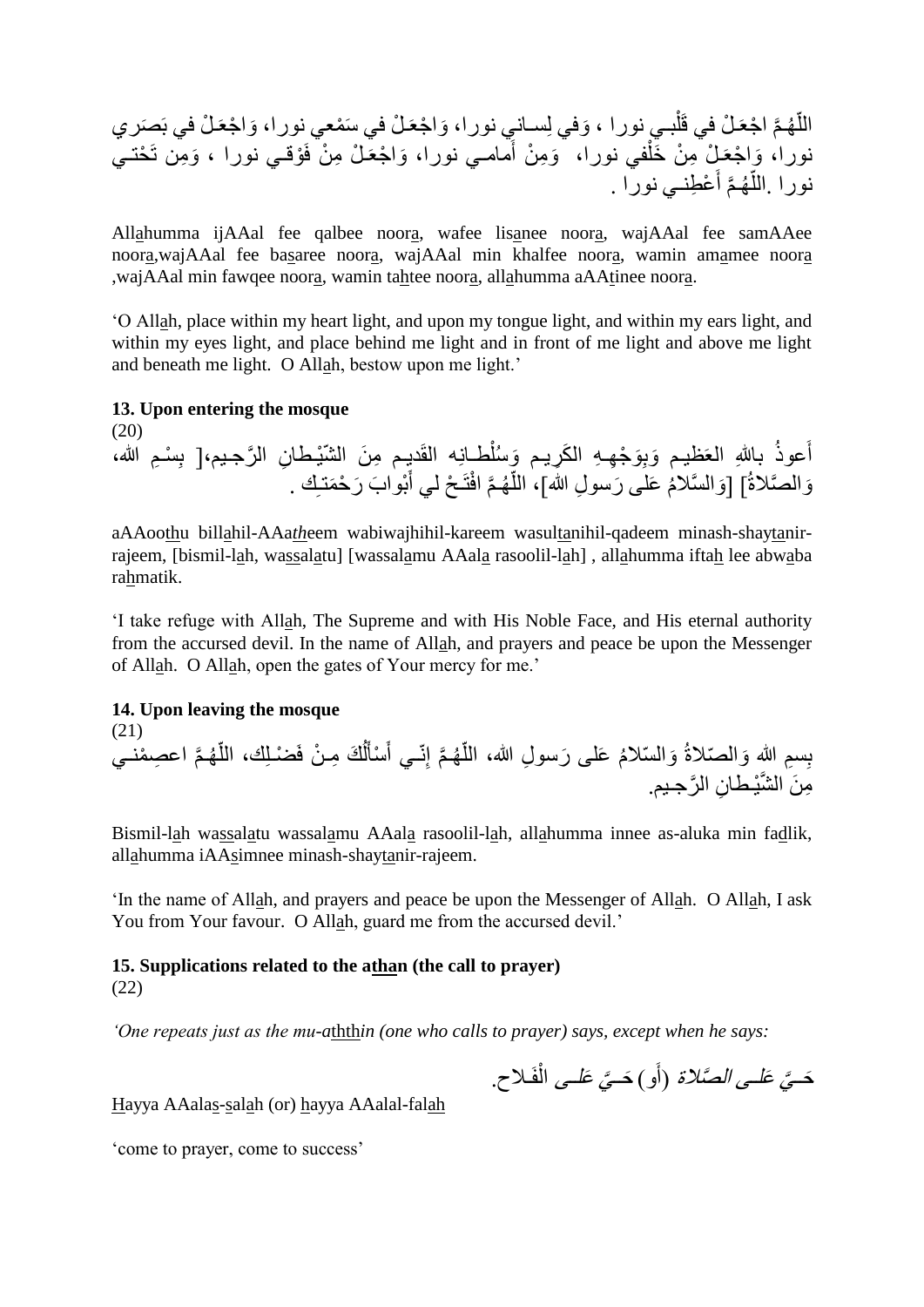*instead, one should say:*

لا حَـوْلَ وَلا قُـوَّةَ إِلاَّ بِالله.

La hawla wala quwwata illa billah.

'There is no might nor power except with Allah.'

(23) *Immediately following the declaration of faith called by the mu-a*thth*in, one says:* وَأَنا أَشْـهَدُ أَنْ لا إِلـهَ إِلاّ اللهُ وَحْدَهُ لا شَـريكَ لَـه ، وَأَنَّ محَمّداً عَبْـدُهُ وَرَسـولُه ، رَضيبـثُ بِاللهِ أَ ِ َ َ َ  $\overline{1}$ رَبَّاً ، وَبِمُحَمَّدٍ رَسـولاً وَبِالإِسْلامِ دينَـاً <sub>.</sub>

Wa-ana ashhadu an la ilaha illal-lahu wahdahu la shareeka lah, wa-anna Muhammadan AAabduhu warasooluh, radeetu billahi rabban wabimuhammadin rasoolan wabil-islami deena.

'And I too bear witness that none has the right to be worshipped except Allah, alone, without partner, and that Muhammad is His salve and Messenger. I am pleased with Allah as a Lord, and Muhammad as a Messenger and Islam as a religion.'

### (24)

*'One should then send prayers on the Prophet # after answering the call of the mu-aththin'* 

(25) اللَّهُمَّ رَبَّ هَذِهِ الدَّعْوَةِ النَّـامَّة وَالصّلاةِ القَـائِمَة آتِ محَمَّداً الوَسيـلةَ وَالْفَضـيلَة وَابْعَنْه مَقـامـاً اً  $\ddot{\phantom{a}}$ ĺ مَحموداً الَّذي وَعَدْتَه إِنَّـكَ لا تُـخْلِفُ الميـعاد. اُ

Allahumma rabba hathihid-daAAwatit-tammah, wassalatil-qa-imah ati Muhammadan alwaseelata wal-fadeelah, wabAAath-hu maqaman mahmoodan allathee waAAadtah, innaka la tukhliful-meeAAad.

'O Allah, Owner of this perfect call and Owner of this prayer to be performed, bestow upon Muhammad *al-waseelah* and *al-fadeelah* and send him upon a praised platform which You have promised him. Verily, You never fail in Your promise.'

*al-waseelah*: A station in paradise.

*al-fadeelah*: A rank above the rest of creation.

praised platform: One in which all of creation will praise him on, in order to bring about the account quickly and be relieved from the lengthy standing *or* the role of intercession.

### (26)

*One should also supplicate for himself during the time between the a*th*an and the iqamah as supplication at such time is not rejected.*

**16. Supplication at the start of the prayer (after takbeer)** (27)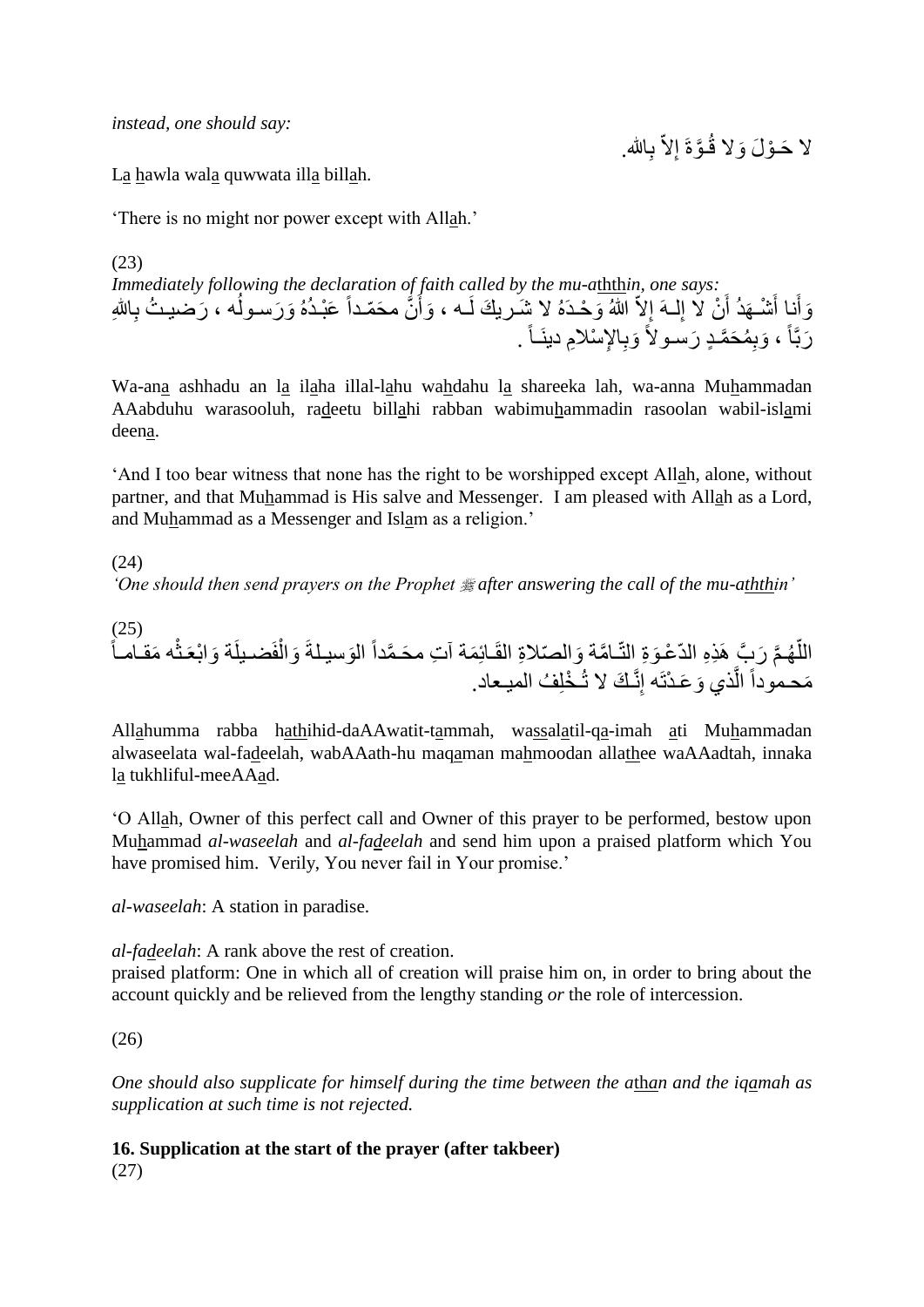َّم هـ الل ِنـي ِم ن ّ َّم نَقّ هـ ّ َم غِر ب ، الل َم شِر ِق َوال َي َكما با َع د َت بَ ي َن ال با ِعـ د بَيـني َوبَ ي َن َخطـايا ِ َوالمـا ِء لـج َّ ِالث َي ب نـي ِم ن َخطايـا َّم ا غ ِسل هـ ّ بيَ ض ِم َن الدَّنَ س ، الل و ب األَ ـ َّ َي َكمـا ي ـنَقَّى الث َخطايا بَ َر د . َوال

Allahumma baAAid baynee wabayna khatayaya kama baAAadta baynal-mashriqi walmaghrib, allahumma naqqinee min khatayaya kama yunaqqath-thawbul-abyadu minaddanas, allahummagh-silnee min khatayaya biththalji walma/i walbarad.

'O Allah, distance me from my sins just as You have distanced The East from The West, O Allah, purify me of my sins as a white robe is purified of filth, O Allah, cleanse me of my sins with snow, water, and ice.'

(28)

سُبْحانَكَ اللَّهُمَّ وَبِحَمْدِكَ وَتَبارَكَ اسْمُكَ وَتَعـالَى جَدَّكَ وَلا إِلهَ غَيْرُك . اً

Subhanakal-lahumma wabihamdika watabarakas-muka wataAAala jadduka wala ilaha ghayruk.

'How perfect You are O Allah, and I praise You. Blessed be Your name, and lofty is Your position and none has the right to be worshipped except You.'

(29) وَجَّهتُ وَجْهِيَ لِلَّذِي فَطَرَ السَّمـواتِ وَالأَرْضَ حَنـيفَاً وَمـا أَنـا مِنَ المشْرِكينِ ، إِنَّ صَلاتـي ،<br>. ا<br>ءِ َ اُ وَنُسُكي ، وَمَحْـيايَ ، وَمَماتـي للهِ رَبِّ العالَمين ، لا شَرِيكَ لَـهُ وَبِذلكَ أَمِرْتُ وَأَنا مِنَ المسلمين َ ĺ . اللّهُمَّ أَنْتَ المَلِكُ لا إِلهَ إِلاّ أَنْت ،أَنْتَ رَبِّي وَأَنـا عَبْدُك ، ظَلَمْتُ نَفْسـي وَاعْتَرَفْتُ بِذَنْبـي َ َ ;<br>; َ َ ِ فَاغْفِرْ لَمِي ذُنِوبِي جَميعاً إِنَّـه لا يَغْفِرُ الذَّنـوَبَ إلاّ أَنْت .وَاهْدِنــيِ لأَحْسَنِ الأَخْلاقِ لا يَهْديَ َ ُمُّ لأَحْسَنِهاۤ إِلاّ أَنْت ، وَاصْرِف عَنّْي سَيِّئَهِا ، لا يَصْرِفُ عَنّْي سَيِّئَها إِلاّ أَنْت ، لَبَّبْكَ َ َ ِ  $\ddot{\cdot}$ ِ  $\ddot{\phantom{0}}$ وَسَعْدَيْكَ ، وَالْخَـيْرُِ كُلُّـهُ بِيَـدَيْـكَ ، وَالشَّرُّ لَيْـسَ إِلَـيْكَ ، أَنا بِكَ وَإِلَيْـك ، تَبـارَكْتَ وَتَعـالَيتَ لَ ا<br>ءِ َ لَ ا<br>ءِ اُ<br>ا أَسْتَغْفِرُكَ وَأَتوبُ إِلَـٰبِك ِ لَ ِ َ َ

Wajjahtu wajhiya lillathee fataras-samawati wal-arda haneefan wama ana minal-mushrikeen, inna salatee wanusukee wamahyaya wamamatee lillahi rabbil-AAalameen, la shareeka lahu wabithalika omirtu wa-ana minal-muslimeen. Allahumma antal-maliku la ilaha illa ant. anta rabbee wa-ana AAabduk, *th*alamtu nafsee waAAtaraftu bithanbee faghfir lee thunoobee jameeAAan innahu la yaghfiruth-thunooba illa ant.wahdinee li-ahsanil-akhlaqi la yahdee liahsaniha illa ant, wasrif AAannee sayyi-aha la yasrifu AAannee sayyi-aha illa ant, labbayka wasaAAdayk,walkhayru kulluhu biyadayk, washsharru laysa ilayk, ana bika wa-ilayk, tabarakta wataAAalayt, astaghfiruka wa-atoobu ilayk.

'I have turned my face sincerely towards He who has brought forth the heavens and the Earth and I am not of those who associate (others with Allah). Indeed my prayer, my sacrifice, my life and my death are for Allah, Lord of the worlds, no partner has He, with this I am commanded and I am of the Muslims. O Allah, You are the Sovereign, none has the right to be worshipped except You. You are my Lord and I am Your servant, I have wronged my own soul and have acknowledged my sin, so forgive me all my sins for no one forgives sins except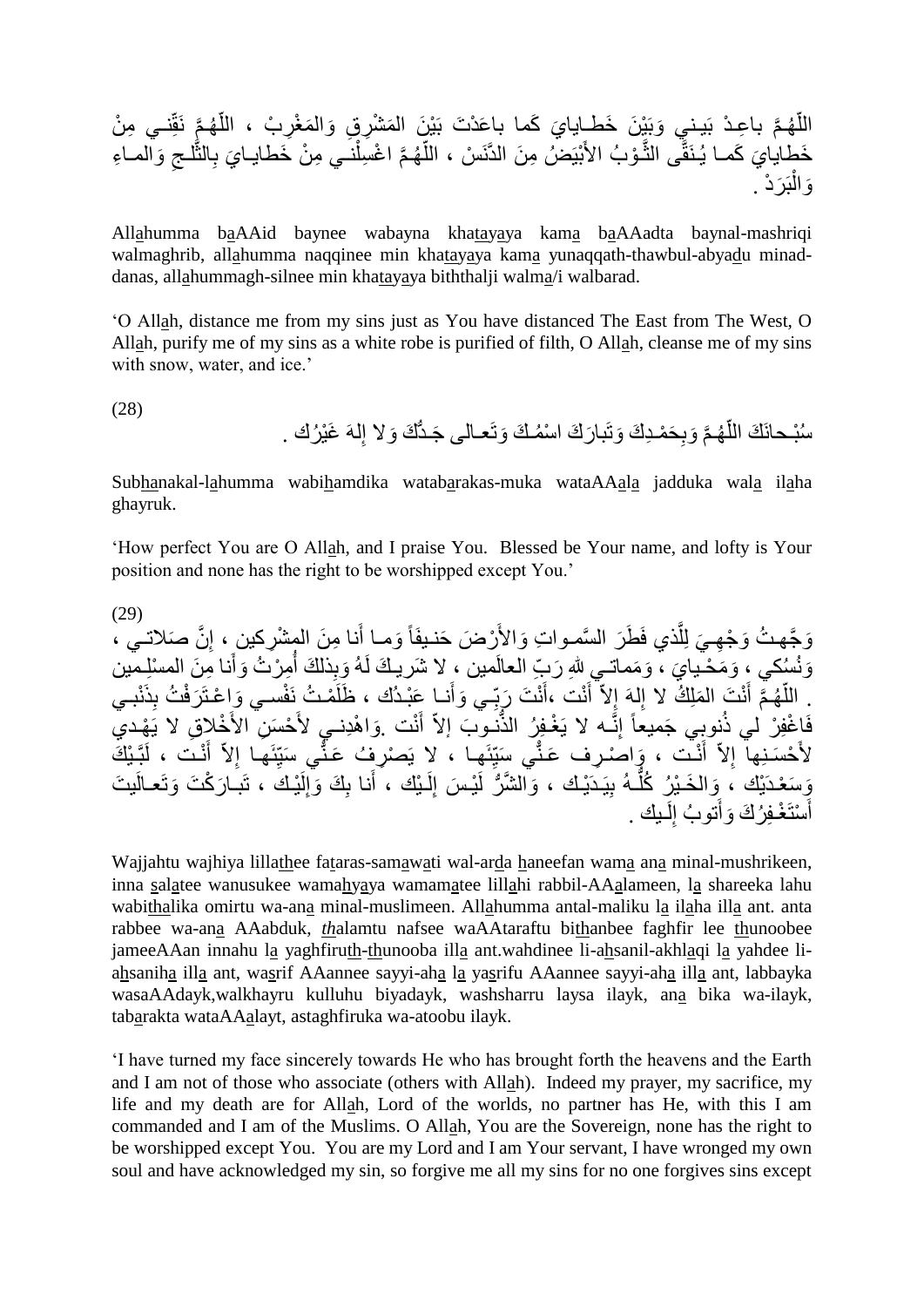You. Guide me to the best of characters for none can guide to it other than You and deliver me from the worst of characters for none can deliver me from it other than You. Here I am, in answer to Your call, happy to serve you. All good is within Your hands and evil does not stem from You. I exist by your will and will return to you. Blessed and High are You, I seek Your forgiveness and repent unto You.'

Allah does not create pure evil which does not have any good or contain any benefit, wisdom or mercy at all, nor does He punish anyone without having committed a sin. Something can be good in terms of its creation when viewed in a particular perspective and at the same time be evil when viewed in another way. Allah created the devil and by him, He tests His servants, so there are those who hate the devil, fight him and his way and they stand at enmity towards him and his followers and there are others who are at allegiance with the devil and follow his steps. So evil exists in His creatures by His will and wisdom, not in His actions or act of creating.

(30) اللَّهُمَّ رَبَّ جِبْرائِيل ، وَميكـائيل ، وَإِسْرافيل، فاطِـرَ السَّمواتِ وَالأَرْض ، عالـِمَ الغَيْـب َ ِ وَالشَّهادَةِ أَنْـتَ تَحْكمُ بَيْـنَ عِبـادِكَ فيـما كانوا فيهِ يَخْتَلِفون. اهدِنــي لِمـا اخْتُـلِفَ فيـهِ مِنَ َ الْحَقِّ ۚ بِإِذْنِكَ ، إِنَّكَ تَهْدي مَنْ تَشْـاءُ إِلَى صِراطٍ مُسْتَقيم . Ĺ ِ

Allahumma rabba jibra-eel, wameeka-eel, wa-israfeel fatiras-samawati walard, AAalimalghaybi washshahadah, anta tahkumu bayna AAibadika feema kanoo feehi yakhtalifoon. ihdinee limakh-tulifa feehi minal-haqqi bi-ithnik, innaka tahdee man tasha-o ila siratin mustaqeem.

'O Allah, Lord of *Jibra-eel*, *Meeka-eel* and *Israfeel* (great angles), Creator of the heavens and the Earth, Knower of the seen and the unseen. You are the arbitrator between Your servants in that which they have disputed. Guide me to the truth by Your leave, in that which they have differed, for verily You guide whom You will to a straight path.'

(31) َحـ َوال َكثـيرا ، َحـ مد هللِ َوال َ كبَـ ر َكبـيرا ، َ كبَـ ر َكبـيرا ، هللا أ َكثـيرا ، َ كبَـ ر َكبـيرا ، هللا أ هللا أ مد هللِ َصيـال . ) ثَالثاً ( َوأ َرةً َو س بـحا َن هللاِ ب كـ َكثـيرا ، َحـ مد هللِ َوال ِزه . َو َه مـ فـثِ ِه َونَ ف ِخـ ِه ِن ِم ن نَ ِاهللِ ِم َن ال َّشـ يطا ب َعـوذ أ

Allahu akbaru kabeera, Allahu akbaru kabeera, Allahu akbaru kabeera, walhamdu lillahi katheera, walhamdu lillahi katheera, walhamdu lillahi katheera, wasubhanal-lahi bukratan wa-aseela. (three times)

aAAoothu billahi minash-shaytani min nafkhihi wanafthihi wahamzih.

'Allah is Most Great, Allah is Most Great, Allah is Most Great, much praise is for Allah, much praise is for Allah, much praise is for Allah, and I declare the perfection of Allah in the early morning and in the late afternoon.'(three times)

'I take refuge with Allah from the devil, from his pride, his poetry and his madness.'

(32)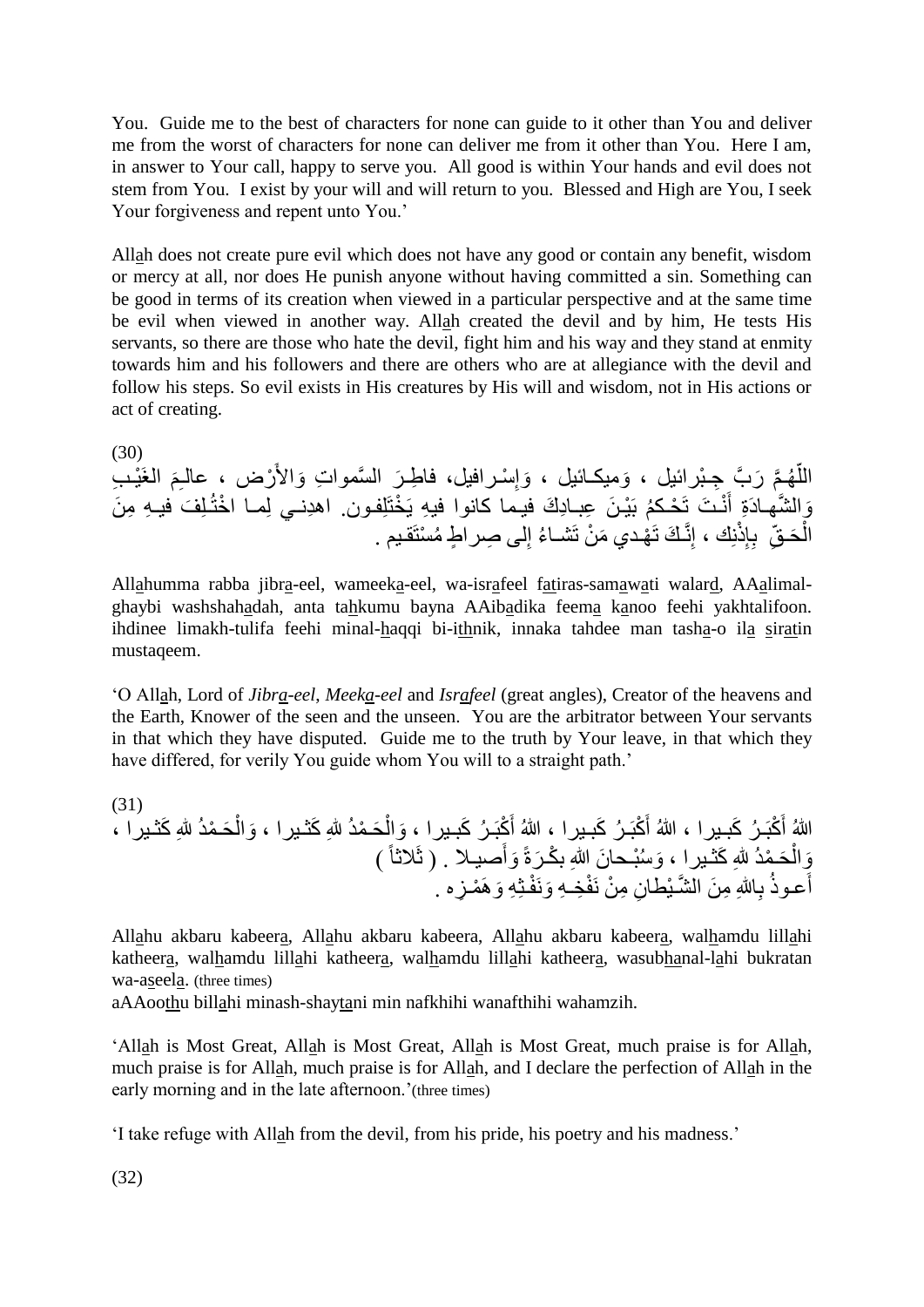*The prophet would say (as an opening supplication in prayer) when rising from sleep to perform prayers during the night*:

اللَّهُمٍّ لَكَ الْحَمْدُ أَنْتَ نـورُ السَّمـواتِ وَالأَرْضِ وَمَنْ فيـهِن ، وَلَكَ الْحَمْدُ أَنْتَ قَيِّمُ السَّمواتِ َ į َ Ì وَالأَرْضِ ۚ وَمَنْ فيـهِن ۚ إِوَلَكَ الْحَمْدُ أَنْتَ رَبُّ السَّمواتِ وَالأَرْضِ ۚ وَمَنْ فِيـهِن] [وَلَكَ الْحَمْدُ j ُّ َ į لَكَ مُلْكُ السَّموِاتِ وَالأَرْضِ ۚ وَمَنْ فِيهِن] ۚ [وَلَكَ الْحَمْدُ أَنْتَ مَلِكُ السَّمواتِ وَالأَرْضِ ] َ ĺ Ĺ [وَلَكَ الْحَمْدُ] [أَنْتَ الْحَقّ وَوَعْدُكَ الْحَق ، وَقَوْلُكَ الْحَق ، وَلِقاؤُكَ الْحَقّ ، وَالْجَنَّةُحَقّ ،  $\mathsf{i}$ į  $\mathbf{I}$ ĺ ĺ َ ؙؚ<br>ا  $\mathsf{i}$ وَالنَّـارُ حَـق ، وَالنَّبِـيّونَ حَـقٍ ، وَمِـحَمَّدٌ ﷺ حَـق ، وَالسّـاعَةُحَـقِ] [اللَّـهُـمَّ لَكَ أَسْلَمت ، وَعَلَـبْكَ **∶** اً َ نَوَكَّلْت ، وَبِكَ آمَنْت ، وَإِلَيْكَ أَنَبْت ، وَبِكَ خاصَمْتٍ ، وَإِلَيْكَ حِاكَمْت . فاغْفِرْ لي مـا لَ ا<br>ءِ  $\frac{1}{2}$ َ لَ ا Ĺ قَدَّمْتُ ، وَما أُخَّرْت ، وَما أُسْرَرْت ، وَما أَعْلَنْت ] [أَنْتَ الْمُقَدِّمُ وَأَنْتَ الْمُؤَخِّر ، لا إلـهَ إلاّ<br>أ َ َ َ َ َ ا<br>ءِ أَنْتَ إلـهي لا إِلـهَ إِلاّ أَنْتَ . َ ا<br>په ِ َ َ

Allahumma lakal-hamd anta noorus-samawati wal-ardi waman feehin, walakal-hamd, anta qayyimus-samawati walardi waman feehin, [walakal-hamd, anta rabbus-samawati walardi waman feehin], [walakal-hamd, laka mulkus-samawati walardi waman feehin] [walakalhamd, anta malikus-samawati walard] [walakal-hamd] [antal-haq, wawaAAdukal-haq, waqawlukal-haq, waliqa-okal-haq, waljannatu haq wannaru haq, wannabiyyoona haq, wa Muhammadun  $\frac{1}{2}$  haq, wassaAAatu haq] [allahumma laka aslamt, waAAalayka tawakkalt, wabika amant, wa-ilayka anabt, wabika khasamt, wa-ilayka hakamt, faghfir lee ma qaddamt, wama akhkhart, wama asrart, wama aAAlant] [antal-muqaddim, wa-antal-mu-akhkhir, la ilaha illa ant] [anta ilahee la ilaha illa ant .

'O Allah, to You belongs all praise, You are the Light of the heavens and the Earth and all that is within them. To You belongs all praise, You are the Sustainer of the heavens and the Earth and all that is within them. To You belongs all praise. You are Lord of the heavens and the Earth and all that is within them. To You belongs all praise and the kingdom of the heavens and the Earth and all that is within them. To You belongs all praise, You are the King of the heavens and the Earth and to You belongs all praise. You are The Truth, Your promise is true, your Word is true, and the Day in which we will encounter You is true, the Garden of Paradise is true and the Fire is true, and the Prophets are true, Muhammad  $\frac{46}{36}$  is true and the Final Hour is true. O Allah, unto You I have submitted, and upon You I have relied, and in You I have believed, and to You I have turned in repentance, and over You I have disputed, and to You I have turned for judgment. So forgive me for what has come to pass of my sins and what will come to pass, and what I have hidden and what I have made public. You are *Al-Muqaddim* and *Al-Mu-akhkhir*. None has the right to be worshipped except You, You are my Deity, none has the right to be worshipped except You.'

Meaning of *Al-Muqaddim* and *Al-Mu-akhkhir*: Allah puts forward and favours whom He wills from amongst His creation just as He defers and holds back whom He wills in accordance to His wisdom. E.g. Favouring man over the rest of creation, favouring the Prophets over the rest of mankind, favouring Muhammad  $\frac{1}{20}$  over all the Prophets and Messengers…etc.

**17. While bowing in prayer (rukooAA)** (33)

سُبْحانَ رَبِّـيَ الْعَظْـيم . (ثْلاثاً) ;<br>;  $\ddot{\phantom{0}}$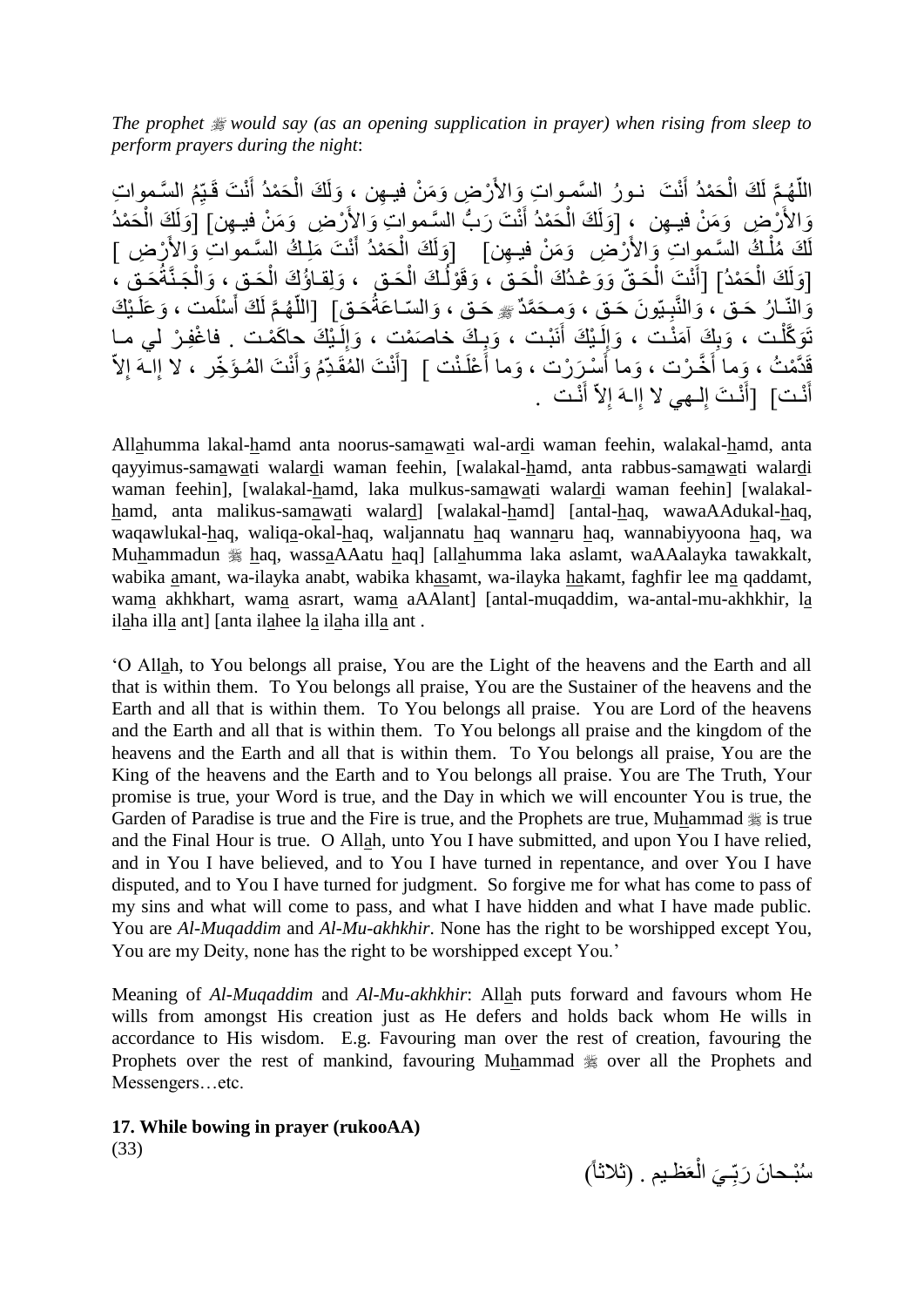Subhana rabbiyal-AAa*th*eem (three times)

'How perfect my Lord is, The Supreme.'(three times) (34)

سُبْحانَكَ اللَّهُمَّ رَبَّـنا وَبِحَـمْدِكَ ، اللَّهُمَّ اغْفِـرْ لي . اً اً

Subhanakal-lahumma rabbana wabihamdik, allahummagh-fir lee

'How perfect You are O Allah, our Lord and I praise You. O Allah, forgive me.'

(35)

روح . َوالـ ُّ ب المالئِ َكـ ِة ُّ وس ، َر ـدّ ّو ٌح ق سبـ

Subboohun quddoos, rabbul-mala-ikati warrooh.

'Perfect and Holy (He is), Lord of the angles and the *Rooh* (i.e. Jibra-eel).'

(36) َو م ّخِ ـي ، َوبَ َصـري ، َك َس مـعي ، َع لَ ـ مت ، َخ َشـ سلَ َ َك أ َمـ نت ، ولَ ِ َك آ َك َر َكـ ع ت َوب َّم لَ هـ ّ الل ِ ِه قَدَمي . َوما استَقَـ َّل ب َو َع َصـبي ، َو َع ظمـي ،

Allahumma laka rakaAAt, wabika amant, walaka aslamt, khashaAAa laka samAAee, wabasaree, wamukhkhee, waAAa*th*mee, waAAasabee, wamas-taqalla bihi qadamee.

'O Allah, unto You I have bowed, and in You I have believed, and to You I have submitted. My hearing, sight, mind, bones, tendons and what my feet carry are humbled before You.'

(37)

َمه . َظـ عَ َوال ِرياء ، َوال ِك بـ ـكوت ، َملَ َجبَـروت ،وال س بـحا َن ذي ال

Subhana thil-jabaroot, walmalakoot, walkibriya/, walAAa*th*amah.

'How perfect He is, The Possessor of total power, sovereignty, magnificence and grandeur.'

#### **18. Upon rising from the bowing posision** (38)

سَمِعَ اللهُ لِمَـنْ حَمِـدَه .

SamiAAal-lahu liman hamidah

'May Allah answer he who praises Him.'

This supplication is to be made *while* rising.

(39)

رَبَّنــا وَلَكَ الْحَمْـدُ حَمْـداً كَثْـيراً طَبِّـباً مُـبارَكاً فيه . ;<br>;

Rabbana walakal-hamdu hamdan katheeran tayyiban mubarakan feeh.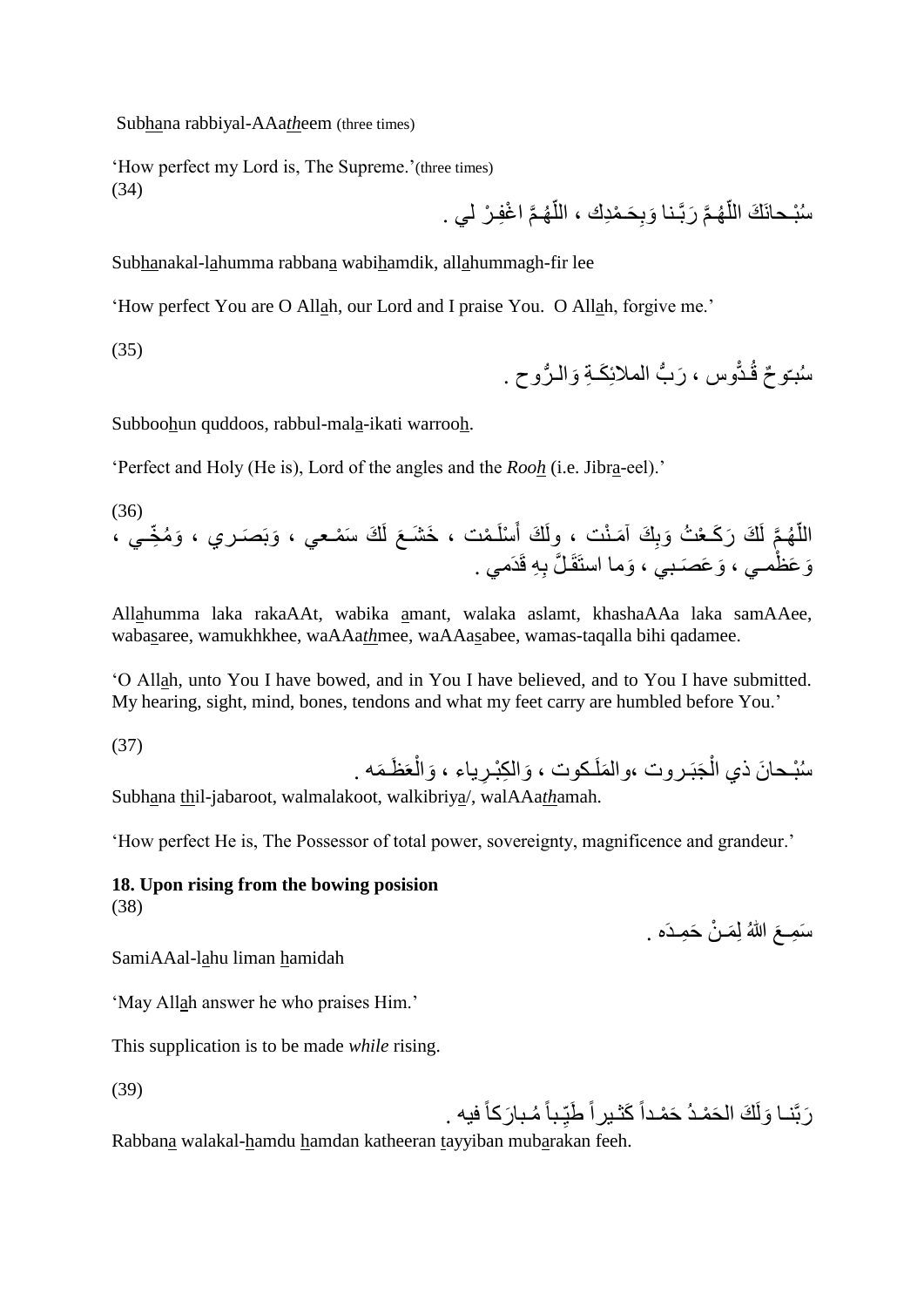'Our Lord, for You is all praise, an abundant beautiful blessed praise.'

 $(40)$ مِلْءَ السَّموِاتِ وَمِلْءَ الأَرْض ، وَما بَيْنَهُمـا ، وَمِلْءَ ما شَئْتَ ۚ مِنْ شَيءٍ بَعْدْ . أَهلَ الثَّناءِ َّ وَالْمَحِدْ ، أَيَحَقُّ ما قالَ العَبْد ، وَكُلَّنا لَكَ عَبدْ . اللَّهُمَّ لا مانِعَ لِما أَعْطَيْت ، وَلا مُعْطِيَ لِما َ أ ُّ َ مَنَـعْت ، وَلا يَنْفَـعُ ذا الْجَـدِّ مِنْـكَ الْجَـد .

Mil-as-samawati wamil-al-ard, wama baynahuma, wamil/a ma shi/ta min shay-in baAAd, ahlath-thana-i walmajd, ahaqqu ma qalal-AAabd, wakulluna laka AAabd. Allahumma la maniAAa lima aAAtayt, wala muAAtiya lima manaAAt, wala yanfaAAu thal-jaddi minkaljad.

'The heavens and the Earth and all between them abound with Your praises, and all that You will abounds with Your praises. O Possessor of praise and majesty, the truest thing a slave has said (of You) and we are all Your slaves. O Allah, none can prevent what You have willed to bestow and none can bestow what You have willed to prevent, and no wealth or majesty can benefit anyone, as from You is all wealth and majesty.'

This supplication is made optionally only in conjunction with the previous one.

**19. Supplication whilst prostrating (sujood)**

(41)

سُبْحانَ رَبِّـيَ الأَعْلٰـى . (ثلاثاً ) ;

Subhana rabbiyal-aAAla. (three times)

'How perfect my Lord is, The Most High.'(three times)

(42)

سُبْـحانَكَ اللَّهُمَّ رَبَّـنـا وَبِحَـمْدِكَ ، اللَّهُمَّ اغْفِرْ لَـي . اً اً

Subhanakal-lahumma rabbana wabihamdik, allahummagh- fir lee.

'How perfect You are O Allah, our Lord, and I praise You. O Allah, forgive me.'

(43)

سُبّوحٌ قُدّوس، رَبُّ الملائِكَـةِ وَالـرُّوحِ . ُّ

Subbohoon quddos, rabbul-mala-ikati warrooh.

'Perfect and Holy (He is), Lord of the angles and the *Rooh* (i.e. Jibra-eel).'

#### (44) اللَّهُمَّ لَكَ سَجَدْتُ وَبِكَ آمَنْتٍ ، وَلَكَ أَسْلَمْت ، سَجَدَ وَجْهـي للَّذي خَلَقَـهُ وَصَـوَّرَهُ وَشَقَّ َّ َ ِ ا<br>ا سَمْعَـهُ وَبَصَـرَه ، تَبــارَكَ اللهُ أَحْسـنُ الْخــالِقيـن. َ

Allahumma laka sajadt, wabika amant, walaka aslamt, sajada wajhee lillathee khalaqahu wasawwarahu washaqqa samAAahu wabasarahu, tabarakal-lahu ahsanul-khaliqeen.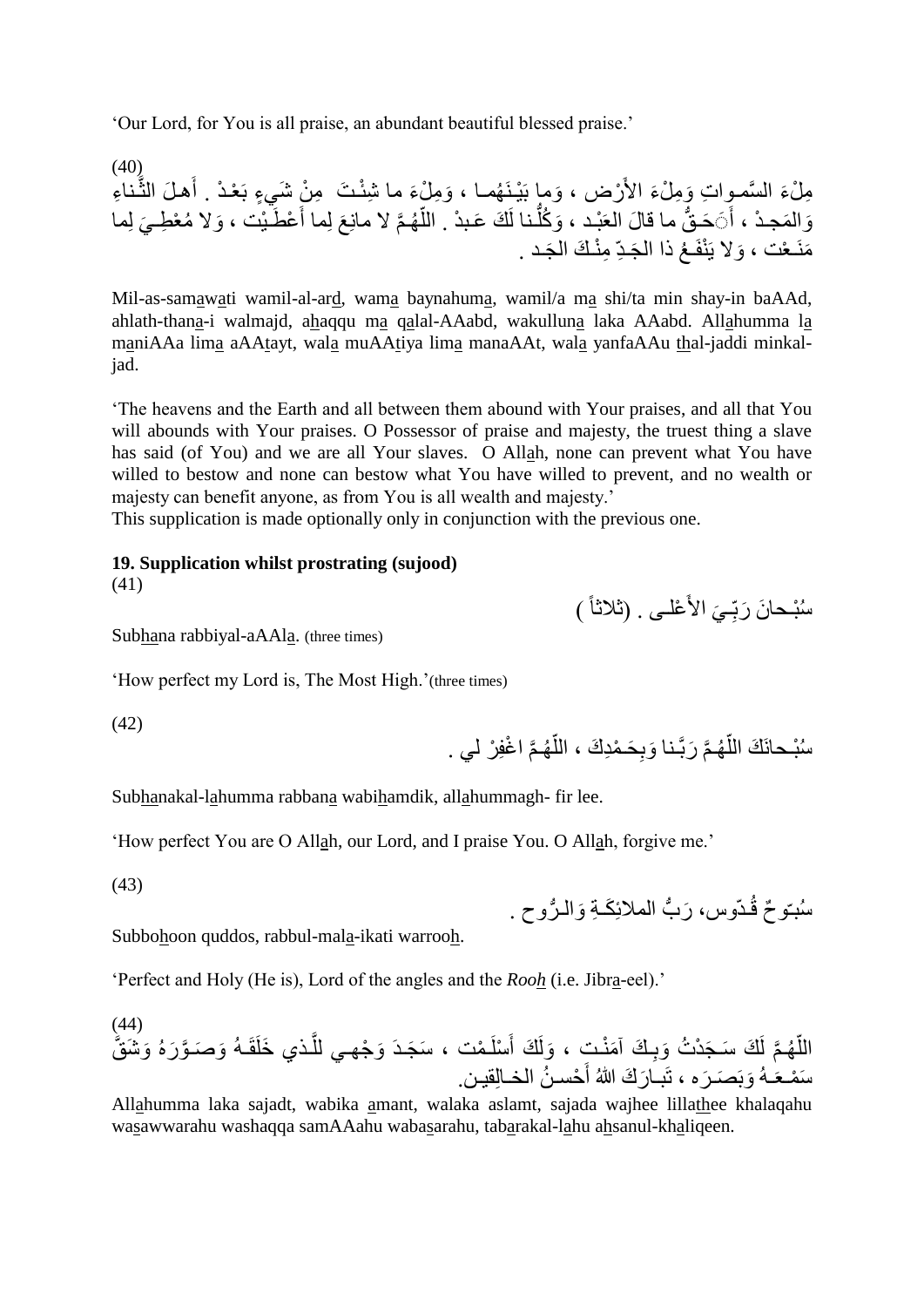'O Allah, unto You I have prostrated and in You I have believed, and unto You I have submitted. My face has prostrated before He Who created it and fashioned it, and brought forth its faculties of hearing and seeing. Blessed is Allah, the Best of creators.'

$$
(45)
$$

َظَمـه . َوالعَ ِرياء ، َملَكـوت ، وال ِك بـ َجبَـروت ، وال س بـحا َن ذي ال

Subhana thil-jabaroot, walmalakoot, walkibriya/, walAAa*th*amah.

'How perfect He is, The Possessor of total power, sovereignty, magnificence and grandeur.'

(46)

اللَّهُمَّ اغْفِرْ لي ذَنْبي كُلُّـه ، دِقَّـهُ وَجِلَّـه ، وَأَوَّلَـهُ وَآخِرَه وَعَلانِيَّتَـهُ وَسِرَّه . َ َّ َّ اً

Allahummagh-fir lee thanbee kullah, diqqahu wajillah, wa-awwalahu wa-akhirah, wa-AAalaniyyatahu wa-sirrah.

'O Allah, forgive me all of my sins, the small and great of them, the first and last of them, and the seen and hidden of them.'

(47) ِ ِر ب َعـوذ ِـي أ ِنّ َّم إ هـ الل َك ِم نـك ، ال ّ ِ ب َعـوذ َوأ ِمعـافاتِـ َك ِم ن عقوبَـتِك ، َوب ضـا َك ِم ن َس َخ ِطـك ، ِك . فسـ نَـ ي َت َعلـى نَ ث َ نـ َت َكمـا أ َ ـ يك ، أ حصـي ثَنـا ًء َعلَ أ

Allahumma innee aAAoothu biridaka min sakhatik, wa-bimuAAafatika min AAuqoobatik, wa-aAAoothu bika mink, la ohsee thana-an AAalayk, anta kama athnayta AAala nafsik.

'O Allah, I take refuge within Your pleasure from Your displeasure and within Your pardon from Your punishment, and I take refuge in You from You. I cannot enumerate Your praise, You are as You have praised Yourself.'

#### **20. Supplication between the two prostrations**

(48)

رَبِّ اغْفِرْ لي ، رَبِّ اغْفِرْ لي .

Rabbigh-fir lee, rabbigh-fir lee.

'My Lord forgive me, My Lord forgive me.'

(49)

َوا َوا ر َح مـني ، َّم ا غِفـ ر لي ، هـ ّ عـني . نـي َو الل ا رفَ َوعافِنـي َوا ر زق َوا جب رنـي ، هِدنـي ،

Allahummagh-fir lee, warhamnee, wahdinee, wajburnee, waAAafinee, warzuqnee warfaAAnee.

'O Allah, forgive me, have mercy upon me, guide me, enrich me, give me health, grant me sustenance and raise my rank.'

#### **21. Supplication when prostrating due to recitation of the Quran** (50)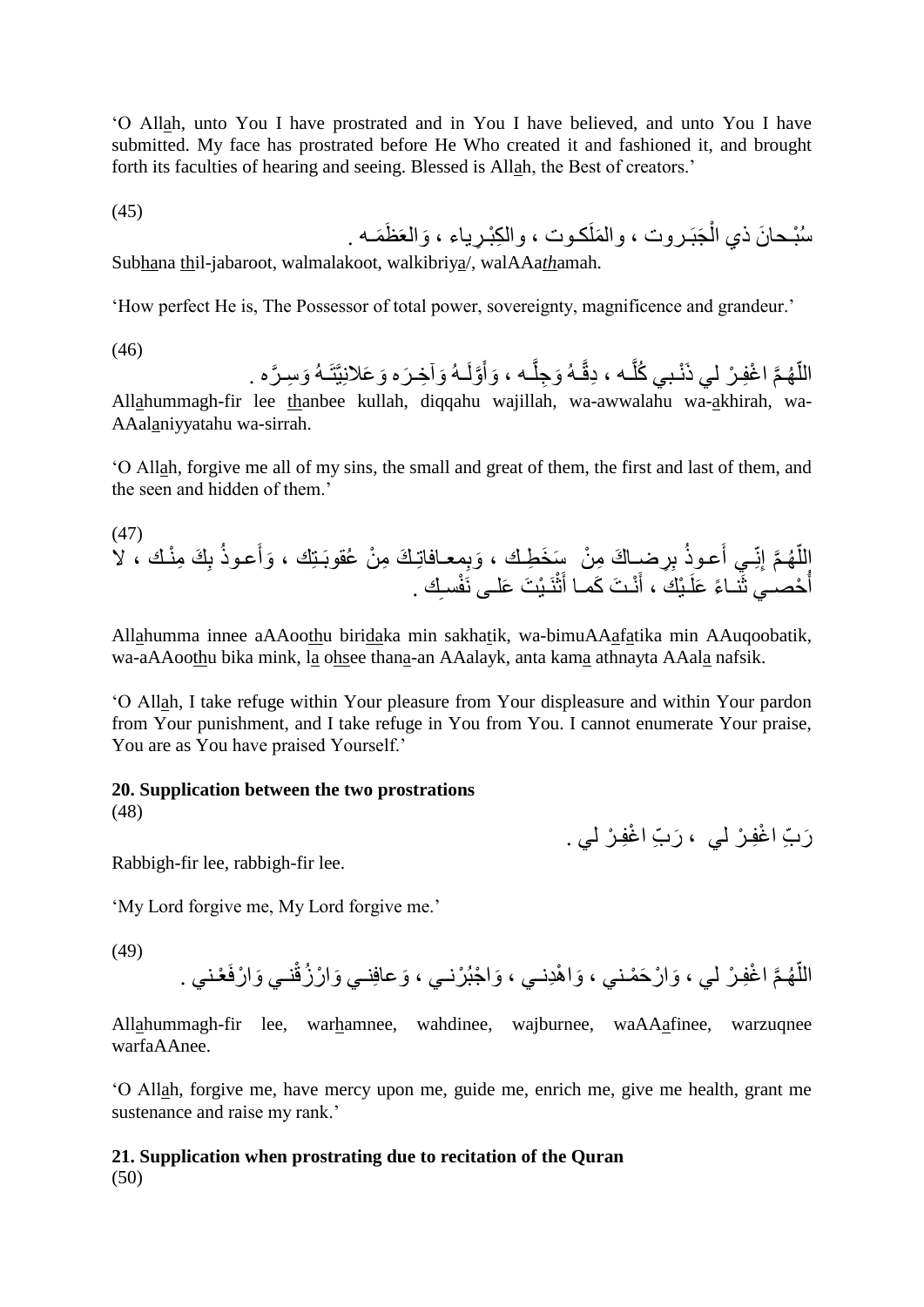َّوتِ ِه ـ َوق وِلـ ِه ِ َحـ َره ب َوبَ َصـ ـه َو َش َّق َس مـعَ َّو َره َو َصـ ـذي َخلَقَـه َّ َو جهـي لل َر َك هللا ـدَ َس َج ا تَبـ ح َسـ ن ا َ أ لخـاِلقيـن.

Sajada wajhee lillathee khalaqahu washaqqa samAAahu wabasarahu bihawlihi waquwwatih { tabaraka Allahu ahsanu alkhaliqeen}.

'My face fell prostrate before He who created it and brought forth its faculties of hearing and seeing by His might and power.<< So Blessed is Allah, the best of creators. >>'

(51) ِهـ ِـي ب َو َضـ ع َعنّ جـراً ، َ ِهـا ِع نـدَ َك أ َّم ا كت ـ ب لي ب هـ الل ، ّ ـلها لي ِع نـدَ َك ذ خـراً َوا جعَ ِو زراً ، ا تَـها ِم ن َع بـِد َك داود . ِـي َكمـا تَقَبَّل َوتَقَبَّـلها ِمنّ

Allahummak-tub lee biha AAindaka ajra, wadaAA AAannee biha wizra, wajAAalha lee AAindaka thukhra, wataqabbalha minnee kama taqabbaltaha min AAabdika Dawood.

'O Allah, record for me a reward for this (prostration), and remove from me a sin. Save it for me and accept it from me just as You had accepted it from Your servant Dawood.'

#### **22. The Tashahhud**

(53)

Tashahhud: what one says in the sitting position in prayer

(52) التَّحِيّـاتُ لِلهِ وَالصَّلَـواتُ والطَّيِّبات ، السَّلامُ عَلَيلَكَ ۖ أَيُّها النَّبِـيُّ ۚ وَرَحْمَـةُ اللهِ وَبَرَكِـاتُه ، ُّ **∶** ُّ َ ;<br>; اً السَّلامُ عَلَيْنا وَعَلـى عِبـادِ كَ الصَّـالِحـين . أَشْـهَدُ أَنْ لا إِلـهَ إِلاّ الله ، وَأَشْـهَدُ أَنَّ مُحَمّداً عَبْـدُهُ َ ا<br>ءِ اً َ ه .  $\overline{a}$ وَرَسول

Attahiyyatu lillahi wassalawatu wattayyibat, assalamu AAalayka ayyuhan-nabiyyu warahmatul-lahi wabarakatuh, assalamu AAalayna waAAala AAibadil-lahis-saliheen. Ashhadu an la ilaha illal-lah, wa-ashhadu anna Muhammadan AAabduhu warasooluh.

'*At-tahiyyat* is for Allah. All acts of worship and good deeds are for Him. Peace and the mercy and blessings of Allah be upon you O Prophet. Peace be upon us and all of Allah's righteous servants. I bear witness that none has the right to be worshipped except Allah and I bear witness that Muhammad is His slave and Messenger.'

*At-tahiyyat*: all words which indicate the glorification of Allah. His eternal existence, His perfection and His sovereignty.

# **23. Prayers upon the Prophet after the tashahhud**

اللَّهُمَّ صَلِّ عَلـى مُحمَّد، وَعَلـى آلِ مُحمَّد، كَمـا صَلَّيتَ عَلـْبِإِبْرِاهيمَ وَعَلـى آلِ إبْرِاهيم، إِنَّكَ اُ اً حَمـيدٌ مَجـيد ، اللَّهُمَّ بِارِكْ عَلـى مُحمَّـد، وَعَلـى ألِ مُحمَّـد، ۖ كَمـا بارِكْتَ عَلـىإبْراهـيمَ وَعَلـى أ آلِ إبْراهيم، إِنَّكَ حَمـيدٌ مَجـيد .

Allahumma salli AAala Muhammad, wa-AAala ali Muhammad, kama sallayta AAala Ibraheema wa-AAala ali Ibraheem, innaka Hameedun Majeed, allahumma barik AAala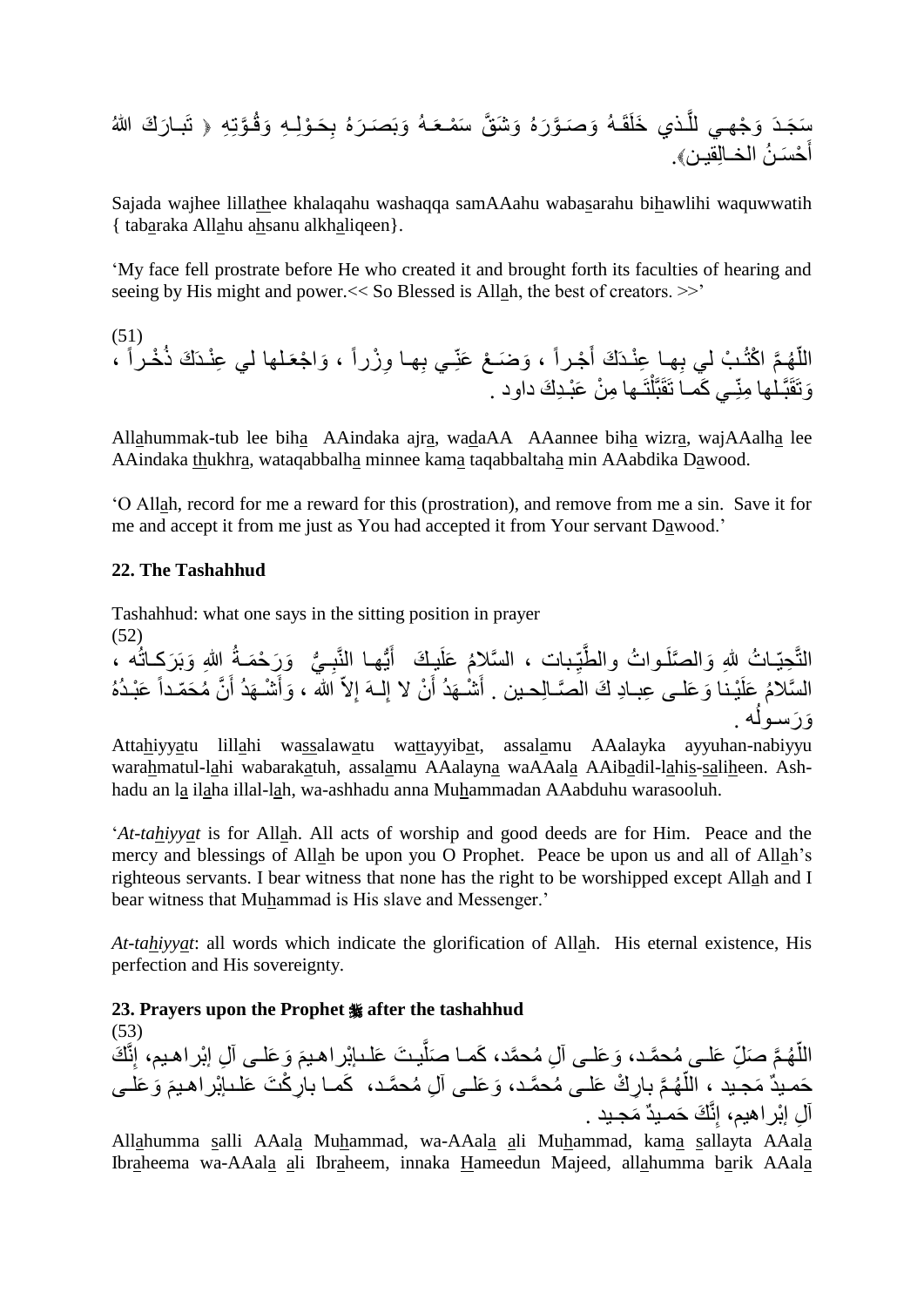Muhammad, wa-AAala ali Muhammad, kama barakta AAala Ibraheema wa-AAala ali Ibraheem, innaka Hameedun Majeed.

'O Allah, send prayers upon Muhammad and the followers of Muhammad, just as You sent prayers upon Ibraheem and upon the followers of Ibraheem. Verily, You are full of praise and majesty. O Allah, send blessings upon Mohammad and upon the family of Muhammad, just as You sent blessings upon Ibraheem and upon the family of Ibraheem. Verily, You are full of praise and majesty.'

send prayers: praise and exalt him in the highest and superior of gatherings: that of the closest angels to Allah.

(al) has been translated in it's broadest sense: some scholars are of the view that the meaning here is more specific and that it means: *his* #followers from among his family.

 $(54)$ اللَّهُمَّ صَلِّ عَلـى مُحمَّدٍ ۚ وَعَلـٰـالِّرُواجِـهِ وَذُرِّيَّتِه، ۖ كَمـا صَلَّيْتَ عَلــيِ آلِ إبْراهـيم . وَبارِكْ ڑ<br>ل :<br>ا ا<br>ا عَلـى مُحمَّدٍ وَعَلـْـأَزْواجِـهِ وَذُرِّيَّتِه، ۖ كَمـا بارِكْتَ عَلـى آلِ إبْراهـيم . إِنَّكَ حَمـيدٌ مَجـيد . ِ<br>ا

Allahumma salli AAala Muhammad wa-AAala azwajihi wathurriyyatihi kama sallayta AAala ali Ibraheem, wabarik AAala Muhammad, wa-AAala azwajihi wathurriyyatih, kama barakta AAala ali Ibraheem. innaka Hameedun Majeed.

'O Allah, send prayers upon Muhammad and upon the wives and descendants of Muhammad, just as You sent prayers upon the family of Ibraheem, and send blessings upon Muhammad and upon the wives and descendants of Muhammad, just as You sent blessings upon the family of Ibraheem. Verily, You are full of praise and majesty.'

### **24. Supplication said after the last tashahhud and before salam** (55)

اللَّهُمَّ إِنِّـي أَعـوذُ بِكَ مِنْ عَذابِ القَبْرِ، وَمِنْ عَذابِ جَهَنَّم، وَمِنْ فِتْذَةِ ۖ الْمَحْيا وَالْمَمـات، ا<br>ا وَمِـنْ شَـرٍّ فِتْـنَـةِ ۖ المَسيحِ الدَّجّالِ . ِ

Allahumma innee aAAoothu bika min AAathabil-qabr, wamin AAathabi jahannam, wamin fitnatil-mahya walmamat, wamin shari fitnatil-maseehid-dajjal.

'O Allah, I take refuge in You from the punishment of the grave, from the torment of the Fire, from the trials and tribulations of life and death and from the evil affliction of Al-Maseeh Ad-Dajjal.'

Al-Maseeh Ad-Dajjal: among the great signs of the last hour and the greatest trials to befall mankind, which every Prophet has warned about. Most of mankind will follow him. He will appear from Asbahan, Iran at the time when the Muslims will conquer Constantinople. He will be given special powers and will make the truth seem false and vice versa. He will claim to be righteous and then he will claim prophethood and finally, divinity. From his features is that he will be blind in his right eye which is a definite proof that contradicts his claim to be Allah as it is a sign of imperfection. The word *Kafir* will be written between his eyes which every believer, literate or illiterate will recognise.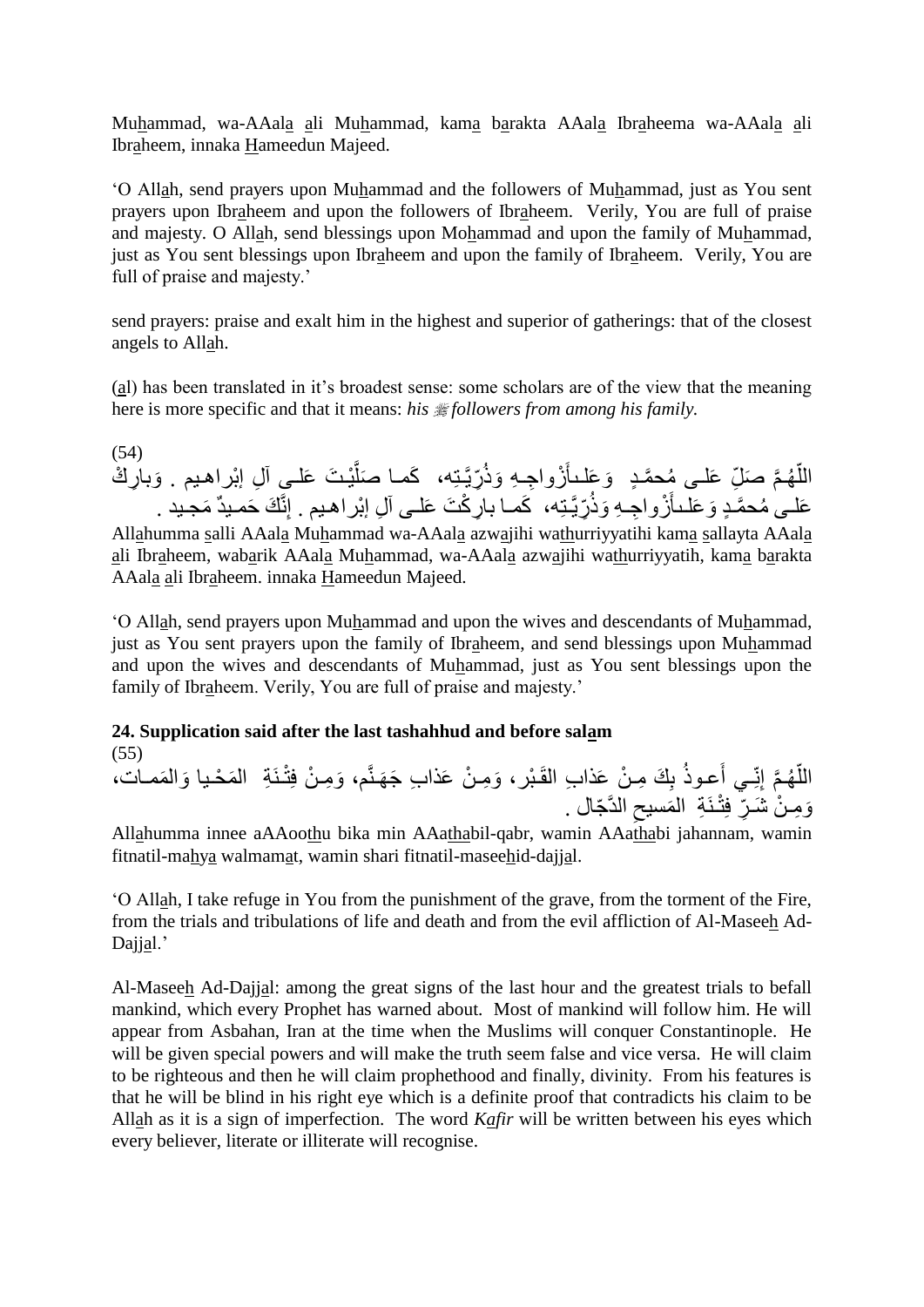(56) َو الدَّ ّجـال ، ِ َمسيح ـنَ ِة ال ِ َك ِمـ ن فِت ب َعـوذ َوأ ِ َك ِمـ ن َعذا ِب القَـ بر ، ب َعـوذ ِـي أ ِنّ َّم إ هـ الل َك ّ ِ ب َعـوذ أ َرم . َم غـ َوال ِم ـ ثَ َمأ ِ َك ِم َن ال ب َعـوذ ِـي أ ِنّ َّم إ هـ ّ َممـات . الل َوال َم حـيا ـنَ ِة ال ِمـ ن فِت

Allahumma innee aAAoothu bika min AAathabil-qabr, wa-aAAoothu bika min fitnatilmaseehid-dajjal, wa-aAAoothu bika min fitnatil-mahya walmamat. Allahumma innee aAAoothu bika minal-ma/thami walmaghram.

'O Allah, I take refuge in You from the punishment of the grave, and I take refuge in You from the temptation and trial of Al-Maseeh Ad-Dajjal, and I take refuge in You from the trials and tribulations of life and death. O Allah, I take refuge in You from sin and debt.'

(57) نت ، فَا غـِفر لي َم غـِف َ أ ِالّ نـو َب إ ُّ غـِف ر الذ َوال يَ َكثـيراً مـاً فسـي ظل ـ م ت نَ ِـي َظلَ ِنّ َّم إ هـ ِم ن ّ َر الل ةً ن َت الغَـفو ر ال َّرحـيم . َ َك أ ِنَّ ِع نـِدك َوا ر َح مـني، إ

Allahumma innee *th*alamtu nafsee *th*ulman katheeran wala yaghfiruth-thunooba illa ant, faghfir lee maghfiratan min AAindik warhamnee, innaka antal-Ghafoorur-Raheem.

'O Allah, I have indeed oppressed my soul excessively and none can forgive sin except You, so forgive me a forgiveness from Yourself and have mercy upon me. Surely, You are The Most-Forgiving, The Most-Merciful.'

From Yourself: i.e. from Your innermost grace without deserving it and a forgiveness which is befitting to your tremendous generosity.

(58) ن َت َ َوما أ َرف ت ، سـ َ َوما أ ـ نت ، علَ َ َر ر ت َوما أ سـ َ َوما أ َّخ رت ، َ مـ ت َوما أ َّم ا غـِف ر لي ما قَدَّ هـ ّ الل ن َت ال َ َوأ م، مقَـِدّ ن َت ال َ ِي . أ ِ ِه ِمنّ م ب عـلَ َ أ نـت . َ أ ِالّ لهَ إ ِ مـ َؤ ّخِ ـ ر ال إ

All<u>a</u>hummagh-fir lee ma qaddamtu, wama akhkhart, wama asrartu wama aAAlant, wama asraftt, wama anta aAAlamu bihi minnee, antal-muqaddimu wa-antal-mu-akhkhiru la ilaha illa ant.

'O Allah, forgive me for those sins which have come to pass as well as those which shall come to pass, and those I have committed in secret as well as those I have made public, and where I have exceeded all bounds as well as those things about which You are more knowledgeable. You are *Al-Muqaddim* and *Al-Mu-akhkhir*. None has the right to be worshipped except You.'

Meaning of *Al-Muqaddim* and *Al-Mu-akhkhir*: Allah puts forward and favours whom He wills from amongst His creation just as He defers and holds back whom He wills in accordance to His wisdom. E.g. Favouring man over the rest of creation, favouring the Prophets over the rest of mankind, favouring Muhammad  $\frac{1}{20}$  over all the Prophets and Messengers…etc.

(59)

اللَّهُمَّ أَعِنِّي عَلـى ذِكْرِكَ وَشُكْرِكَ ، وَحُسْنِ عِبـادَتِكَ . َ ا<br>ا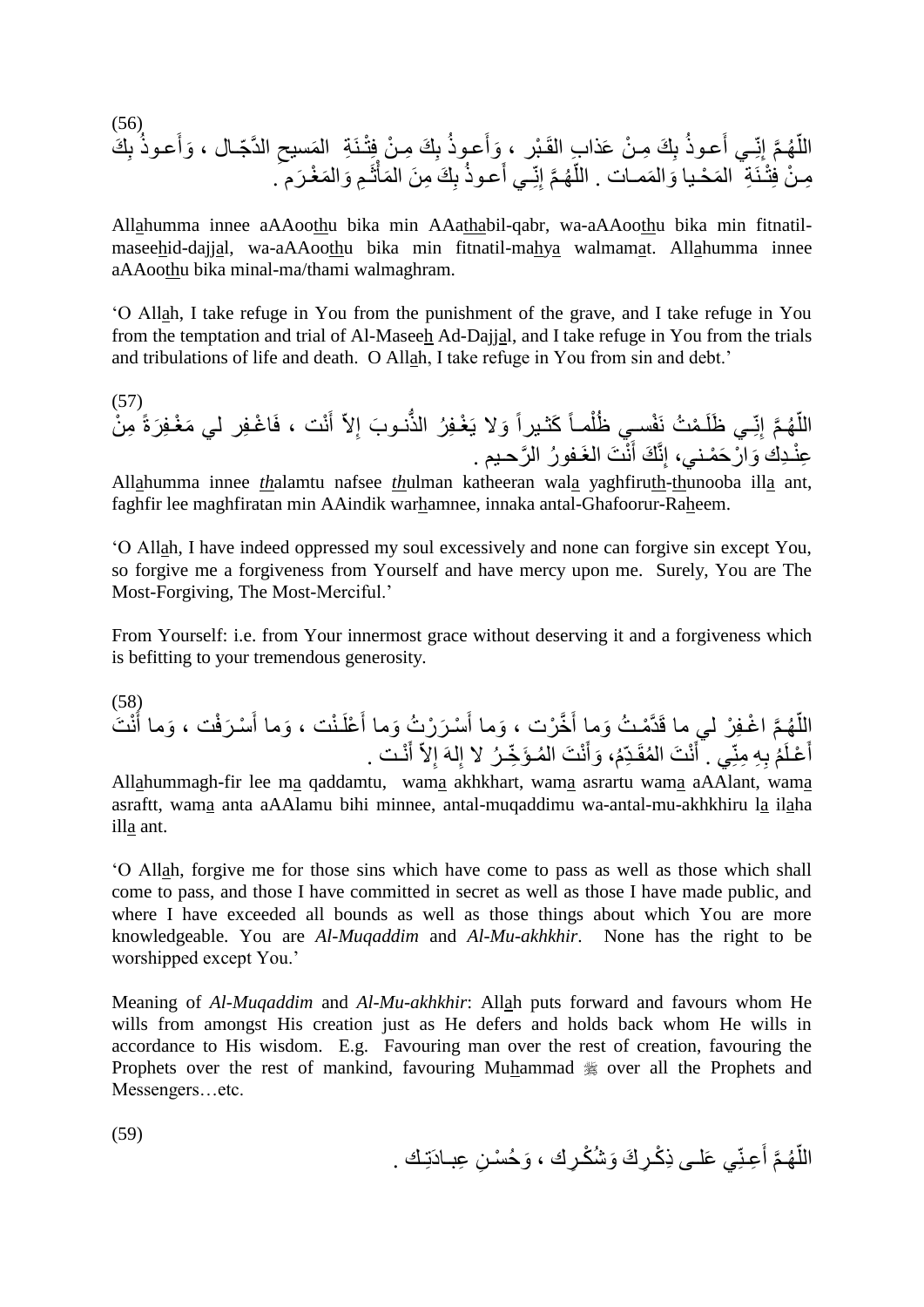Allahumma aAAinnee AAala thikrik, washukrik, wahusni AAibadatik.

'O Allah, help me to remember You, to thank You, and to worship You in the best of manners.'

(60) ِ َك ِم َن ب َعوذ َوأ ِ َك ِم َن الب خـل، ب َعوذ ِـي أ ِنّ َّم إ هـ ّ ِل الل رذَ َ لى أ ِ َردَّ إ ن أ َ ِ َك ِم ن أ ب َعوذ َوأ ال جـ بن، َو َعـذا ِب القَـ بر . ُّ نـيا ِ َك ِم ن فِت نَـ ِة الد ب ََعوذ َ َوأ الـع مر،

Allahumma innee aAAoothu bika minal-bukhl, wa-aAAoothu bika minal-jubn, wa-aAAoothu bika min an oradda ila arthalil- AAumur, wa-aAAoothu bika min fitnatid-dunya waAAathabil-qabr.

'O Allah, I take refuge in You from miserliness and cowardice, I take refuge in You lest I be returned to the worst of lives "i.e. old age, being weak, incapable and in a state of fear", and I take refuge in You from the trials and tribulations of this life and the punishment of the grave.'

(61) ـ َك ِمـ َن الـنّار . ب ََعوذ َجـنَّةَ وأ ـ َك ال ل سأ ِـي أ ِنّ َّم إ هـ الل َ َ َ ّ

**∶** Allahumma innee as-alukal-jannah, wa-aAAoothu bika minan-nar.

'O Allah, I ask You to grant me Paradise and I take refuge in You from the Fire.'

(62) ِذ ـني إ َوفَّ َوتَ لـي، ِني ما َعِلـ م َت الحـياةَ َخـ يراً حـي َ ِق أ َخل ـ د َرتِـ َك َعلـى ال ـ ِم َك الغَـ ي ِب َوق ِ ِعل َّم ب هـ ّ الل ا س َ ِـي أ ِنّ َّم إ هـ ّ لـي، الل َوفـاةَ َخـ يراً َعِلـ م َت ال َمـةَ ـ َك َكِل ل َ سـأ َ َوأ ـ َك َخ شيَتَـ َك في الغَـ ي ِب َوال َّشهـادَة،ِ ل َ ـأ نفَـد، ـ َك نَعـيماً ال يَ ل َ سـأ َ َوأ ـر، صدَ في ال ِغنـى َوالفَق ـ َك القَ ل َ سـأ َ َوأ َضـب، َوالغَ ِّرضـا َحـ ّقِ في ال ال ـ َك ل َ سـأ َ ِط ع َوأ ٍن ال تَ نـقَ َع يـ ـ َّرةَ ـ َك ق ل َ سـأ َ َوأ ـ ي ِش بَ عـدَ عَ ـ َك بًـ ردَ ال ل َ سـأ َ َوأ ِّرضـا بَ عـدَ القَضـاء، ال َء م ِضـ َّرة، ِر َضـ ّرا لـى ِلقـائِـك، في َغـي ِ و َق إ ِه َك َوال َّشـ لـى َو جـ ِ ِر إ ةَ النَّ َظـ ـذَّ ـ َك لَ ل َ سـأ َ َوأ وت، َمـ ال ِزينَـ ِة اإليـما ـنّا ب ِ َّم َزيّ هـ ّ ة، الل َّ ـنَ ٍة مضـل َوال فِت م هـتَدين . لنا هـداةً َوا جـعَ ن،

Allahumma biAAilmikal-ghayb, waqudratika AAalal-khalq, ahyinee ma AAalimtal-hayata khayran lee watawaffanee itha AAalimtal-wafata khayran lee, allahumma innee as-aluka khashyataka fil-ghaybi washshahadah, wa-as-aluka kalimatal-haqqi fir-rida walghadab, waas-alukal-qasda fil-ghina walfaqr, wa-as-aluka naAAeeman la yanfad, wa-as-aluka qurrata AAaynin la tanqatiAA, wa-as-alukar-rida baAAdal-qada/, wa-as-aluka bardal-AAayshi baAAdal-mawt, wa-as-aluka laththatan-na*th*ari ila wajhik, washshawqa ila liqa-ik fee ghayri darraa mudirrah, wala fitnatin mudillah, allahumma zayyinna bizeenatil-eeman wajAAalna hudatan muhtadeen.

'O Allah, by Your knowledge of the unseen and Your power over creation, keep me alive so long as You know such life to be good for me and take me if You know death to be better for me. O Allah, make me fearful of You whether in secret or in public and I ask You to make me true in speech, in times of pleasure and anger.I ask you to make me moderate in times of wealth and poverty and I ask You for everlasting bliss and joy which will never cease.I ask You to make me pleased with what You have decreed and for an easy life after death.I ask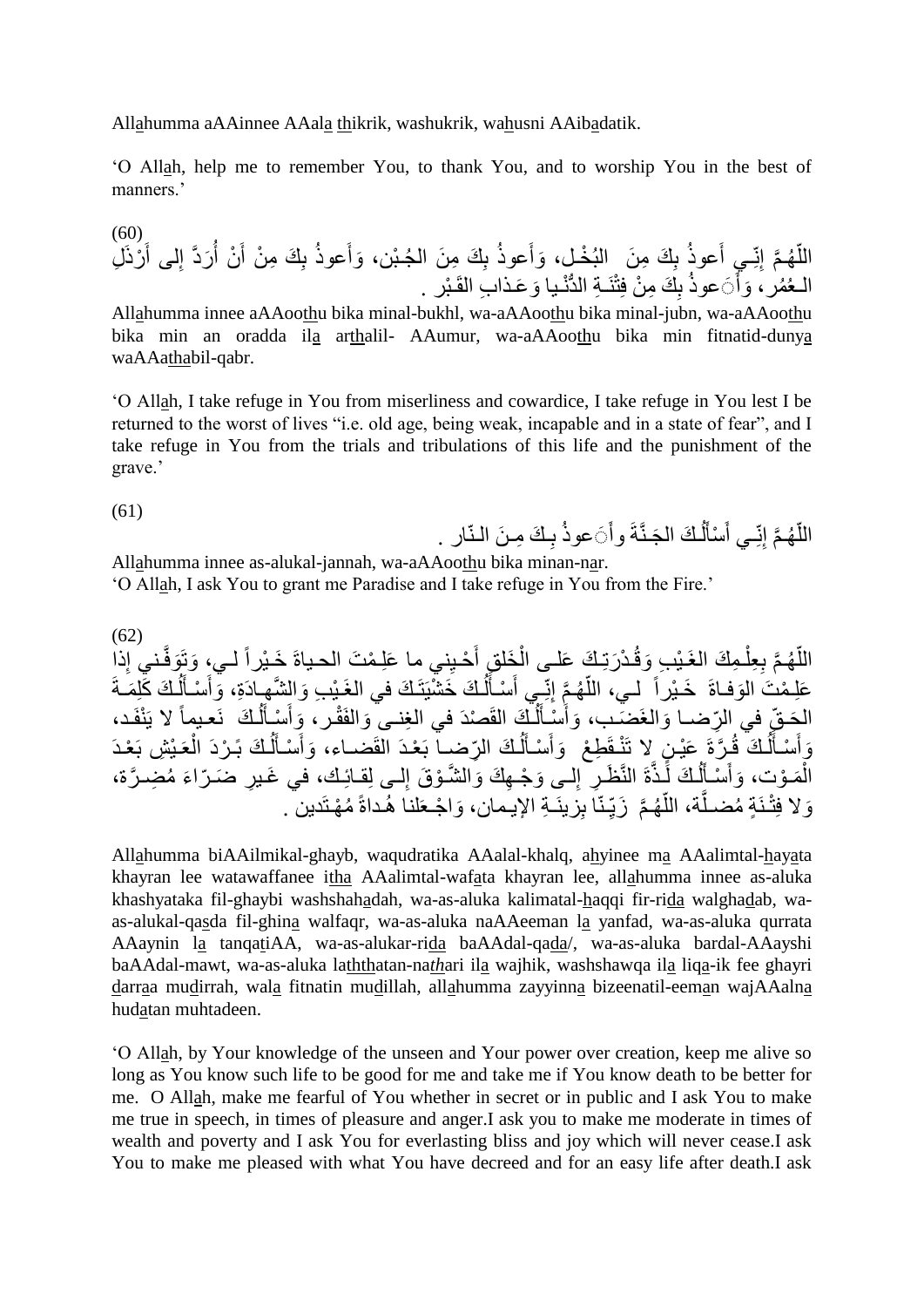You for the sweetness of looking upon Your Face and a longing to encounter You in a manner which does not entail a calamity which will bring about harm nor a trial which will cause deviation. O Allah, beautify us with the adornment of faith and make us of those who guide and are rightly guided.'

(63) س َ ِـي أ ِنّ َّم إ هـ ّ الل ه م يَكـ ن لَ َولَ د، م يولَ َولَ م يَِلـ د ـ ـذي لَ َّ َمد ال َحـد ،ال َّصـ نَّـ َك الوا ِحـد األَ َ ِأ ـ َك يا هللا ب ل َ أ نـ َت الغَفـو ر ال َّر ِّحـيم . َ ِنَّـ َك أ نـوبي إ ن تَ غـِف ر لي ذ َ َحـد ، أ َ أ كـف واً

Allahumma innee as-aluka ya Allah bi-annakal-wahidul-ahadus-samad, allathee lam yalid walam yoolad, walam yakun lahu kufuwan ahad, an taghfira lee thunoobee innaka antal-Ghafoorur-Raheem.

'O Allah, I ask You O Allah, as You are The One, The Only, *AS-Samad*, The One who begets not, nor was He begotten and there is none like unto Him that You forgive me my sins for verily You are The Oft-Forgiving, Most-Merciful.'

*AS-Samad*: The Self-Sufficient Master, Possessor of perfect attributes whom all of creation turn to in all their needs.

(64) س َ ِـي أ ِنّ َّم إ هـ ّ َع الل َمنّـا ن يا بَديـ ـ َك ال نـ َت َو حـدَ َك ال َشـري َك لَ َ أ ِالّ لـهَ إ ِ َحـ مد ال إ َك ال َّن لَ َ ِأ ـ َك ب ل َ أ ـ َك ِ ب َعـوذ َوأ َجـنَّةَ ـ َك ال ل َ سأ َ ِـي أ ِنّ ي يا قَـيّو م إ ُّ َحـ ِإل كـرام، يا َجال ِل َوا ر ِض يا ذا ال ال َّسموا ِت َواألَ ِم َن الـنّار .

Allahumma innee as-aluka bianna lakal-hamd, la ilaha illa ant wahdaka la shareeka lak, almannan, ya badeeAAas-samawati wal-ard, ya thal-jalali wal-ikram, ya hayyu ya qayyoom, innee as-alukal-jannah, wa-aAAoothu bika minan-nar.

'O Allah, I ask You as unto You is all praise, none has the right to be worshipped except You, alone, without partner. You are the Benefactor. O Originator of the heavens and the Earth, O Possessor of majesty and honour, O Ever Living, O Self-Subsisting and Supporter of all, verily I ask You for Paradise and I take refuge with You from the Fire.'

(65) ـذ َّ َمد ال َحـد ال َّصـ نـت ، األَ َ أ ِالّ لـهَ إ ِ نَّـ َك أ نـ َت هللا ال إ َ َهد أ شـ َ نَّـي أ َ ِأ ـ َك ب ل َ سأ َ ِـي أ ِنّ َّم إ هـ م الل يَِلـ د ّ ـ ي لَ َحـد . َ أ م يَكـ ن لَه كـف واً َولَ ـ د ، م يولَ َولَ

Allahumma inne as-aluka biannee ashhadu annaka antal-lah, la ilaha illa ant, al-ahadussamad, allathee lam yalid walam yoolad walam yakun lahu kufuwan ahad.

'O Allah, I ask You, as I bear witness that You are Allah, none has the right to be worshipped except You, The One, *AS-Samad* Who begets not nor was He begotten and there is none like unto Him.'

*AS-Samad*: The Self-Sufficient Master, Possessor of perfect attributes whom all of creation turn to in all their needs.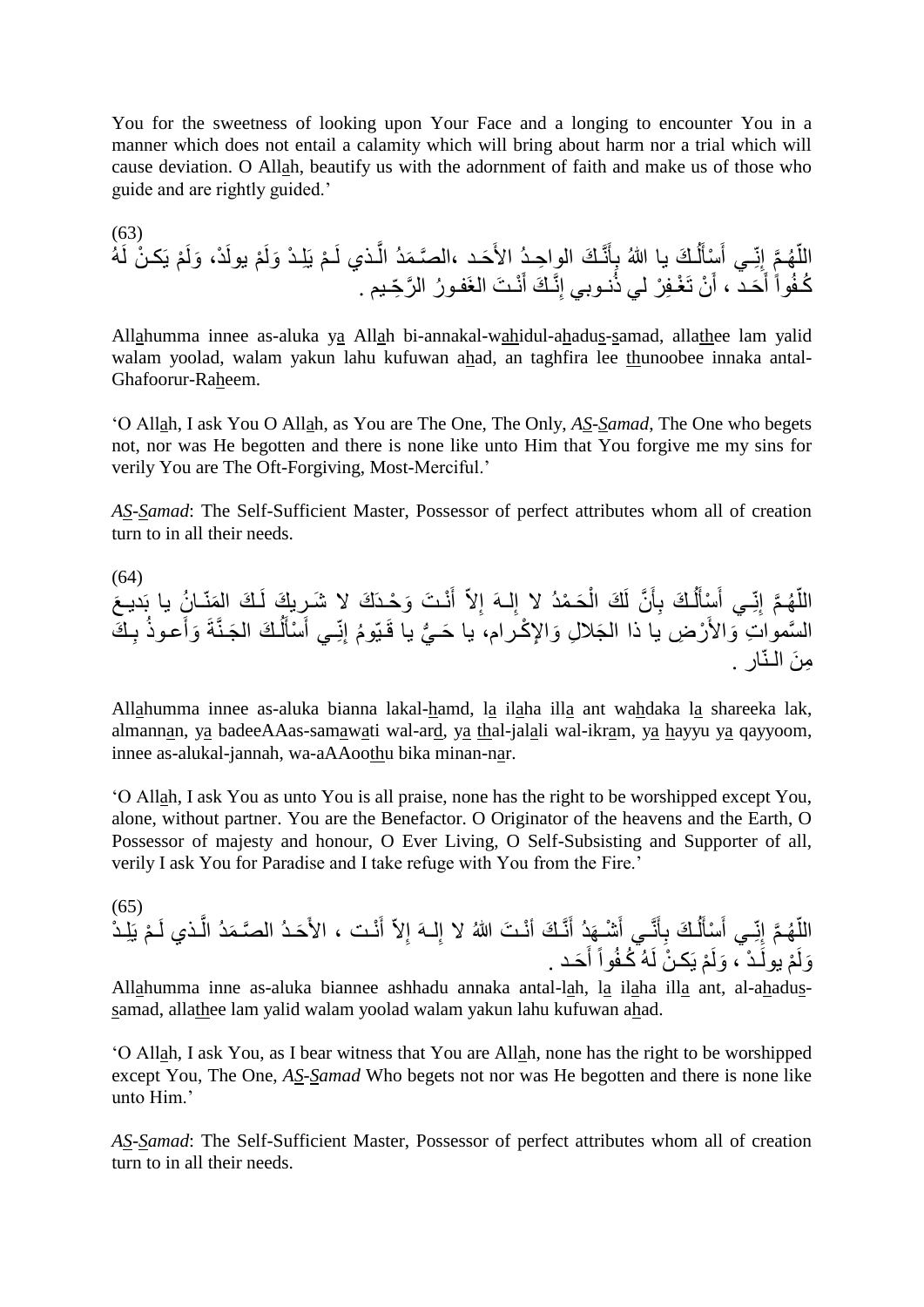#### **25. Remembrance after salam**

(66)

أَسْتَغْفِرُ الله . (ثَلاثاً) اللَّهُمَّ أنْتَ السَّلامُ ، وَمِنْكَ السَّلامِ ، تَبارَكْتَ يا ذا الْجَـلالِ وَالإِكْـرامِ . َ ا<br>ا

Astaghfirul-lah (three times)

Allahumma antas-salam waminkas-salam, tabarakta ya thal-jalali wal-ikram.

'I ask Allah for forgiveness.' (three times)

'O Allah, You are *As-Salam* and from You is all peace, blessed are You, O Possessor of majesty and honour.'

*AS-Salam*: The One Who is free from all defects and deficiencies.

(67) لا إلهَ إلاّ اللهُ وحدَهُ لا شريكَ لهُ، لهُ المُـلْكُ ولهُ الحَمْد، وهوَ على كلّ شَيءٍ قَديرٍ، اللَّهُـمَّ لا مانِعَ ĺ ٳ لِما أَعْطَيْت، وَلا مُعْطِـيَ لِما مَنَـعْت، وَلا يَنْفَـعُ ذا الْجَـدِّ مِنْـكَ الْجَـد . َ

La ilaha illal-lahu wahdahu la shareeka lah, lahul-mulku walahul-hamd, wahuwa AAala kulli shayin qadeer, allahumma la maniAAa lima aAAtayt, wala muAAtiya lima manaAAt, wala yanfaAAu thal-jaddi minkal-jad.

'None has the right to be worshipped except Allah, alone, without partner, to Him belongs all sovereignty and praise and He is over all things omnipotent.O Allah, none can prevent what You have willed to bestow and none can bestow what You have willed to prevent, and no wealth or majesty can benefit anyone, as from You is all wealth and majesty.'

(68)

لا إلـهَ إلاّ الله وحدَهُ لا شريكَ لـهُ، لـهُ الملكُ ولـهُ الحَمد، وهوَ علـى كلّ شـيءٍ قديرٍ ، لا حَـوْلَ وَلا قـوَّةَ إِلاّ بِاللهِ، لا إلهَ إلاّ اللّـه، وَلا نَعْبُدُ إلاّ إيّـاه, لَهُ النِّعْمَةُ وَلَهُ الفَضل وَلَهُ الثَّناءُ الحَسَن، لا ا<br>ا َّ إلهَ إلاّ اللهُ مخْلِصـينَ لَـهُ الدِّينَ وَلَوْ كَـرِهَ الْكـافِرون .

La ilaha illal-lah, wahdahu la shareeka lah, lahul-mulku walahul-hamd, wahuwa AAala kulli shayin qadeer. la hawla wala quwwata illa billah, la ilaha illal-lah, wala naAAbudu illa iyyah, lahun-niAAmatu walahul-fadl walahuth-thana-ol- hasan, la ilaha illal-lah mukhliseena lahuddeen walaw karihal-kafiroon.

'None has the right to be worshipped except Allah, alone, without partner, to Him belongs all sovereignty and praise and He is over all things omnipotent. There is no might nor power except with Allah, none has the right to be worshipped except Allah and we worship none except Him. For Him is all favour, grace, and glorious praise. None has the right to be worshipped except Allah and we are sincere in faith and devotion to Him although the disbelievers detest it.'

(69)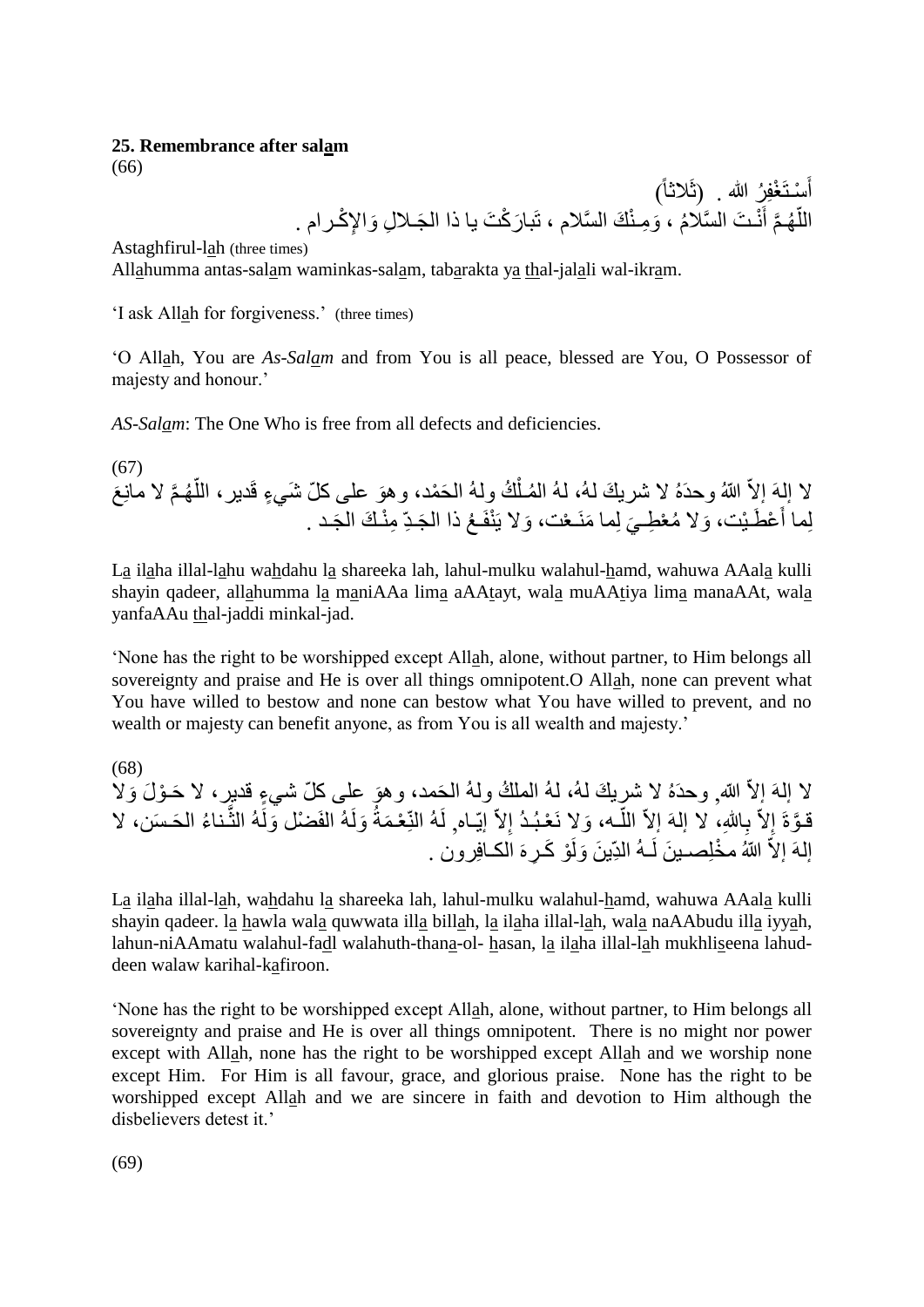سُـُبْحانَ اللهِ، والْحَمْـدُ لله ، واللهُ أَكْـبَر . (نْـلانْـأَ ونْـلاثين) لا إلهَ إلاّ اللهُ وَحْدَهُ لا شريكَ لهُ، لهُ الملكُ ولهُ الحَمْد، وهُوَ على كُلّ شَيءٍ قَديرٍ .

Subhanal-lah walhamdu lillah, wallahu akbar (thirty-three times).

La ilaha illal-lahu wahdahu la shareeka lah, lahul-mulku walahul-hamd, wahuwa AAala kulli shayin qadeer.

'How perfect Allah is, all praise is for Allah, and Allah is the greatest.' (thirty-three times)

'None has the right to be worshipped except Allah, alone, without partner, to Him belongs all sovereignty and praise and He is over all things omnipotent.'

(70)

*The following three chapters should be recited once after Thuhr, AAasr and AAisha prayers and thrice after Fajr and Maghrib.* َ

{Qul huwa Allahu ahad…} [Al-Ikhlas]

{Qul aAAoothu birabbi alfalaq…..} [Al-Falaq]

{Qul aAAoothu birabbi a**l**nnas…..} [An-Nas]

(71)

*It is also from the sunnah to recite the verse of the Footstool (Ayat-Al-Kursiy) after each prayer*:

﴿ اللّهُ لا إلهَ إلاّ هُـوَ الْـحَيُّ الْقَيّـومُ لا تَأْخُذُهُ سِنَـةٌ وَلا نَـوْمٌ ……》 ر<br>ا

﴿ قُلْ هُوَ اللَّهُ أَحَدٌ .....﴾ [ الإخْلاصْ ]

﴿ قُلْ أَعوذُ بِرَبِّ الْفَلَقِ.....﴾ [ الفَلَقْ ]

﴿ قُلْ أَعوذُ بِرَبِّ النّـاسِ.....﴾[ النّـاس ]

َ

{Allahu la ilaha illa huwa alhayyu alqayyoomu la ta/khuthuhu sinatun wala nawm…} [Al-Baqarah:255]

(72)

َح مد، ي حيـي َوي مـي ت و هَو على ك ّل شيٍء ّّللا و مل ك وله ال حـدَه ال شري َك له ، له ال ال إلهَ إالّ َم غِرب َو قدير . ال ّصـ بح ( ) َع شر َمّرات بَ عدَ ال

La ilaha illal-lahu wahdahu la shareeka lah, lahul-mulku walahul-hamd, yuhyee wayumeet, wahuwa AAala kulli shayin qadeer.(ten times after the maghrib & fajr prayers)

'None has the right to be worshipped except Allah, alone, without partner, to Him belongs all sovereignty and praise, He gives life and causes death and He is over all things omnipotent.' (ten times after the maghrib and fajr prayers)

(73) . )بَ عد ال ّسالِم من َصالةِ متَقَـبَّالً َو َع َمـالً ـباً ، ِ َو ِر زقـاً َطيّ نافِعـاً مـاً ـ َك ِعل ل َ سأ َ ِـي أ ِنّ َّم إ هـ الل الفَ جر ّ )

Allahumma innee as-aluka AAilman nafiAAan, warizqan tayyiban, waAAamalan mutaqabbalan.(after salam from fajr prayer).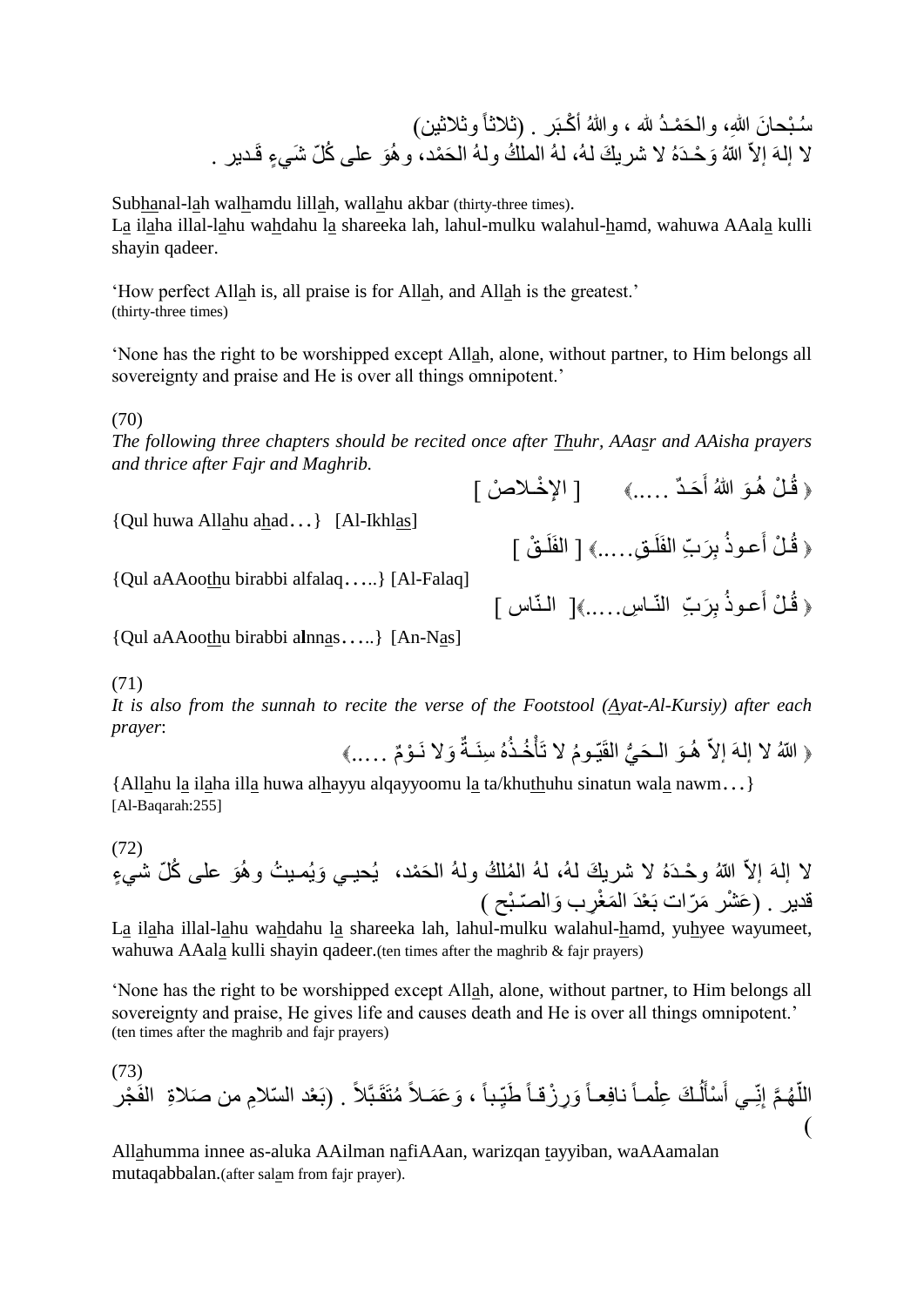'O Allah, I ask You for knowledge which is beneficial and sustenance which is good, and deeds which are acceptable.'

(To be said after giving salam for the fajr prayer)

# **26. Supplication for seeking guidance in forming a decision or choosing the proper course…etc (Al-Istikharah)**

(74)

*On the authority of Jabir Ibn AAabdullah , he said:*' *The Prophet would instruct us to pray for guidance in all of our concerns, just as he would teach us a chapter from the Quran. He would say* ' *If any of you intends to undertake a matter then let him pray two supererogatory units (two rakAAah nafilah) of prayer and after which he should supplicate:*

اللَّهُمَّ إِنِّـي أَسْتَخيرُكَ بِعِلْمِكَ، وَأَسْتَقْدِرُكَ بِقُدْرَتِكَ، وَأَسْأَلُكَ مِنْ فَضْـلِكَ العَظـيم، فَإِنَّكَ  $\overline{1}$ َ َ اً َ تَقْدِرُ وَلا أَقْدِرٍ، وَتَـعْلَمُ وَلا أَعْلَم، وَأَنْـتَ عَلاّمُ الغُبوب، اللَّهُمَّ إِنْ كُنْـتَ تَعْلَمُ أَنَّ هذا الأمْـرَ ـ َ َ َ ِ أ وَيُسَمِّي حاجَتَـه - خَـيْرٌ لي فِي دِينـي وَمَعـاشي وَعاقِـبَةِ أَمْـري، فَاقْـدُرْهُ لي وَيَسِّـرْهُ لِي ثـمَّ َ بِارِكْ لِي فيـه، وَإِنْ كُنْـتَ تَعْلَمُ أَنَّ هذا الأَمْـرَ شَبِرٌ ۖ لَي في دينـي وَمَعـاشـي وَعاقِـبَةِ أَمْـري، َ ِ َ فَاصْرِ فْـهُ وَاصْرِ فْني عَنْـهُ وَاقْـدُرْ لي الخَـيْرَ ۖ حَيْـثُ كانَ ثُـمَّ أَرْضِـني بِـه . ِ َ

Allahumma innee astakheeruka biAAilmik, wa-astaqdiruka biqudratik, wa-as-aluka min fadlikal-AAa*th*eem, fa-innaka taqdiru wala aqdir, wataAAlamu wala aAAlam ,wa-anta AAallamul ghuyoob, allahumma in kunta taAAlamu anna hathal-amr (say your need) khayrun lee fee deenee wamaAAashee waAAaqibati amree faqdurhu lee, wayassirhu lee, thumma barik lee feeh, wa-in kunta taAAlamu anna hathal-amr sharrun lee fee deenee wamaAAashee waAAaqibati amree fasrifhu AAannee wasrifnee AAanh, waqdur liyal-khayra haythu kan, thumma ardinee bih.

'O Allah, I seek Your counsel by Your knowledge and by Your power I seek strength and I ask You from Your immense favour, for verily You are able while I am not and verily You know while I do not and You are the Knower of the unseen. O Allah, if You know this affair -*and here he mentions his need*- to be good for me in relation to my religion, my life, and end, then decree and facilitate it for me, and bless me with it, and if You know this affair to be ill for me towards my religion, my life, and end, then remove it from me and remove me from it, and decree for me what is good wherever it be and make me satisfied with such.'

*One who seeks guidance from his Creator and consults his fellow believers and then remains firm in his resolve does not regret, for Allah has said*:

﴿ وَشَــاوِرْ هُـم في الأَمْـرِ ۖ فَـإِذا عَـزَمْـتَ فَتَوَكَّـلْ عَلَــى الله ﴾ washawirhum fee al-amri fa-itha AAazamta fatawakkal AAala Allah (chapter 3 verse 159)

'…and consult them in the affair. Then when you have taken a decision, put your trust in Allah…'

# **27. Remembrance said in the morning and evening**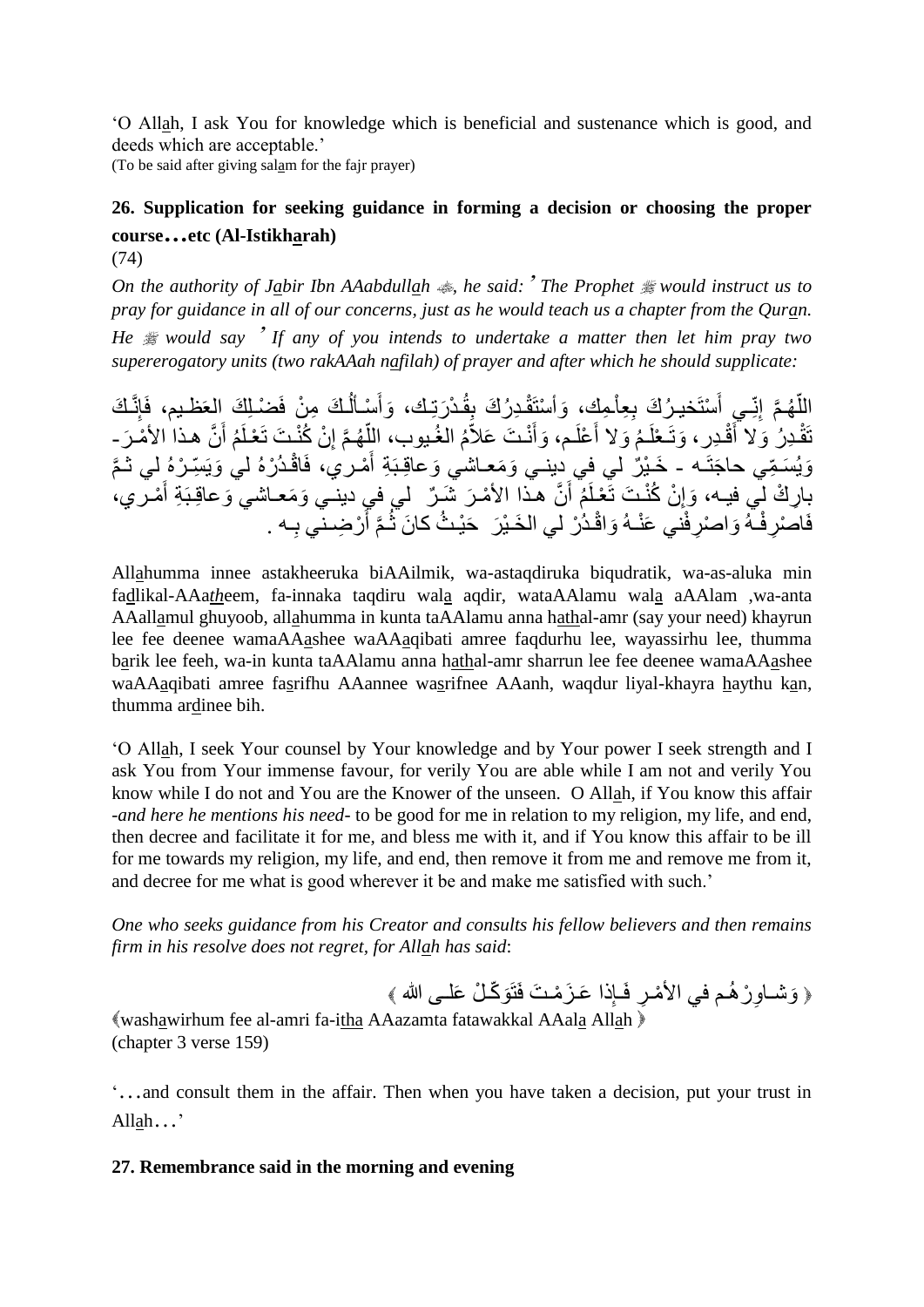(as-sabah) translated *morning*: after Fajr prayer until the sun rises, (al-masa/) translated *evening*: after AAsr prayer until the sunsets, however some scholars say: after the sunsets and onwards.

(75) *In the evening*:

أَمْسَيْنا وَأَمْسـى المـلكُ لله وَالحَمدُ لله ، لا إلهَ إلاّ اللهُ وَحدَهُ لا شَرِيكَ لهُ، لهُ المُـلكُ ولهُ الحَمْـد، َ َ وهُوَ على كلّ شَيءٍ قدير ، رَبّ أسْأَلُكَ خَـيرَ ما فِي هذهِ اللَّـيْلَةِ وَخَـيرَ ما بَعْدَهِـا ، وَأَعـوذُ َّ  $\overline{1}$ َ بِكَ مِنْ شَرٍّ هذهِ اللَّبْلَةِ وَشَرٍّ ما بَعْدَها ، رَبِّ أَعْوذُبِكَ مِنَ الْكَسَلِ وَسوءِ الْكِبَر ، رَبّ ĺ ĺ َّ أَعوذُبِكَ مِنْ عَذابٍ في النّـارِ ۖ وَعَذابٍ في القَبْرِ ۖ .

Amsayna wa-amsal-mulku lillah walhamdu lillah la ilaha illal-lah, wahdahu la shareeka lah, lahul-mulku walahul-hamd, wahuwa AAala kulli shayin qadeer, rabbi as-aluka khayra ma fee hathihil-laylah, wakhayra ma baAAdaha, wa-aAAoothu bika min sharri hathihil-laylah, washarri ma baAAdaha, rabbi aAAoothu bika minal-kasal, wasoo-il kibar, rabbi aAAoothu bika min AAathabin fin-nar, waAAathabin fil-qabr.

'We have reached the evening and at this very time unto Allah belongs all sovereignty, and all praise is for Allah. None has the right to be worshipped except Allah, alone, without partner, to Him belongs all sovereignty and praise and He is over all things omnipotent. My Lord, I ask You for the good of this night and the good of what follows it and I take refuge in You from the evil of this night and the evil of what follows it. My Lord, I take refuge in You from laziness and senility. My Lord, I take refuge in You from torment in the Fire and punishment in the grave.'

…*likewise, one says in the morning:*

أَصْبَحْنا وَأَصْبَحَ الْمُلْكُ لله ...... ĺ َ

Asbahna wa-asbahal-mulku lillah...

'We have reached the morning and at this very time unto Allah belongs all sovereignty…'

(76)

اللَّهُمَّ بِكَ أَصْبَحْنا وَبِكَ أَمْسَـبِنا ، وَبِكَ نَحْـيا وَبِكَ نَمـوتُ وَإِلَـبْكَ النِّـشور . َ َ ا<br>ا لَ ا<br>ءِ

Allahumma bika asbahna wabika amsayna, wabika nahya ,wabika namootu wa-ilaykannushoor.

'O Allah, by your leave we have reached the morning and by Your leave we have reached the evening, by Your leave we live and die and unto You is our resurrection.' *In the evening*:

> اللَّهُمَّ بِكَ أَمْسَـينا، وَبِكَ أَصْـبَحْنا، وَبِكَ نَحْـيا، وَبِكَ نَمـوتُ وَإِلَـيْكَ الْمَصــير . لَ ا<br>ءِ َ َ ا<br>ا

Allahumma bika amsayna, wabika asbahna, wabika nahya wabika namootu wa-ilaykalmaseer.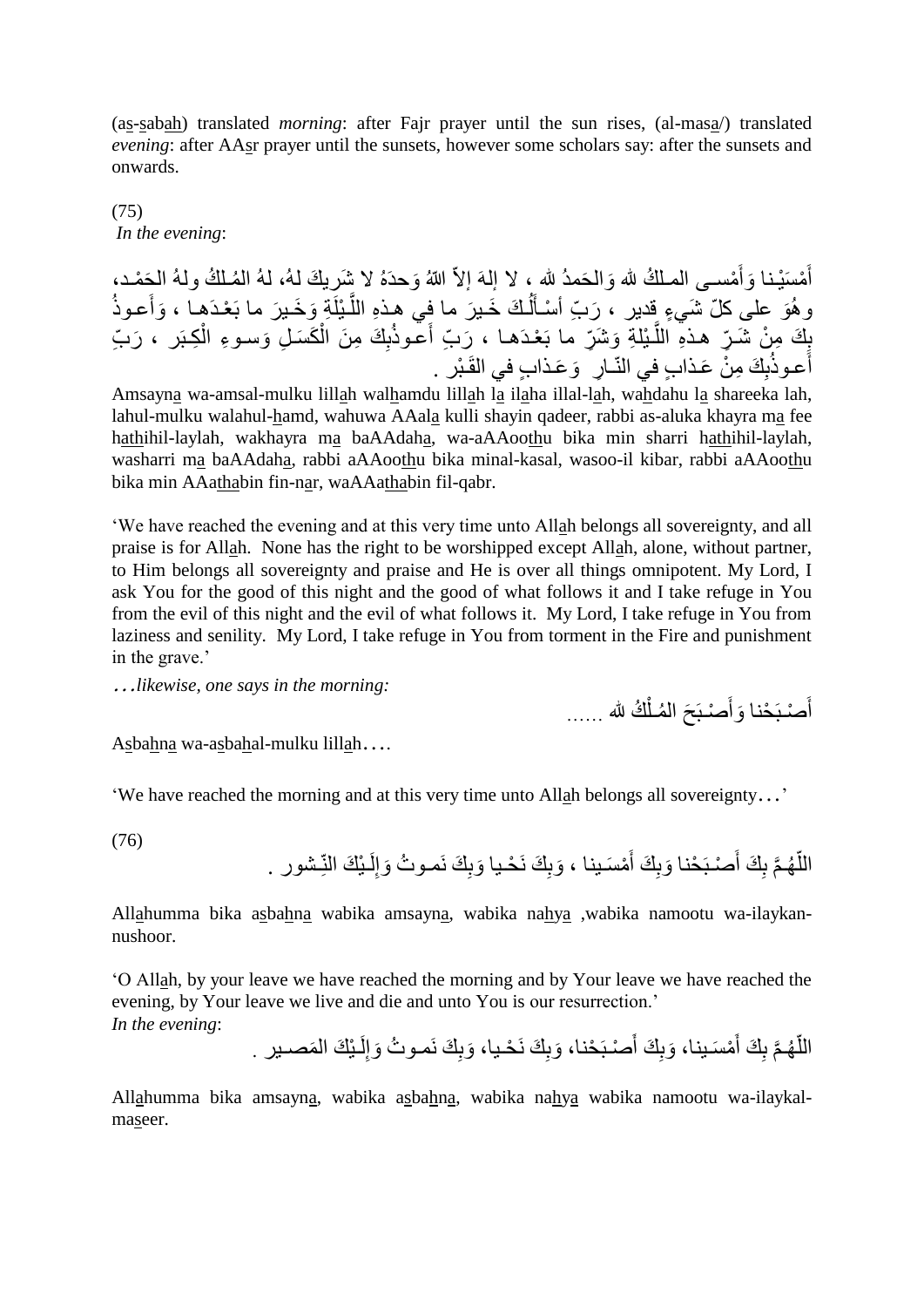'O Allah, by Your leave we have reached the evening and by Your leave we have reached the morning, by Your leave we live and die and unto You is our return.'

(77) اللَّهِمَّ أَنْتَ رَبِّي لا إلهَ إلاَّ أَنْتَ ، خَلَقْتَنـي وَأَنا عَبْدُك ، وَأَنا عَلـى عَهْدِكَ وَوَعْدِكَ ما َ َ َ ;<br>∶ َ اً اسْتَطَعْت ، أَعوذُبِكَ مِنْ شَرٍّ ما صَنَـعْت ، أَبـوءُ لَـكَ بِنِعْمَتِـكَ عَلَـيَّ وَأَبـوءُ بِذَنْـبي فَاغْفـِرْ<br>يستحقق ، أعوذُبِكَ مِنْ شَهِّرٍ َ َ لي فَإِنَّـهُ لا يَغْفِرُ الذَّنـوبَ إِلاَّ أَنْتَ . َ ٌّ.

Allahumma anta rabbee la ilaha illa ant, khalaqtanee wa-ana AAabduk, wa-ana AAala AAahdika wawaAAdika mas-tataAAt, aAAoothu bika min sharri ma sanaAAt, aboo-o laka biniAAmatika AAalay, wa-aboo-o bithanbee, faghfir lee fa-innahu la yaghfiruth-thunooba illa ant.

'O Allah, You are my Lord, none has the right to be worshipped except You, You created me and I am Your servant and I abide to Your covenant and promise as best I can, I take refuge in You from the evil of which I have committed. I acknowledge Your favour upon me and I acknowledge my sin, so forgive me, for verily none can forgive sin except You.'

(78) نَّـ َك َ ـِقك ، أ َع َخل َو َجمـي َو َمالئِ َكتِك ، َعـ ر ِشـك ، ـةَ َح َملَ ِهد شـ َوأ ِهد ك ، َ شـ َ صبَـ ح ت أ َ ِـي أ ِنّ َّم إ هـ ّ الل َّن َ َوأ ـك ، نـ َت َو حـدَ َك ال َشري َك لَ َ أ نـ َت هللا ال إلهَ إالّ أ ـك .)أربع مرات َ َع بـد َك َو َرسـول م َح ّمـداً و يمسي( ِح أ حي َن ي صب

Allahumma innee asbahtu oshhiduk, wa-oshhidu hamalata AAarshik, wamala-ikatak, wajameeAAa khalqik, annaka antal-lahu la ilaha illa ant, wahdaka la shareeka lak, wa-anna Muhammadan AAabduka warasooluk (four times in the morning & evening).

'O Allah, verily I have reached the morning and call on You, the bearers of Your throne, Your angles, and all of Your creation to witness that You are Allah, none has the right to be worshipped except You, alone, without partner and that Muhammad is Your Servant and Messenger.'

(four times in the morning and evening.) Note: for the evening, one reads (amsaytu) instead of (asbahtu).

(79) َحـٍد ِم َ ِأ َو ب َمٍة أ َ َح بي ِمـ ن نِ عـ صبَـ َ َّم ما أ هـ الل ـ َك ّ ـك ، فَلَ ِمـ ن َك َو حـدَ َك ال شري َك لَ ـِقك ، فَ ـ ن َخل ـ َك ال ُّش كـر . َولَ َح مـد ال

Allahumma ma asbaha bee min niAAmatin, aw bi-ahadin min khalqik, faminka wahdaka la shareeka lak, falakal-hamdu walakash-shukr.

'O Allah, what blessing I or any of Your creation have risen upon, is from You alone, without partner, so for You is all praise and unto You all thanks.'

…*whoever says this in the morning has indeed offered his day*'*s thanks and whoever says this in the evening has indeed offered his night*'*s thanks.*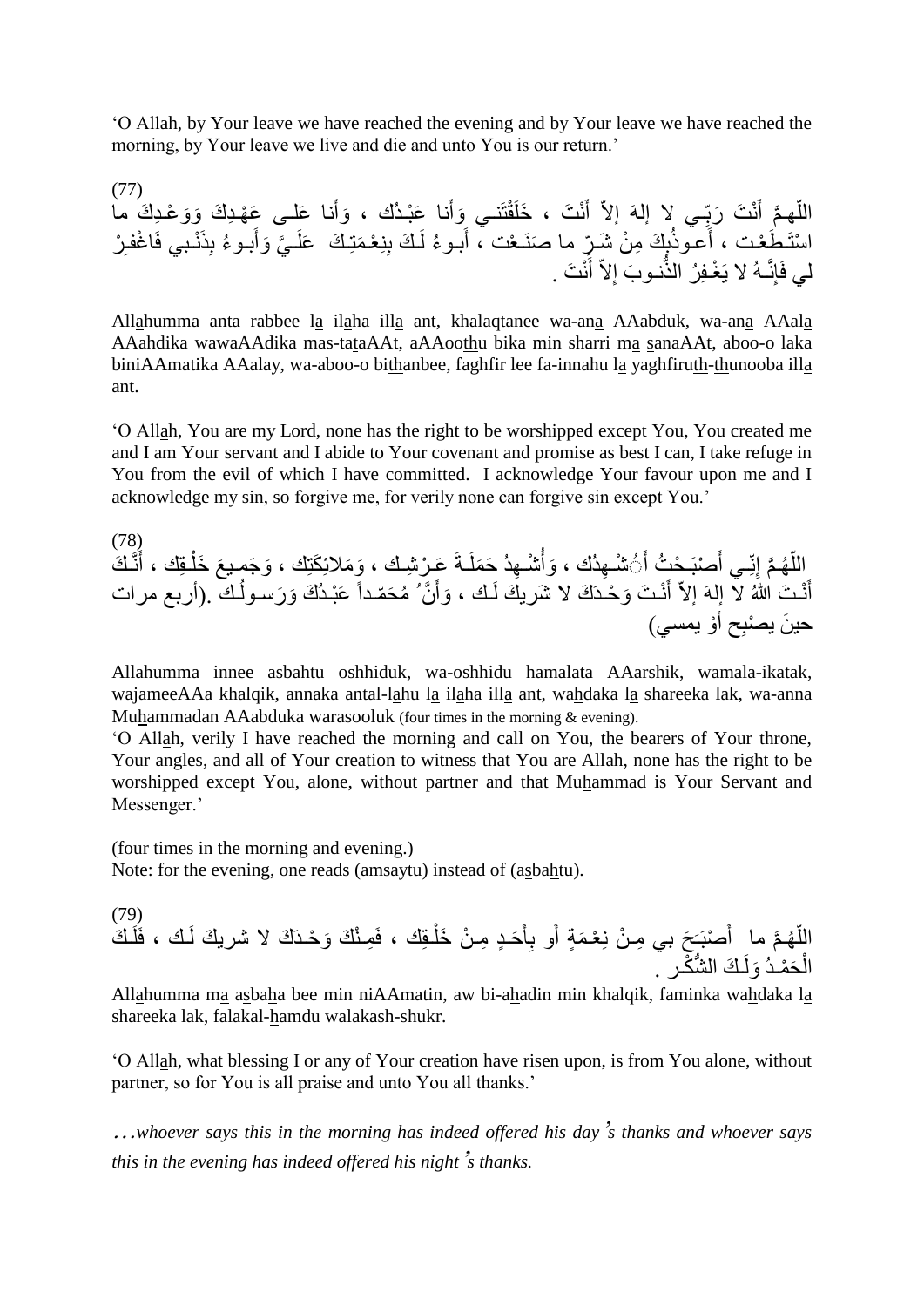Note: for the evening, one reads (amsa) instead of (asbaha).

(80) َّم عافِـني في بَ َصـري ، ال إلهَ إالّ هـ ّ َّم عافِـني في َس مـعي ، الل هـ ّ َّم عافِـني في بَدَنـي ، الل هـ ّ الل نـ َت . )ثالثاً( َ ّّللا أ كـ ِ َك ِم َن ال ب َعـوذ ِنّـي أ َّم إ هـ ّ الل نـ َت . َ أ ِ َك ِم ن َعذا ِب القَـ بر ، ال إلهَ إالّ ب َعـوذ َوأ َوالفَـق ر ، فر ، )ثالثاً(

Allahumma AAafinee fee badanee, allahumma AAafinee fee samAAee, allahumma AAafinee fee basaree, la ilaha illa ant.(three times).

Allahumma innee aAAoothu bika minal-kufr, walfaqr, wa-aAAoothu bika min AAathabilqabr, la ilaha illa ant (three times).

'O Allah, grant my body health, O Allah, grant my hearing health, O Allah, grant my sight health. None has the right to be worshipped except You.' (three times)

'O Allah, I take refuge with You from disbelief and poverty, and I take refuge with You from the punishment of the grave. None has the right to be worshipped except You.' (three times)

(81) ب ُّ َو َّكـل ت َو هَو َر ـي ِه تَ هَو َعلَ َي ّّللا ال إلهَ إالّ ـ ِ ِح سب العَ ر ِش العَظـيم . ) سبع َمّرات حي َن َح ي صب َويمسي(

Hasbiyal-lahu la ilaha illa huwa, AAalayhi tawakkalt, wahuwa rabbul-AAarshil-AAa*th*eem (seven times morning & evening)

'Allah is Sufficient for me, none has the right to be worshipped except Him, upon Him I rely and He is Lord of the exalted throne.' (seven times morning and evening)

(82)

ِذا أمسى( إ ـق . )ثالثاً ِّر ما َخلَ ـا ّمـا ِت ِم ن َشـ َكِلمـا ِت ّّللاِ التّ ِ ب َعـوذ أ

aAAoothu bikalimatil-lahit-tammati min sharri ma khalaq. (three times in the evening). 'I take refuge in Allah's perfect words from the evil He has created.' (three times in the evening)

(83) ـ ف ـ َك العَ ل َ ِـي أ سـأ ِنّ َّم إ هـ ّ َرة ، الل َواآل ِخـ ُّ نـيا في الد َو َوالعـافِـيةَ ـ ف ـ َك العَ ل َ ِـي أ سـأ ِنّ َّم إ هـ ّ الل َو َوالعـافِـيةَ ظـني َّم ا حفَ هـ ّ وراتي َوآ ِمـ ن َر وعاتـي ، الل َّم ا ست ـ ر عـ هـ ّ َي َوأ هـلي َومالـي ، الل في ديني َود نـيا َن َظَمـتِ َك أ ِعَ ب َعـوذ َوأ وقـي ، َو ِمن فَ فـي َو َعن يَمـيني َو َعن ِشمـالي ، َّي َو ِمن َخل ِن يَدَ ِمن بَـي غـتا َل ِمن تَ حت أ ـي .

Allahumma innee as-alukal-AAafwa walAAafiyah, fid-dunya wal-akhirah, allahumma innee as-alukal-AAafwa walAAafiyah fee deenee, wadunyaya wa-ahlee, wamalee, allahummas-tur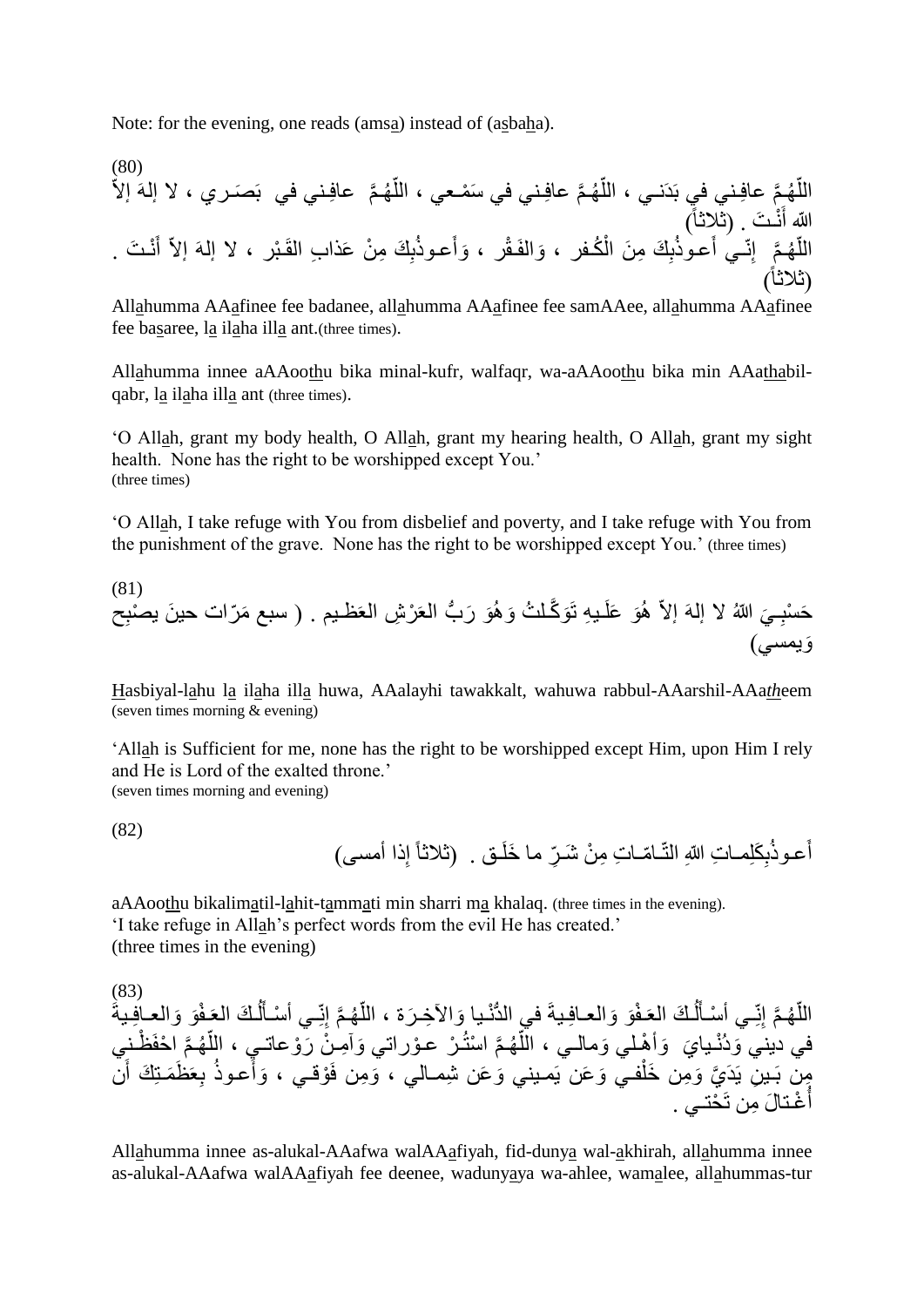AAawratee, wa-amin rawAAatee, allahummah-fa*th*nee min bayni yaday, wamin khalfee, waAAan yameenee, waAAan shimalee, wamin fawqee, wa-aAAoothu biAAa*th*amatika an oghtala min tahtee.

'O Allah, I ask You for pardon and well-being in this life and the next. O Allah, I ask You for pardon and well-being in my religious and worldly affairs, and my family and my wealth. O Allah, veil my weaknesses and set at ease my dismay. O Allah, preserve me from the front and from behind and on my right and on my left and from above, and I take refuge with You lest I be swallowed up by the earth.'

(84) اللَّهُمَّ عالِمَ الغَيْبِ وَالشَّـهادَةِ فاطِـرَ السِّماواتِ وَالأَرْضِ رَبَّ كلِّ شَـيءٍ وَمَليكَه ، أَشْهَدُ أَنْ َ َ م<br>م لا إِلَــهَ إِلاّ أَنْتٍ ، أَعـوذُ بِكَ مِن شَـرٍّ ۖ نَفْسـي وَمِن شَـرِّ الشَّيْطانِ وَشِـرْكِه ، وَأَنْ أَقْتَرِفَ عَلــى َ َ َ ∣∣<br>≀ نَفْسـي سوءاً أَوْ أَجُـرَّهُ إِلــى مُسْلِم . َ َ

Allahumma AAalimal-ghaybi washshahadah, fatiras-samawati wal-ard, rabba kulli shayin wamaleekah, ashhadu an la ilaha illa ant, aAAoothu bika min sharri nafsee wamin sharrishshaytani washirkih, waan aqtarifa AAala nafsee soo-an aw ajurrahu ila muslim.

'O Allah, Knower of the unseen and the seen, Creator of the heavens and the Earth, Lord and Sovereign of all things, I bear witness that none has the right to be worshipped except You. I take refuge in You from the evil of my soul and from the evil and *shirk* of the devil, and from committing wrong against my soul or bringing such upon another Muslim.'

*shirk*: to associate others with Allah in those things which are specific to Him. This can occur in (1) belief, e.g. to believe that other than Allah has the power to benefit or harm, (2) speech, e.g. to swear by other than Allah and (3) action, e.g. to bow or prostrate to other than Allah.

(85) ر َم َع اسِمـ ِه َشي ٌء في األ ر ِض َوال في ال ّس ِم هللاِ الذي ال يَ ضـ ُّ ِسـ َو ال ّسمـي ع العَ ب لـيم . مـا ِء َوهـ )ثالثاً(

Bismil-lahil-lathee la yadurru maAAas-mihi shay-on fil-ardi wala fis-sama-i wahuwassameeAAul-AAaleem. (three times).

'In the name of Allah with whose name nothing is harmed on earth nor in the heavens and He is The All-Seeing, The All-Knowing.'(three times)

(86)

رَضيتُ بِاللهِ رَبَّـاً وَبِالإِسْلامِ ديناً وَبِمُحَمَّدٍ ﷺ نَبِيّـاً . (ثلاثاً)

Radeetu billahi rabban wabil-islami deenan wabiMuhammadin  $\frac{1}{26}$  nabiyya. (three times)

'I am pleased with Allah as a Lord, and Islam as a religion and Muhammad  $\frac{1}{28}$  as a Prophet.'(three times)

(87)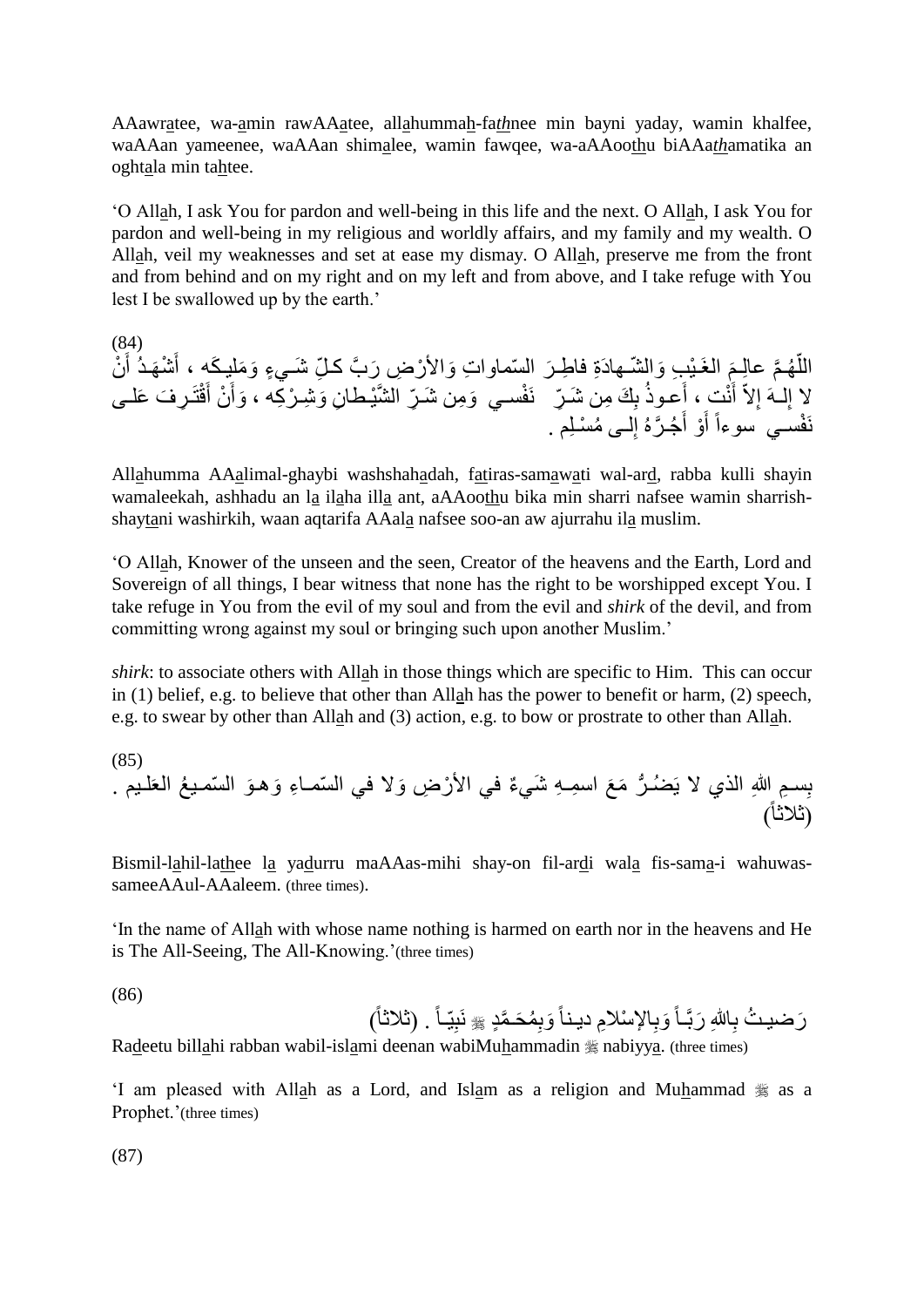سُنُحـانَ اللهِ وَبِحَمْـدِهِ عَدَدَ خَلْـقِه ، وَرِضــا نَفْسِـه ، وَزِنَــةَ عَـرْشِــه ، وَمِـدادَ كَلِمــاتِــه . (ثلاثاً) į Subhanal-lahi wabihamdih, AAadada khalqihi warida nafsih, wazinata AAarshih, wamidada kalimatih.(three times).

'How perfect Allah is and I praise Him by the number of His creation and His pleasure, and by the weight of His throne, and the ink of His words.'(three times)

(88)

سُبْحــانَ اللهِ وَبِحَمْـدِهِ . (مائـة مرة)

Subhanal-lahi wabihamdih. (one hundred times)

'How perfect Allah is and I praise Him.'(one hundred times)

(89) يا حَـيُّ يا قَيّـومُ بِـرَحْمَـتِكِ أَسْتَـغـيث ، أَصْلِـحْ لي شَـأنــي كُلّـه ، وَلا تَكِلّـنـي إِلـي نَفْسـي طَـرْفَةَ ُّ ا<br>ءِ َّ Í َ ֧֞֝֝֓֓֡֝ **∶** َعـين .

Ya hayyu ya qayyoom, birahmatika astagheeth, aslih lee sha/nee kullah, wala takilnee ila nafsee tarfata AAayn.

'O Ever Living, O Self-Subsisting and Supporter of all, by Your mercy I seek assistance, rectify for me all of my affairs and do not leave me to myself, even for the blink of an eye.'

(90) لا إلهَ إلاّ اللهُ وحْدَهُ لا شَـريكَ لهُ، لهُ المُـلْكُ ولهُ الحَمْـد، وهُوَ علـى كُلّ شَـيءٍ قَدير . (مائـة مرة) ĺ

La ilaha illal-lah, wahdahu la shareeka lah, lahul-mulku walahul-hamd, wahuwa AAala kulli shay-in qadeer. (one hundred times)

'None has the right to be worshipped except Allah, alone, without partner, to Him belongs all sovereignty and praise, and He is over all things omnipotent.' (one hundred times every day)

(91) أَصْبَحْنا وَأَصْبَحْ الْمُلْكُ لِلّهِ رَبِّ الْعالَمِين ، اللّهُمَّ إِنِّي أَسْأَلُكَ خَيْرَ هذا الْبَوْم ، فَتْحَهُ ،  $\overline{a}$ َ اً َ َ وَنَصْرَهُ ، وَنـورَهٌ وَبَـرَكَتَـهُ ، وَهُـداهُ ، وَأَعـوذُ بِـكَ مِـنْ شَـرٍّ ما فـيهِ وَشَـرٍّ ما بَعْـدَه **∶** 

Asbahna wa-asbahal-mulku lillahi rabbil-AAalameen, allahumma innee as-aluka khayra hathal-yawm, fat-hahu, wanasrahu, wanoorahu, wabarakatahu, wahudahu, wa-aAAoothu bika min sharri ma feehi, washarri ma baAAdah.

'We have reached the morning and at this very time all sovereignty belongs to Allah, Lord of the worlds. O Allah, I ask You for the good of this day, its triumphs and its victories, its light and its blessings and its guidance, and I take refuge in You from the evil of this day and the evil that follows it.'

*For the evening, the supplication is read as follows:*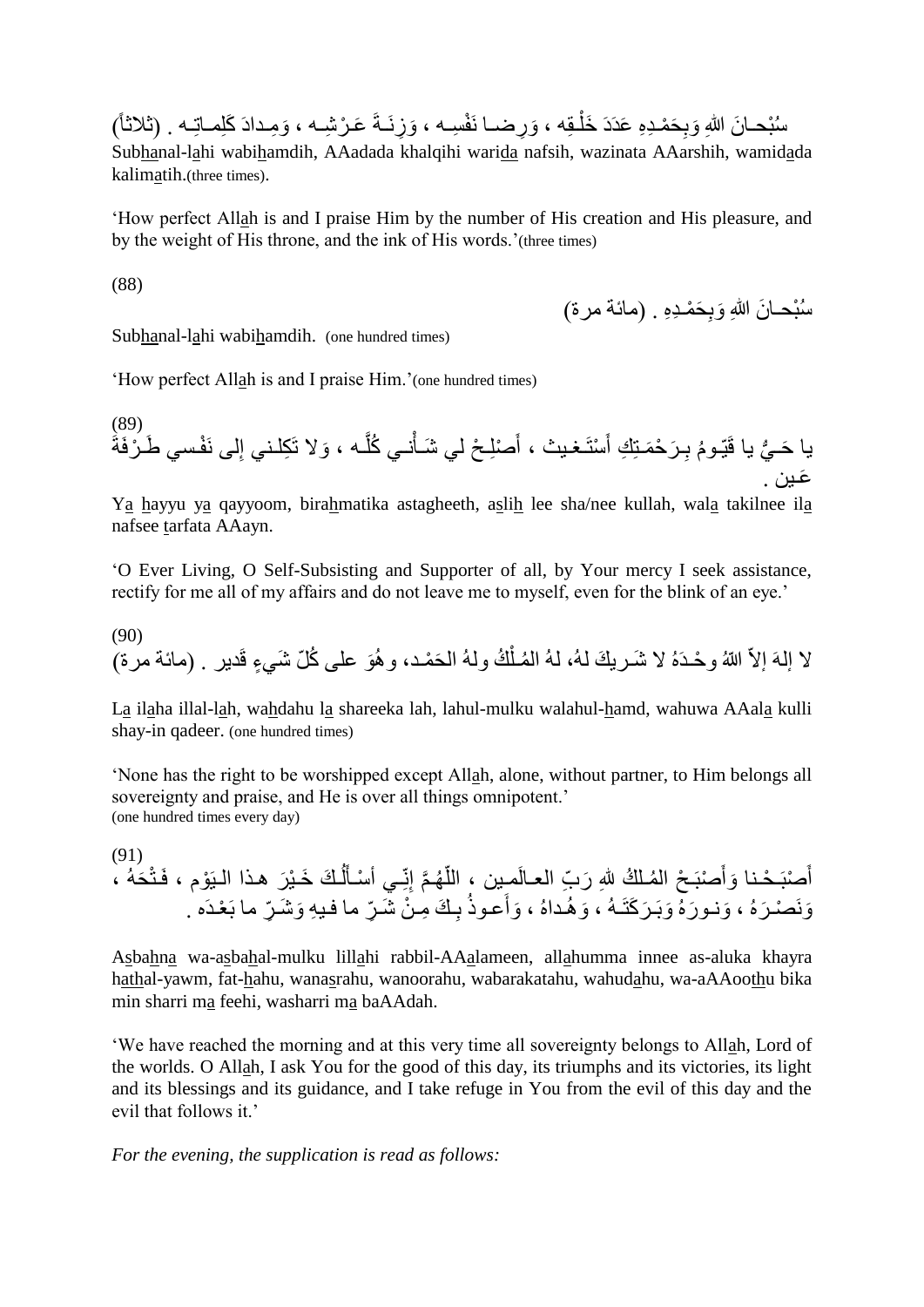َر ـ َك َخـ ي ل َ ِـي أ سـأ ِنّ َّم إ هـ ّ مـل ك هللِ َر ِّب العـالَمـين ، الل مسـى ال َ َوأ م َس يـنا َح أ هـا ، َ ـ يلَة ، فَت َّ هـذِه الل ِّر ما بَ عـدَهـا َو َشـ ِّر ما فـيهـِا ـ َك ِمـ ن َشـ ِ ب َعـوذ َوأ َو هـداهـا ، َر َكتَـهـا ، َوبَـ َونـو َرهـا َرهـا ، َونَ صـ

. Amsayna wa-amsal-mulku lillahi rabbil-AAalameen, allahumma innee as-aluka khayra hathihil-laylah, fat-haha, wanasraha, wanooraha, wabarakataha, wahudaha, wa-aAAoothu bika min sharri ma feeha washarri ma baAAdaha.

'We have reached the evening and at this very time all sovereignty belongs to Allah, Lord of the worlds. O Allah, I ask You for the good of tonight, its triumphs and its victories, its light and its blessings and its guidance, and I take refuge in You from the evil of tonight and the evil that follows it.'

(92)

*The messenger of Allah said: 'Whoever says in the morning:* لا إلهَ إلاّ اللهُ وحْـدَهُ لا شَربكَ لهُ، لهُ المُلكُ ولهُ الحَمْد، وهُوَ على كُلّ شَيءٍ قَـدير .

La ilaha illal-lahu wahdahu la shareeka lah, lahul-mulk, walahul-hamd, wahuwa AAala kulli shayin qadeer.

'None has the right to be worshipped except Allah, alone, without partner, to Him belongs all sovereignty and praise and He is over all things omnipotent.'

*…has indeed gained the reward of freeing a slave from the children of IsmaAAeel, and ten of his sins are wiped away and he is raised ten degrees, and he has found a safe retreat from the devil until evening. Similarly, if he says it at evening time, he will be protected until the morning.'*

(93) أَصِنْبَحْنا علـى فِطْرَةِ الإِسْلام ، وَعَلـى كَلِمَةِ الإِخْـلاص ، وَعلـى دينِ نَبِـيِّنا مُحَمَّدٍ ﷺ وَعَاـى ِ مِلَّــةِ أبينــا إِبْـراهيـمَ حَنيـفاً مُسْلِـماً وَمــا كــانَ مِنَ المُشـرِكيـن . ِ َّ

Asbahna AAala fitratil-islam, waAAala kalimatil-ikhlas, waAAala deeni nabiyyina Muhammad  $\frac{1}{20}$  waAAala millati abeena Ibraheem, haneefan musliman wama kana minalmushrikeen.

'We rise upon the *fitrah* of Islam, and the word of pure faith, and upon the religion of our Prophet Muhammad  $\equiv$  and the religion of our forefather Ibraheem, who was a Muslim and of true faith and was not of those who associate others with Allah.'

*fitrah*: the religion of Islam, the way of Ibraheem ... pure faith: the Shahada.

Note: for the evening, one reads amsayna instead of asbahna.

في المسـاء تُسْتَبْدَل كلِمَـةُ أصْبَـحْناً بِكَلِمَـةِ أَمْسَـينا . َ ِ

(94)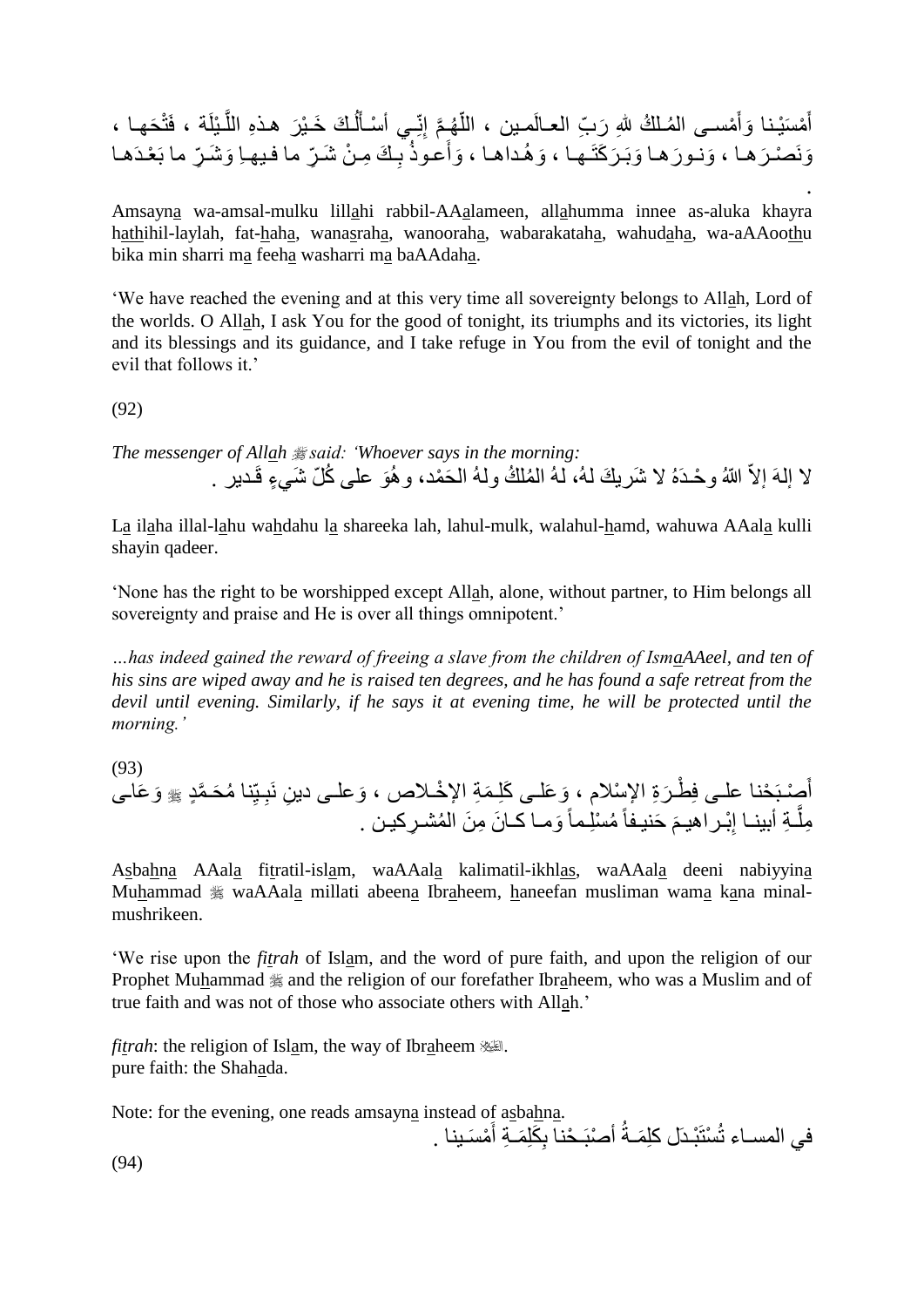*'AAabdullah Ibn Khubaib said: 'The Messenger of Allah said to me 'Recite!' I replied 'O Messenger of Allah, what shall I recite?' he said 'Recite:*

> ﴿ قُلْ هُوَ اللَّهُ أَحَدٌ .....﴾ [ الإخْلاصْ ] َ

{Qul huwa Allahu ahad…} [Al-Ikhlas]

{Qul aAAoothu birabbi alfalaq…..} [Al-Falaq]

﴿ قُلْ أَعوذُ بِرَبِّ النَّـاسِ.....﴾[ النَّـاس ] َ

﴿ قُلْ أَعوذُ بِرَبِّ الْفَلَقِ.....﴾ [ الفَلَقْ ]

{Qul aAAoothu birabbi a**l**nnas…..} [An-Nas]

*…in the evening and the morning three times for it will suffice you of all else.'*

#### **28. Remembrance before sleeping**

(95)

*'When retiring to his bed every night, the Prophet would hold his palms together, spit (A form of spitting comprising mainly of air with little spittle) in them, recite the last three chapters (Al-Ikhlas, Al-Falaq, An-Nas) of the Quran and then wipe over his entire body as much as possible with his hands, beginning with his head and face and then all parts of the body, he would do this three times.'*

(96)

*The Prophet also said: 'When you are about to sleep recite ayat-al-kursee (The verse of the foot-stool, chapter 2:255) till the end of the verse for there will remain over you a protection from Allah and no devil will draw near to you until morning.'*

#### (97)

*The Prophet also said: 'Whoever recites the last two verses of Soorat Al-Baqarah at night, those two verses shall be sufficient for him (i.e. protect him from all that can cause him harm).'*

﴿ ءامَنَ الرَّسولُ بِمـا أَنْـزِلَ إِلَيْـهِ مِنْ رَبِّـهِ وَالْمُـؤْمِنـونَ....﴾ ĺ ;<br>; لَ ِ 

Amana a**l**rrasoolu bima onzila ilayhi min rabbihi wa **a**lmu/minoona…. [Al-Baqarah: 285-286]

(98)

*'If one of you rises from his bed and then returns to it he should dust it with the edge of his garment three times for he does not know what has occurred in his absence and when he lies down he should supplicate:*

ِا سِم ب تَـها ر َسل َ ن أ ِ َوإ فسـي فا ر َحـ مها ، م َسـ ك َت نَ َ ِن أ رفَع ـه، فَإ َ ِ َك أ َوب ـي َو َض عـ ت َج نـبي ، ِ َك َربّ ِه ِعبـادَ َك ال ّصـاِلحـين . ظ ب ِمـا تَ حفَـ ظـها ب فا حفَ

Bismika rabbee wadaAAtu janbee wabika arfaAAuh, fa-in amsakta nafsee farhamha, wa-in arsaltaha fahfa*th*ha bima tahfa*th*u bihi AAibadakas-saliheen.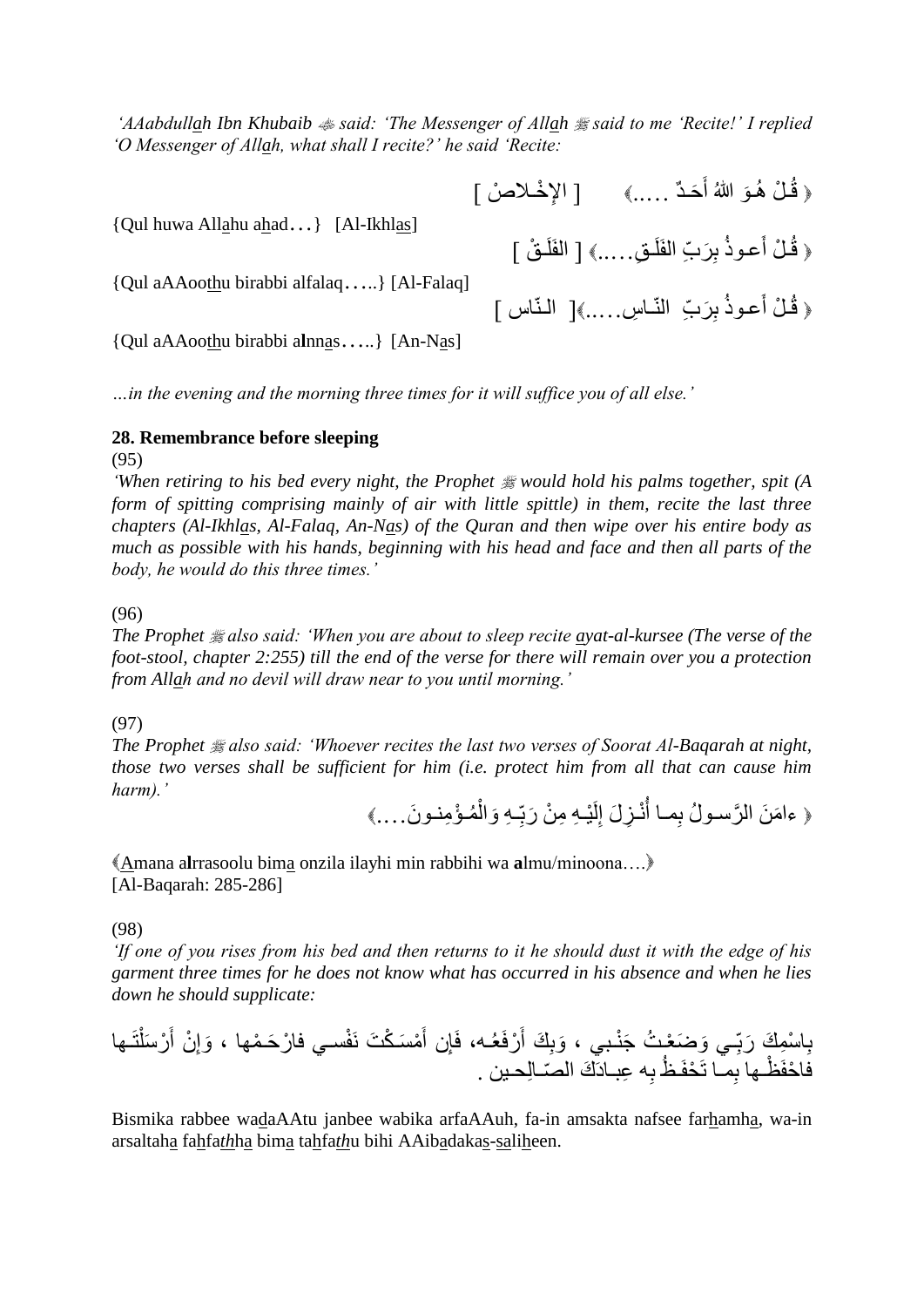'In Your name my Lord, I lie down and in Your name, I rise, so if You should take my soul then have mercy upon it, and if You should return my soul then protect it in the manner You do so with Your righteous servants.'

(99) َو ظـها ، حيَ يـتَها فا حفَ َ ن أ ِ َو َم حـياها ، إ َك مَمـاتـها ـاهـا لَ َوفّ نـ َت تَ َ فسـي َوأ َت نَ ـق ِنَّـ َك َخلَ َّم إ هـ الل ن ّ ِ إ ـ َك العـافِـيَة . ل َ سـأ َ ِنَّـي أ َّم إ هـ ّ ـها . الل ـها فَا غِفـ ر لَ َمتَّ َ أ

Allahumma innaka khalaqta nafsee wa-anta tawaffaha, laka mamatuha wamahyaha in ahyaytaha fahfa*th*ha, wa-in amattaha faghfir laha. Allahumma innee as-alukal-AAafiyah.

'O Allah, verily You have created my soul and You shall take it's life, to You belongs it's life and death. If You should keep my soul alive then protect it, and if You should take it's life then forgive it. O Allah, I ask You to grant me good health.'

(100)

*The Prophet would place his right hand under his cheek when about to sleep and supplicate:*

اللَّهُمَّ قِنـي عَذابَـكَ يَـوْمَ تَبْـعَثُ عِبــادَك . (ثلاثاً) م<br>م ا<br>ا

Allahumma qinee AAathabaka yawma tabAAathu AAibadak. (three times).

'O Allah, protect me from Your punishment on the day Your servants are resurrected.' (three times)

(101)

بِاسْمِكَ اللَّهُمَّ أَمـوتُ وَأَحْـبا . َ َ اً

Bismikal-lahumma amootu wa-ahya.

'In Your name O Allah, I live and die.'

(102)

*'Shall I not direct you both (The Prophet was addressing Ali and Fatimah-may Allah be pleased with them- when they approached him for a servant) to something better than a servant? When you go to bed say:*

سُبْحانَ الله (ثلاثاً وثلاثين) (Subhanal-lah. (thirty-three times) 'How Perfect Allah is.' (thirty-three times)

Al<u>h</u>amdu lill<u>a</u>h. (thirty-three times) (ثلاثاً وثلاثين) 'All praise is for Allah.' (thirty-three times)

هللا أ كـبر )أربعاً وثالثين( (times four-thirty (.akbar Allahu

'Allah is the greatest.' (thirty-four times) *…for that is indeed better for you both than a servant.'*

(103)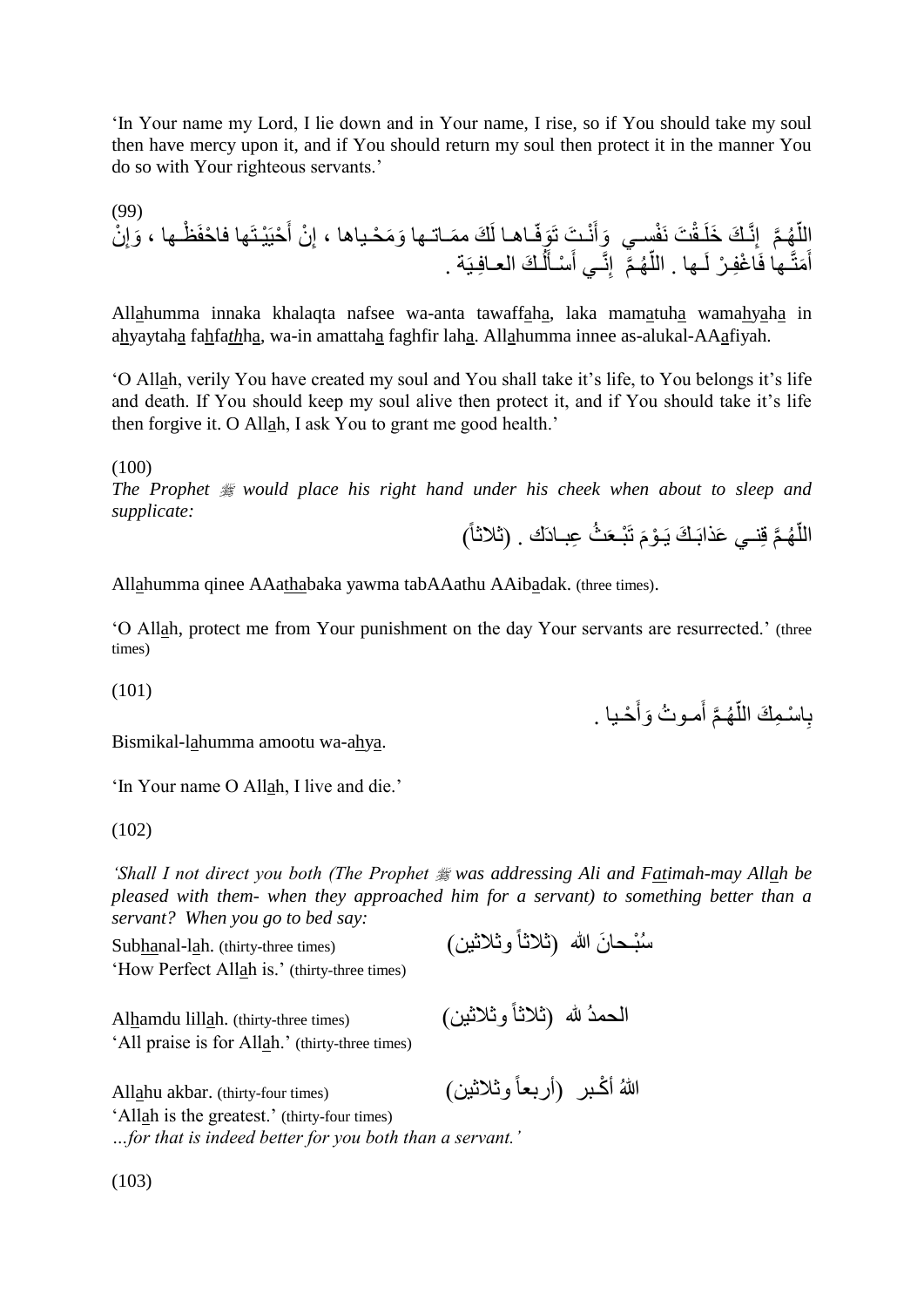اللَّهُمَّ رَبَّ السّمواتِ السَّبْعِ وَرَبَّ العَرْشِ العَظْـيم ، رَبَّنـا وَرَبَّ كُـلِّ شَـيء ، فالِـقَ الْحَـبِّ ِ اً وَالنَّـوى ، وَمُنَزِّلَ التَّـؤراةِ وَالإِنْجيل ، وِالفُرْقان ، أَعوذُ بِكَ مِن شَـرِّ كُلِّ شَـيءٍ أَنْـتَ آخِذٌ َ **∶** نِناصِبِيَّتِهِ . اللَّهُمَّ أَنْـتَ الأَوَّلُ فَلَيسٍ قَبْـلَكَ شَيءٍ ، وَأَنْـتَ الأَخِـرُفَلَيسَ بَعْـدَكَ شَيءٍ ، وَأَنْـتَ َ َ َ ا<br>ا الظَّـاهِـرُفَلَـيْسَ فَـوْقَـكَ شَـَيء ، وَأَنْـتَ الْبـاطِـنُ فَلَـيْسَ دونَـكَ شَـيء ، اقـُضِ عَنّـا الـدَّيْـنَ ĺ َ وَأَغْنِنا مِنَ الفَقْرِ . َ

Allahumma rabbas-samawatis-sabAA, warabbal-AAarshil-AAa*th*eem, rabbana warabba kulli shay/, faliqal-habbi wannawa, wamunazzilat-tawra, wal-injeel, walfurqan, aAAoothu bika min sharri kulli shayin anta akhithun binasiyatih. Allahumma antal-awwal, falaysa qablaka shay/, wa-antal-akhir, falaysa baAAdaka shay/, wa-anta*th*-*th*ahir falaysa fawqaka shay/, waantal-batin, falaysa doonaka shay/, iqdi AAannad-dayna wa-aghnina minal-faqr.

'O Allah, Lord of the seven heavens and the exalted throne, our Lord and Lord of all things, Splitter of the seed and the date stone, Revealer of the *Tawrah*, the *Injeel* and the *Furqan*, I take refuge in You from the evil of all things You shall seize by the forelock (i.e. You have total mastery over). O Allah, You are The First so there is nothing before You and You are The Last so there is nothing after You.You are *Aththahir* so there is nothing above You and You are *Al-Batin* so there is nothing closer than You.Settle our debt for us and spare us from poverty.'

*Tawrah*: The book revealed to Moosa

*Injeel*: The book revealed to Easa ....

*Furqan*: One of the many names of the Quran, means: The Criterion which distinguishes between truth and falsehood.

*Aththahir*: Indicates the greatness of His attributes and the insignificance of every single creation in respect to His greatness and Highness, for He is above all of His creation as regards His essence and attributes.

*Al-Batin*: Indicates His awareness and knowledge of all secrets, of that which is in the hearts and the most intimate of things just as it indicates His closeness and nearness to all in a manner which befits His majesty.

(104)

َوال مـ ؤوي . ـه َي لَ م ِمَّمـ ن ال كـافِ َوآوانا، فَ َكـ َو َكفـانا، َو َسقـانا، َ طـعَ َمنا ذي أ َّ َح مد هللِ ال الـ

Alhamdu lillahil-lathee atAAamana wasaqana, wakafana, wa-awana, fakam mimman la kafiya lahu wala mu/wee.

'All praise is for Allah, Who fed us and gave us drink, and Who is sufficient for us and has sheltered us, for how many have none to suffice them or shelter them.'

 $(105)$ اللَّهُمَّ عِالِمَ الغَبِيبِ وَالشَّـهادةِ فاطِـرَ السّماواتِ وَالأَرْضِ رِّبَّ كُلِّ شَـيءٍ وَمَليِـكَه، أَشْهدُ أَنْ لاَ َ اُ َ إِلَـهَ إِلاّ أَنْتُ، أَعموذُ بِكَ مِن شَـرِّ نَفْسـي، وَمِن شَـرِّ الشَّيْطانِ وَشِـرْكِه، وَأَنْ أَقْتَرِفَ عَلـى َ َ َ ∣∣<br>ِ∘ نَفْسـي سوءاً أَوْ أَجُـرَّهُ إِلــى مُسْلِم . ِ َ ِ<br>ا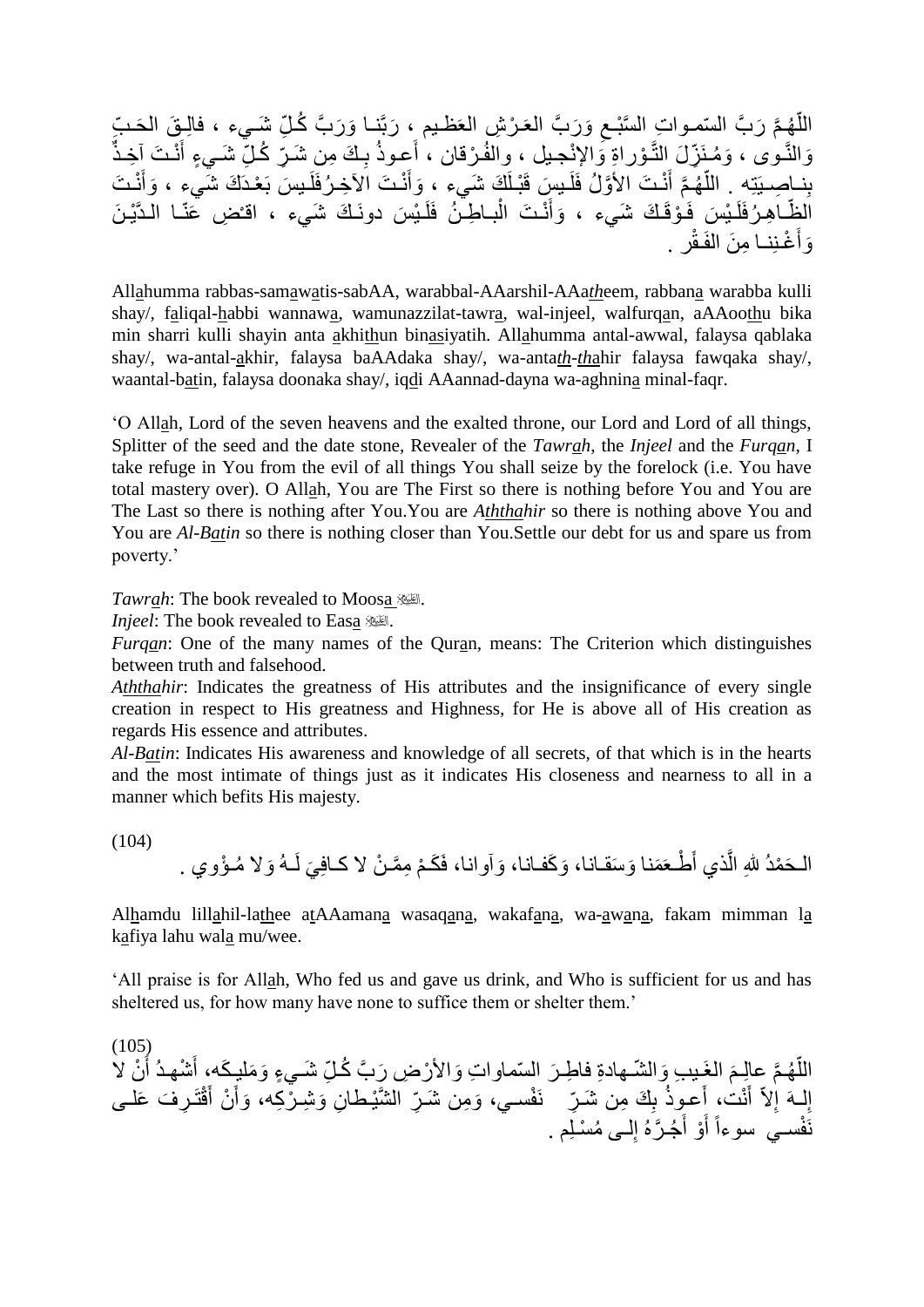Allahumma AAalimal-ghaybi washshahadah, fatiras-samawati wal-ard, rabba kulli shayin wamaleekah, ashhadu an la ilaha illa ant, aAAoothu bika min sharri nafsee wamin sharrishshaytani washirkih, wa-an aqtarifa AAala nafsee soo-an aw ajurrahu ila muslim.

'O Allah, Knower of the seen and the unseen, Creator of the heavens and the earth, Lord and Sovereign of all things I bear witness that none has the right to be worshipped except You. I take refuge in You from the evil of my soul and from the evil and *shirk* of the devil, and from committing wrong against my soul or bringing such upon another Muslim.'

*shirk*: to associate others with Allah in those things which are specific to Him. This can occur in (1) belief, e.g. to believe that other than Allah has the power to benefit or harm, (2) speech, e.g. to swear by other than Allah and (3) action, e.g. to bow or prostrate to other than Allah.

(106)

*'The Prophet never used to sleep until he had recited Soorat As-Sajdah (chapter 32) and Soorat Al-Mulk (chapter 67).'*

(107)

*'If you take to your bed, then perform ablution, lie on your right side and then supplicate:* اللَّهُمَّ أَسْلَمْتُ نَفْسِيِ إِلَـٰبِكَ، وَفَوَّصْـٰتُ أَمْرٍي إِلَـٰبِكَ، وَوَجَّـهْتُ وَجْـهِي إِلَـٰبِكَ، وَأَلْـجَـاْتُ لَ ِ َ ĺ َ لَ ا<br>ءِ لَ ِ َ ظَهِرِي إِلَـيْكَ، رَ غْبَـةً وَرَ هْبَةً إِلَـيْكَ، لا مَلْجَـأَ وَلا مَنْـجـا مِنْـكَ إِلاّ إِلَـيْكَ، آمَنْـتُ بِكِتـابِكَ الَّـذي لَ ا<br>ءِ َ ĺ لَ ِ لَ أ أَنْزَلْتَ وَبِنَبِـيِّكَ الَّذي أَرْسَلْتَ . į َ ا<br>ا ; **∶** Ĺ َ

Allahumma aslamtu nafsee ilayk, wafawwadtu amree ilayk, wawajjahtu wajhee ilayk, waalja/tu *th*ahree ilayk, raghbatan warahbatan ilayk, la maljaa wala manja minka illa ilayk, amantu bikitabikal-lathee anzalt, wabinabiyyikal-lathee arsalt.

'O Allah, I submit my soul unto You, and I entrust my affair unto You, and I turn my face towards You, and I totally rely on You, in hope and fear of You.Verily there is no refuge nor safe haven from You except with You. I believe in Your Book which You have revealed and in Your Prophet whom You have sent.'

*…If you then die, you will die upon the fitrah.' fitrah*: the religion of Islam, the way of Ibraheem ...

### **29. Supplication when turning over during the night**

(108)

*'AAa-isha* عنها هللا رضي *narrated that the Messenger of Allah used to say at night if he turned during sleep*:

لا إِلــهَ إِلاّ اللهُ الــواحِدُ الْقَهّــار ، رَبُّ السَّـمواتِ وَالأَرْضِ وَما بَيْـنَـهما ، العَزيـزُ الغَـفّار . ُّ ِ

La ilaha illal-lahul-wahidul-qahhar, rabbus-samawati wama baynahuma, alAAazeezulghaffar.

'None has the right to be worshipped except Allah, The One, *AL-Qahhar*.Lord of the heavens and the Earth and all between them, The Exalted in Might, The Oft-Forgiving.'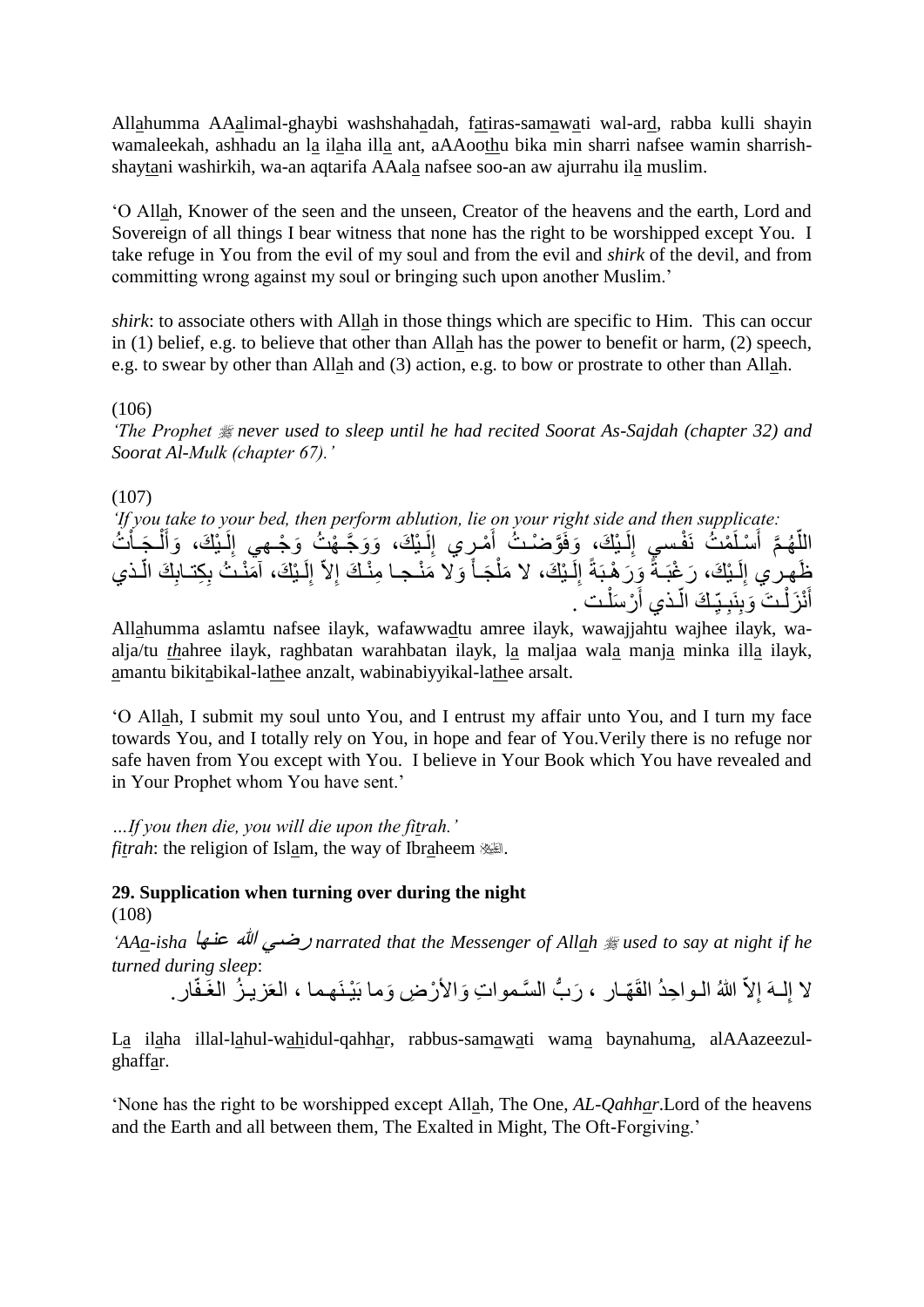*AL-Qahhar*:The One Who has subdued all of creation and Whom all of creation are subservient to. All movements occur by His will.

**30. Upon experiencing unrest, fear, apprehensiveness and the like during sleep** (109) أَعـوذُبِكَلِمـاتِ اللهِ النّـامّـاتِ مِن غَضَـبِهِ وَعِـقابِهِ ، وَشَـرٍّ عِبـادِهِ ۖ وَمِنْ هَمَـزاتِ الشّـياطينِ وَأَنْ ِ َ يَحْضـر و ن.

aAAoothu bikalimatil-lahit-tammat min ghadabih,waAAiqabih, washarri AAibadih, wamin hamazatish-shayateen, wa-an yahduroon.

'I take refuge in the perfect words of Allah from His anger and punishment, and from the evil of His servants, and from the madness and appearance of devils.'

# **31. Upon seeing a good dream or a bad dream**

(110)

*'The righteous dream is from Allah and the bad dream is from the devil, so if anyone sees something which pleases him then he should only relate it to one whom he loves…'*

*Summary of what to do upon having a bad dream:*

■ *Spit on your left three times* 

*Spit*: *A form of spitting comprising mainly of air with little spittle*

- *Seek refuge in Allah from shaytan and the evil of what you saw*
- *Do not relate it to anyone*

■ *Turn and sleep on the opposite side to which you were sleeping on previously.* 

(111)

■ *Get up and pray if you so desire.* 

# **32. Qunoot Al-Witr**

\*Al-Witr: Supplication made before or after bowing in the witr prayer

(112)

اللَّهُمَّ إِهْدِنـي فيمَنْ هَدَيْت، وَعـافِنـي فِيمَنْ عافَيْت، وَتَوَلَّـني فيمَنْ تَوَلَّـيْت ، وَبارِكْ لـي َّ َّ ا<br>ا فيمِا أَعْطَيْت، وَقِني شَرَّ ما قَضَيْت، فَإِنَّكَ تَقْضي وَلا يُقْضي عَلَيْك ، إِنَّـهُ لا يَـذِلُّ مَنْ َ والَمْيْت، [ وَلا يَعِزُّ مَن عـادَيْت ]، تَبـارَكْتَ رَبَّـنا وَتَعـالَـيْت.

Allahummah-dinee feeman hadayt, waAAafinee feeman AAafayt, watawallanee feeman tawallayt, wabarik lee feema aAAtayt, waqinee sharra ma qadayt, fa-innaka taqdee wala yuqda AAalayk, innahu la yathillu man walayt, [wala yaAAizzu man AAadayt], tabarakta rabbana wataAAalayt.

'O Allah, guide me along with those whom You have guided, pardon me along with those whom You have pardoned, be an ally to me along with those whom You are an ally to and bless for me that which You have bestowed. Protect me from the evil You have decreed for verily You decree and none can decree over You.For surety, he whom you show allegiance to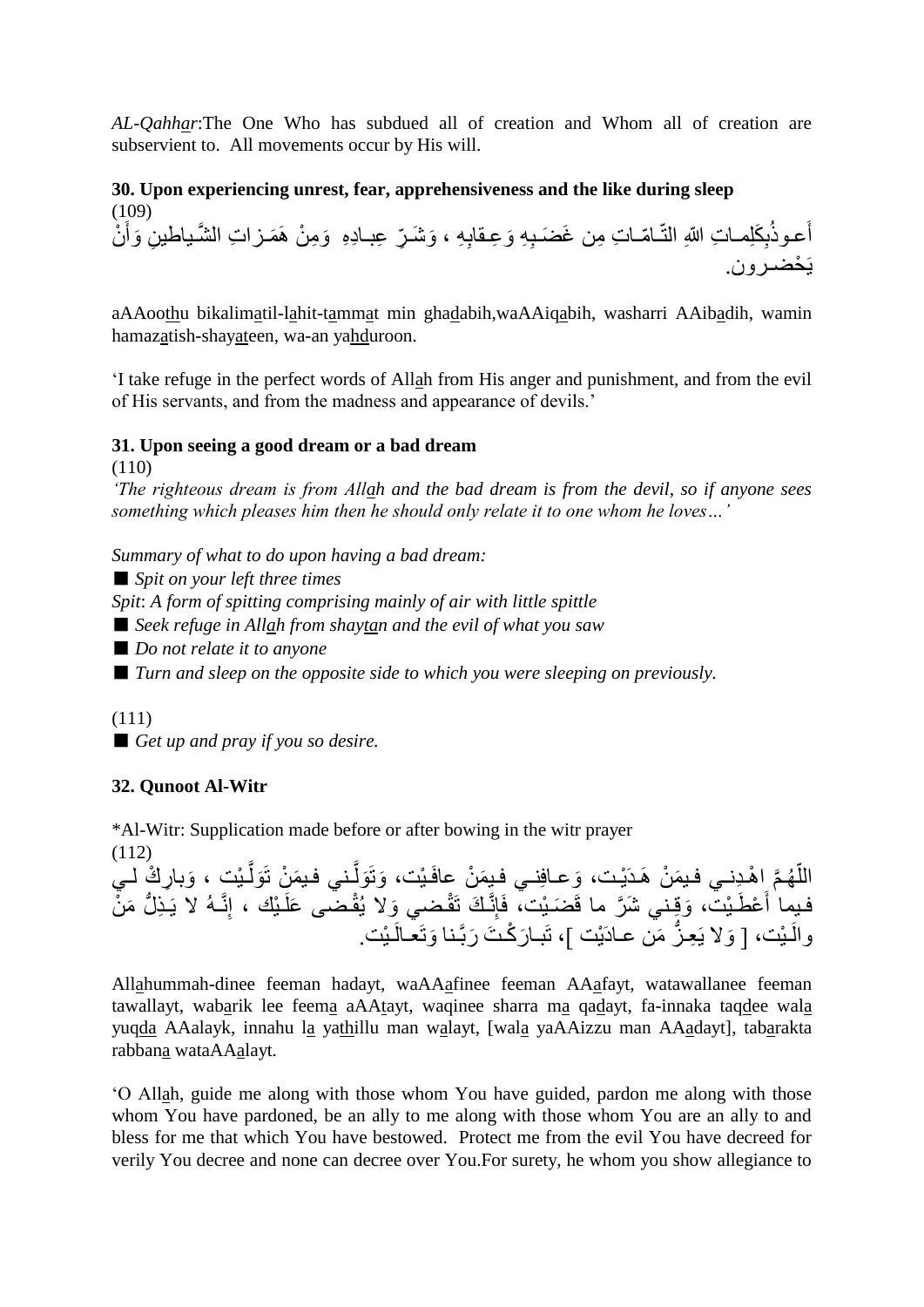is never abased and he whom You take as an enemy is never honoured and mighty. O our Lord, Blessed and Exalted are You.'

Evil you have decreed: Allah does not create pure evil which does not have any good or contain any benefit, wisdom or mercy at all, nor does He punish anyone without having commited a sin. Something can be good in terms of its creation when viewed in a particular perspective and at the same time be evil when viewed in another way.Allah created the devil and by him, He tests His servants, so there are those who hate the devil, fight him and his way and they stand at enmity towards him and his followers and there are others who are at allegiance with the devil and follow his steps. So evil exists in His creatures by His will and wisdom, not in His actions or act of creating.

(113) ِ ِرضـا َك ب َعـوذ ِـي أ ِنّ َّم إ هـ الل َك ِم نـك، ال ّ ِ ب َعـوذ َوأ ِ معـافاتِـ َك ِم ن عقوبَـتِك، َوب ِم ن َس َخ ِطـك، ِك. فسـ نَـ ي َت َعلـى نَ ث َ نـ َت َكمـا أ َ ـ يك، أ حصـي ثَنـا ًء َعلَ أ

Allahumma innee aAAoothu biridaka min sakhatik, wabimuAAafatika min AAuqoobatik, wa-aAAoothu bika mink, la ohsee thana-an AAalayk, anta kama athnayta AAala nafsik.

'O Allah, I take refuge within Your pleasure from Your displeasure and within Your pardon from Your punishment, and I take refuge in You from You. I cannot enumerate Your praise. You are as You have praised Yourself.'

(114) َونَ خشـى ـ ي َك نَ سـعى َونَ حـِفد، نَـ رجو َر ح َمـتَك، لَ ِ َوإ ـي َونَ سـ جد، ّ َصل ـ َك ن َولَ ِيّـا َك ن عـب د، َّم إ هـ ّ الل ـنـي َعلَ َون ث َك َونَ ستَـ غِف رك، ِنّا نَ ستَعـين َّم إ هـ ّ َحـق. الل َّن َعـذابَ َك بالكـافرين مل ِ ـ يك ال َخـ ي َع َر، ـذابَك، إ كـف رك. ع َم ن يَ َك َونَ خـلَ َونَ خـ َض ع لَ ِك، َون ـ ؤ ِم ن ب رك، كـف َوال نَ

Allahumma iyyaka naAAbud, walaka nusallee wanasjud, wa-ilayka nasAAa wanahfid, narjoo rahmatak, wanakhsha AAathabak, inna AAathabaka bilkafireena mulhaq. Allahumma inna nastaAAeenuk, wanastaghfiruk, wanuthnee AAalaykal- khayr, wala nakfuruk, wanu/minu bik, wanakhdaAAu lak wanakhlaAAu man yakfuruk.

'O Allah, it is You we worship, and unto You we pray and prostrate, and towards You we hasten and You we serve. We hope for Your mercy and fear Your punishment, verily Your punishment will fall upon the disbelievers.O Allah, we seek Your aid and ask Your pardon, we praise You with all good and do not disbelieve in You.We believe in You and submit unto You, and we disown and reject those who disbelieve in You.

### **33. Remembrance immediately after salam of the witr prayer**

(115) *The Messenger of Allah would recite (the following chapters) during the witr prayer*: «Sabbi<u>h</u> isma rabbika al-aAAl<u>a</u> ....》 «…عبوج اسمَّة كَ الأغْلَى ... » « ;<br>; ِ ;<br>; [Al-aAAla] ﴿ قُلْ يا أَيُّـها الْكـافِرونِ.... ﴾ «..... ayyuh<u>a</u> alk<u>a</u>firoon» ﴾ َ [Al-kafiroon]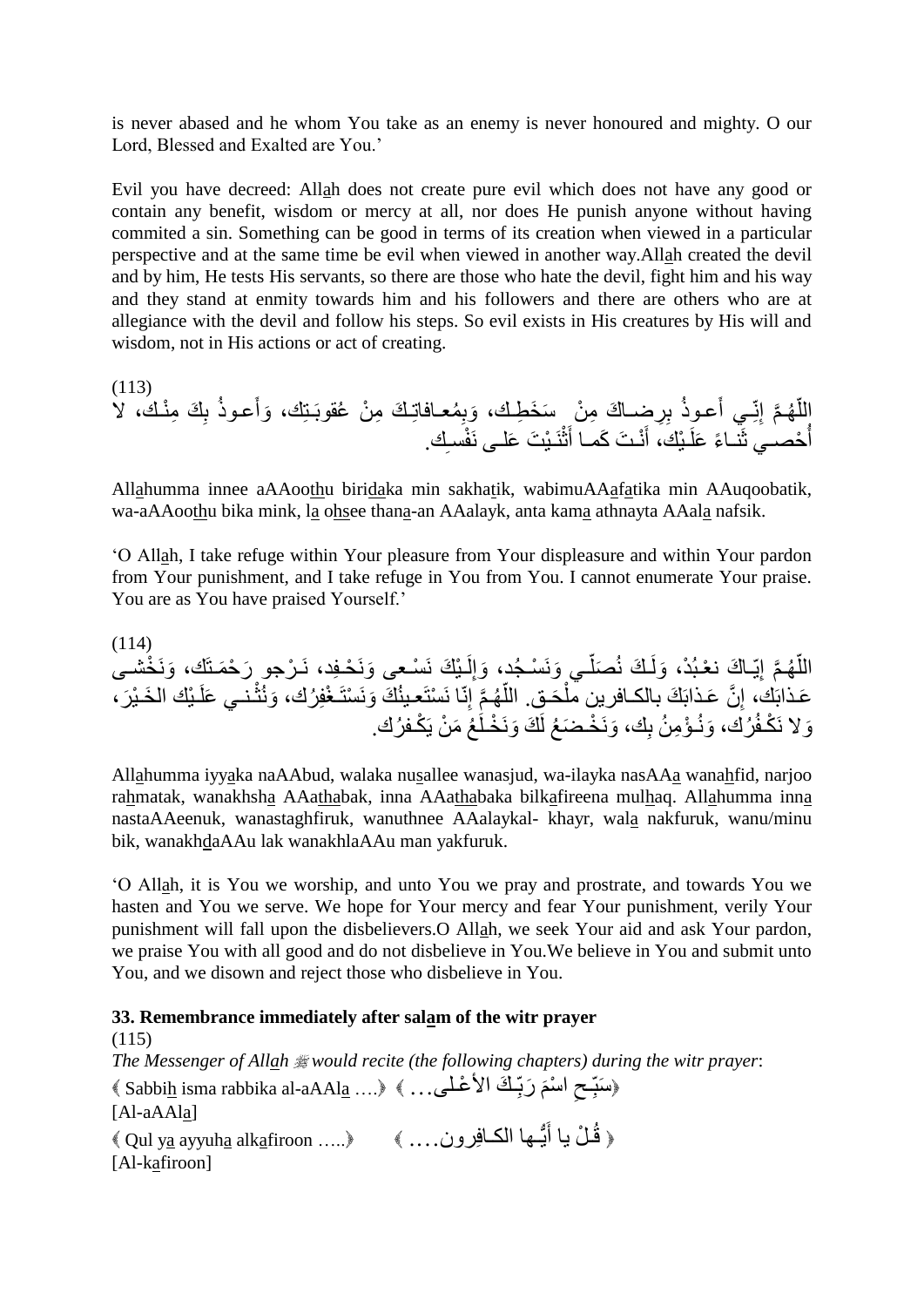$\Diamond$  Qul huwa Allahu ahad ..... ﴿ \_ قُلْ هُوَ اللَّهُ أَحد . . . . ﴾ [Al-ikhlas] *…after giving salam he would supplicate three times*:

سُبْحانَ المَلِكِ الْقُدّوس (ثلاث مرات)

Subhanal-malikil-quddoos.(three times). 'How perfect The King, The Holy One is.' (three times) *…on the third time he would raise his voice, elongate it and add*: ر ِّب المالئكِة وال ّروح .warrooh ikati-mala-Rabbil 'Lord of the angles and the Rooh (i.e. Jibra-eel).

**34. Supplication for anxiety and sorrow**

(116) اللَّهُمَّ إِنِّي عَبْدُكَ ابْنُ عَبْدِكَ ابْنُ أَمَتِكَ نَاصِبَتِي بِيَدِكَ، مَاضٍ فِيَّ حُكْمُكَ، عَدْلٌ فِيَّ قَضَاوْكَ<br>اللَّهُمَّ إِنِّي عَبْدُكَ ابْنُ عَبْدِكَ ابْنُ أَمَتِكَ نَاصِبَتِي بِيَدِكَ، مَاضٍ فِيَّ حُكْمُكَ، َ ا<br>ا أَسْأَلُكَ بِكُلِّ اسْمٍ هُوَ لَكَ سَمَّيْتَ بِهِ نَفْسَكَ أِوْ أَنْزَلْتَـهُ فِي كِتَابِكَ، أَوْ عَلَّمْتَهُ أَحَداً مِنْ خَلْقِكَ أَو<br>. ِ  $\overline{1}$ َ ֧֦֧ׅ֦֦֧֦֧֦֦֧֧֧֧֞֝֝֝֓֓֡֓֓֓֡֓֓֓֓֡֓֓֓֓֡֡֜֓֓֡֟֩֓֓֡֝֓֓֞֓֡֓֓֡֩֓֓֝֬ َ ĺ َ َّ َ Ĺ َ اسْتَأْثَرْتَ بِهِ فِي عِلْمِ الغَيْبِ عِنْدَكَ أَنْ تَجْعَلَ الْقُرْآنَ رَبِيعَ قَلْبِـي، وَنورَ صَدْرِي وجَلَاءَ ِ ĺ َ ĺ ֧֦֧֦֧֦֧֦֧֦֧֦֧֧֪֦֧֧֪֦֧֚֝֝֝֝֝֬֜֜֝֬<br>֧֛֪֪֪֪֪֪֪֪֪֪֪֪֪֜֜֜֓֩֩֩ حُـزْنِي وذَهَابَ هَمِّــي.

Allahumma innee AAabduk, ibnu AAabdik, ibnu amatik, nasiyatee biyadik, madin fiyya hukmuk, AAadlun fiyya qada-ok, as-aluka bikulli ismin huwa lak, sammayta bihi nafsak, aw anzaltahu fee kitabik, aw AAallamtahu ahadan min khalqik awis-ta/tharta bihi fee AAilmilghaybi AAindak, an tajAAalal-Qurana rabeeAAa qalbee, wanoora sadree, wajalaa huznee wathahaba hammee.

'O Allah, I am Your servant, son of Your servant, son of Your maidservant, my forelock is in Your hand (i.e. You have total mastery over), Your command over me is forever executed and Your decree over me is just. I ask You by every name belonging to You which You named Yourself with, or revealed in Your Book, or You taught to any of Your creation, or You have preserved in the knowledge of the unseen with You, that You make the Quran the life of my heart and the light of my breast, and a departure for my sorrow and a release for my anxiety.'

(117) اللَّهُـمَّ إنِّـي أَعْوذُ بِكَ مِنَ الـهَـمِّ وَ الْمُـزْنِ، والعَجْـزِ والكَسَلِ والبُخْـلِ والمُـبْنِ، وضَلْـعِ الـدَّيْنِ ِ ĺ ĺ َ اً و غَلَبَـةِ الرّجال.

Allahumma innee aAAoothu bika minal-hammi walhuzn, walAAajzi walkasali walbukhli waljubn, wadalAAid-dayni waghalabatir-rijal.

'O Allah, I take refuge in You from anxiety and sorrow, weakness and laziness, miserliness and cowardice, the burden of debts and from being over powered by men.'

#### **35. Supplication for one in distress**

(118) لَا إِلَهَ إِلَّا اللَّهُ الْعَظـيمُ الْحَلِـيمْ، لَا إِلَهَ إِلَّا اللَّهُ رَبُّ الْعَزْشِ الْعَظِيـمِ، لَا إِلَـهَ إِلَّا اللَّهُ رَبُّ السَّمَـوّاتِ ا<br>ءِ لَ ا<br>ءِ ُّ ।<br>≈ ِ  $\ddot{\phantom{0}}$ f<br>i ِ ُّ ورّبُّ الأَرْضِ ورَبُّ العَرْشِ الكَريمِ . ُّ ُّ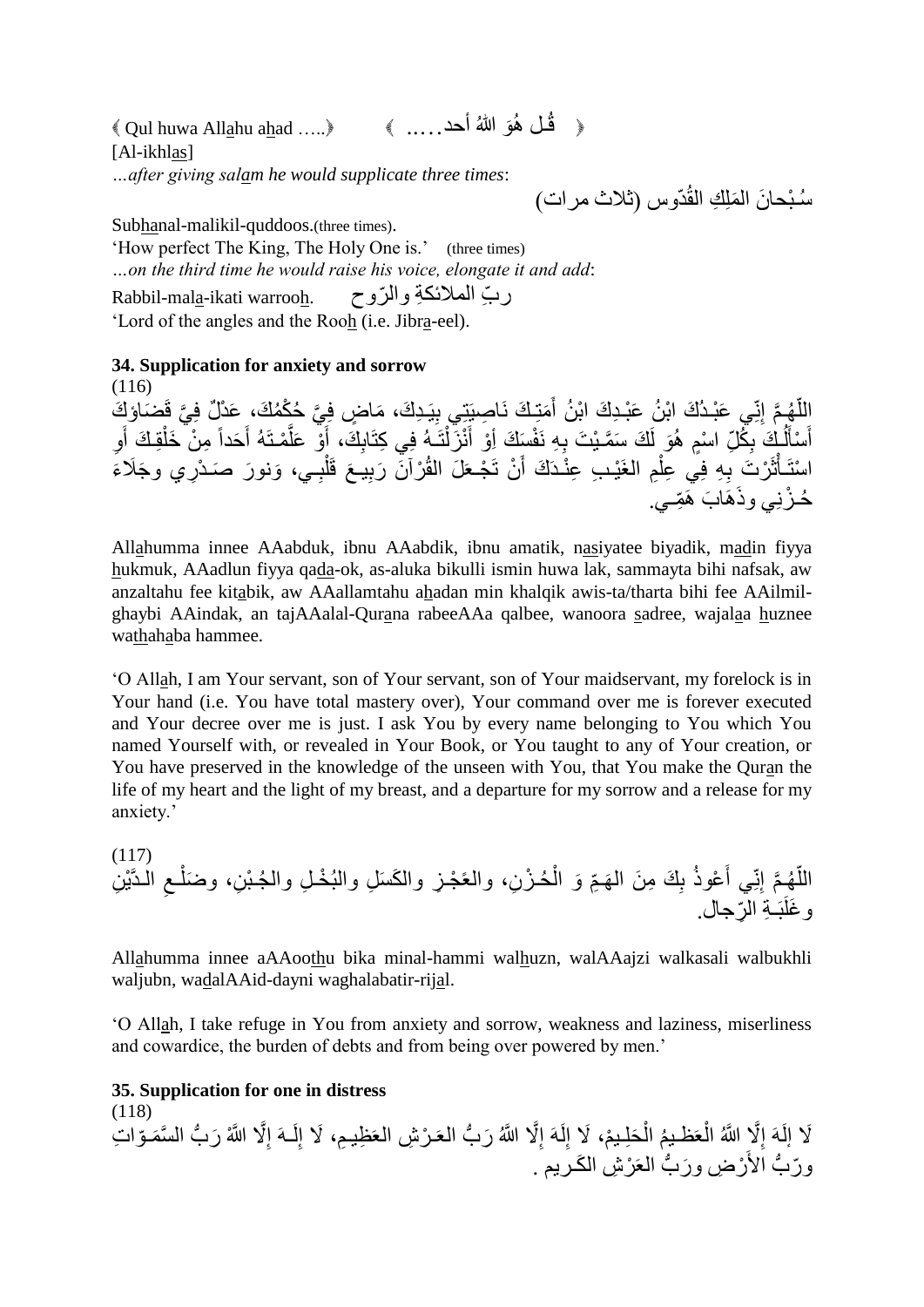La ilaha illal-lahul-AAa*th*eemul-haleem, la ilaha illal-lahu rabbul-AAarshil-AAa*th*eem, la ilaha illal-lahu rabbus-samawati warabbul-ardi warabbul-AAarshil-kareem.

'None has the right to be worshipped except Allah Forbearing. None has the right to be worshipped except Allah, Lord of the magnificent throne. None has the right to be worshipped except Allah, Lord of the heavens, Lord of the Earth and Lord of the noble throne.'

َّم هـ ّ َّال الل ِ لَهَ إ ِ ـه َال إ َّ نـي كل صِلـ ح لي َشأ َ َوأ َعـ ين، فـسي َطـ رفَةَ لى نَ ِ رجـوفَال تَ ِكلـني إ َ َر ح َمتَـ َك أ أ نـت.

Allahumma rahmataka arjoo fala takilnee ila nafsee tarfata AAayn, wa-aslih lee sha/nee kullah, la ilaha illa ant.

'O Allah, it is Your mercy that I hope for, so do not leave me in charge of my affairs even for a blink of an eye and rectify for me all of my affairs.None has the right to be worshipped except You.'

(120)

 $(110)$ 

لَا إِلَهَ إِلَّا أَنْت سُبْحانَكَ إِنِّي كُنْتُ مِنَ الظَّـالِمين. ِ ِ

La ilaha illa anta subhanaka innee kuntu mina*th*-*th*alimeen.

'None has the right to be worshipped except You. How perfect You are, verily I was among the wrong-doers.'

(121)

اللهُ اللهُ رَبِّ ۚ لا أَشْرِكُ بِهِ شَيْئاً. ا<br>ار:

Allahu Allahu rabbi la oshriku bihi shaya.

'Allah, Allah is my Lord, I do not associate anything with Him.'

**36. Upon encountering an enemy or those of authority** (122)

اللَّهُمَّ إِنا نَجْعَلُكَ في نُحورٍ هِم، وَنَعوذُ بِكَ مِنْ شُرورٍ هـمْ . ľ ا<br>ا

Allahumma inna najAAaluka fee nuhoorihim wanaAAoothu bika min shuroorihim.

'O Allah, we place You before them and we take refuge in You from their evil.'

(123)

اللَّهُمَّ أَنْتَ عَضُدي، وَأَنْتَ نَصـيري، بِكَ أَجـولُ وَبِكَ أَصـولُ وَبِكَ أُقـاتِل . ر<br>أن َ َ ا<br>ا

Allahumma anta AAadudee, wa-anta naseeree, bika ajoolu wabika asoolu wabika oqatil.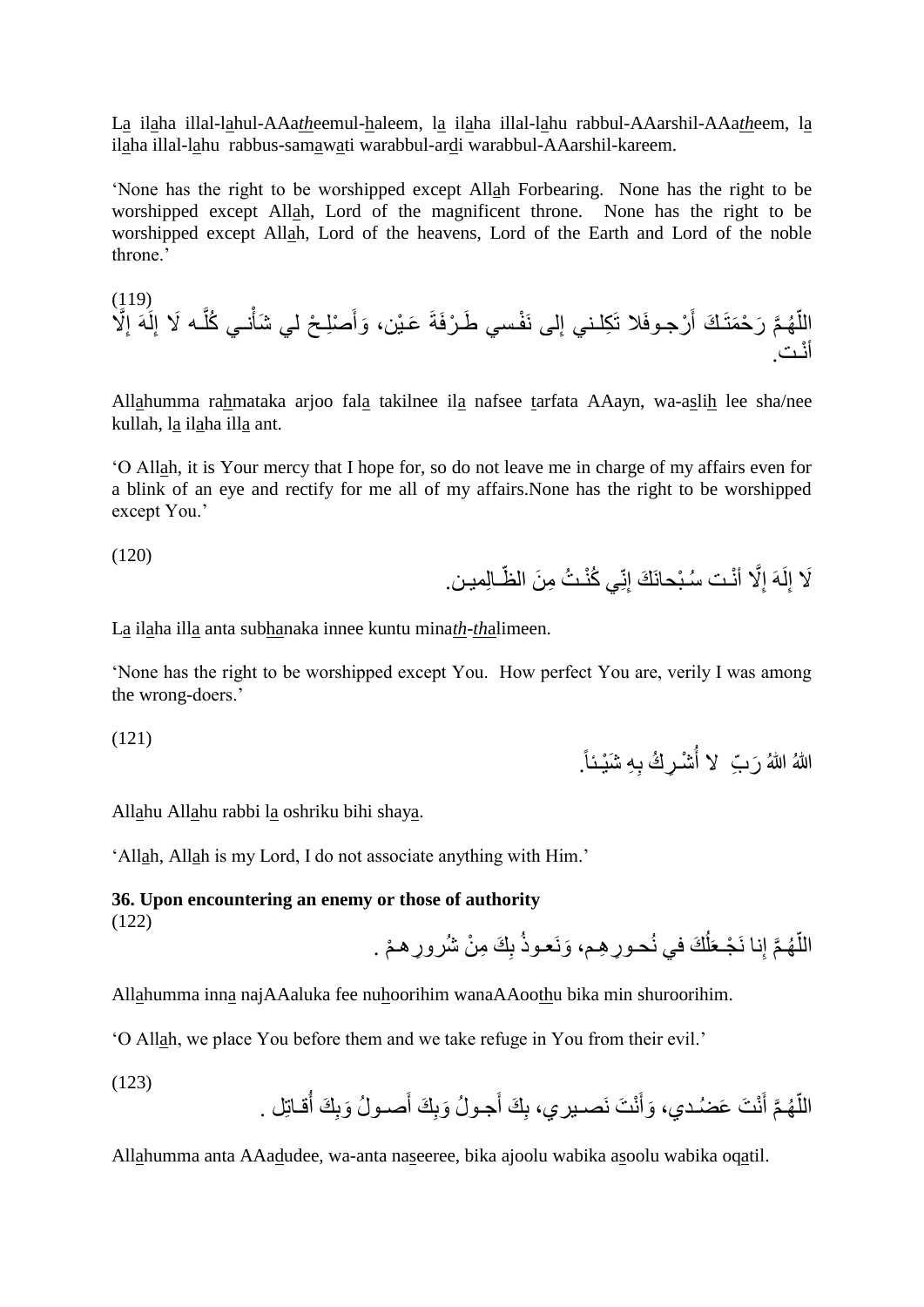'O Allah, You are my supporter and You are my helper, by You I move and by You I attack and by You I battle.'

(124)

Hasbunal-lahu waniAAmal-wakeel.

'Allah is sufficient for us, and how fine a trustee (He is).'

### **37. Supplication for one afflicted with doubt in his faith** (125)

■ *He should seek refuge in Allah* 

■ *He should renounce that which is causing such doubt.* 

(126) ■ *He should say*:

أَمَنْـتُ بِـاللهِ وَرُسُـلِـه.<sub>.</sub>

حَسْبُـنـا اللهُ وَنِعْـمَ الْوَكـيل. مَ<br>م

Amantu billahi warusulih. 'I have believed in Allah and His Messenger.'

(127)

■ *He should also recite the following verse:* 

﴿هُوَ الأَوَّلُ، وَالآخِرُ، وَالظَّـاهِـرُ، وَالْبــاطِـنُ، وَهُوَ بِكُلِّ شَيءٍ عَلـيم ﴾. ِ ĺ Huwa al-awwalu, wa**a**l-akhiru, wa**al***thth*ahiru wa**a**lbatinu wahuwa bikulli shayin AAaleem.

'He is The First and The Last, *Aththahir* and *Al-Batin* and He knows well all things.'

*Aththahir*: Indicates the greatness of His attributes and the insignificance of every single creation in respect to His greatness and Highness, for He is above all of His creation as regards His essence and attributes.

*Al-Batin*: Indicates His awareness and knowledge of all secrets, of that which is in the hearts and the most intimate of things just as it indicates His closeness and nearness to all in a manner which befits His majesty.

#### **38. Settling a debt**

(128)

اللَّهُمَّ اكْفِني بِحَلالِكَ عَنْ حَرامِكَ، وَأَغْنِني بِفَضْـلِكِ عَمَّـنْ سِـواك . َ ا<br>ا

Allahummak-finee bihalalika AAan haramik, wa-aghninee bifadlika AAamman siwak.

'O Allah, make what is lawful enough for me, as opposed to what is unlawful, and spare me by Your grace, of need of others.'

(129) ِّم َهـ ِ َك ِم َن ال ب عوذ َ ِي أ ِنّ َّم إ هـ ّ ِن الل الـدَّ ي ِ ـع ِن، و َضل ِل وال جـ ب ِز وال َك َس ِل والب خـ حـ ز ِن، والعً جـ َو ال ِّرجال. بَـ ِة ال و َغلَ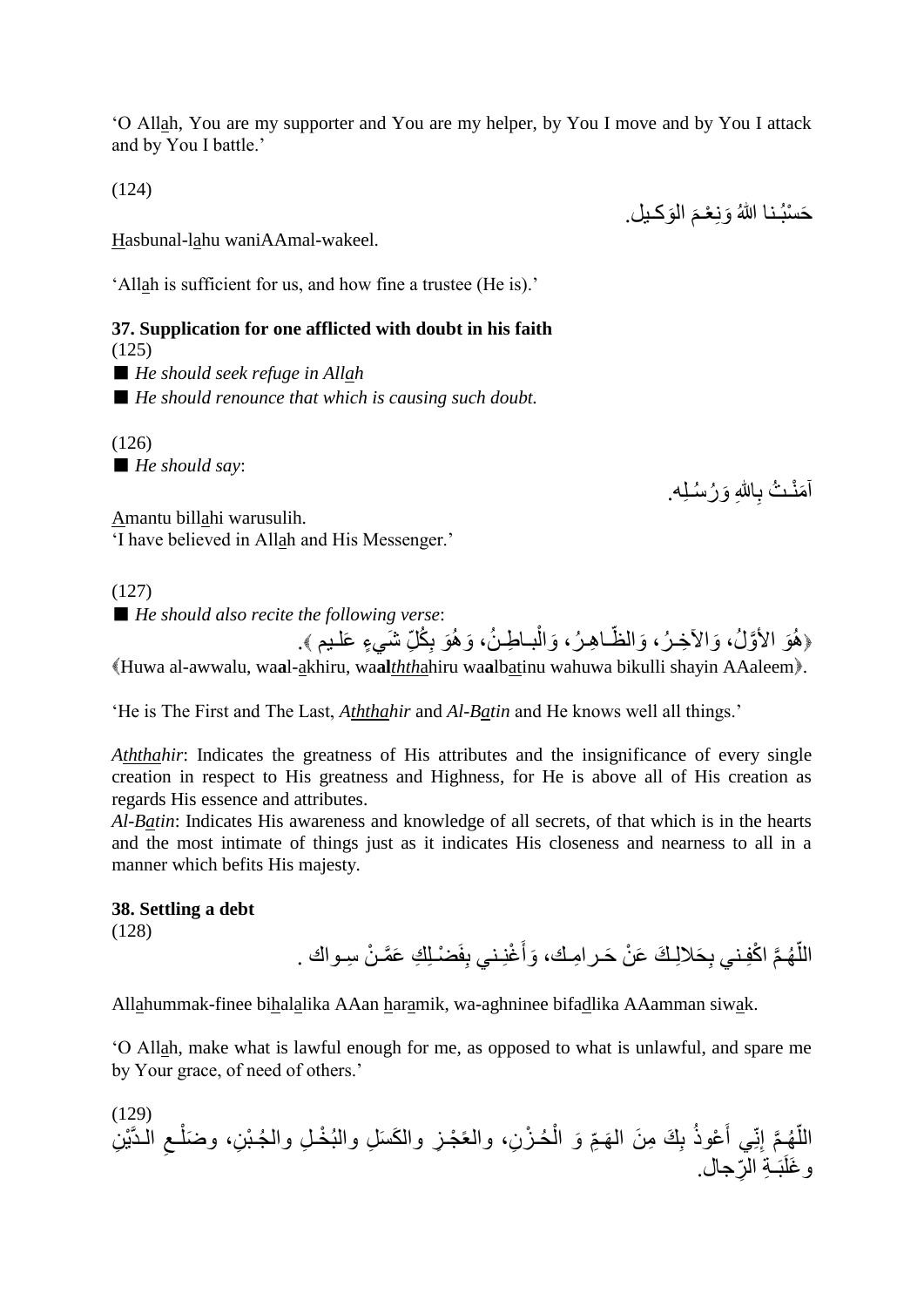Allahumma innee aAAoothu bika minal-hammi walhuzn, walAAajzi walkasal, walbukhl, waljubn, wadalAAid-dayni waghalabatir-rijal.

'O Allah, I take refuge in You from anxiety and sorrow, weakness and laziness, miserliness and cowardice, the burden of debts and from being over powered by men.'

# **39. Supplication for one afflicated by whisperings in prayer or recitation** (130)

'*othman Ibn Al-AAas narrated: I said 'O Messenger of Allah, verily the devil comes between me and my prayer and recitation making me confused' The Messenger of Allah replied 'That is a devil called Khanzab, so if you sense his presence then seek refuge in Allah from him and spit (A form of spitting comprising mainly of air with little spittle) on your left side three times.'*

# **40. Supplication for one whose affairs have become difficult**

(131)

اللَّهُمَّ لا سَـهْلَ إِلاَّ ما جَعَلْتَهُ سَهلاً، وَأَنْتَ تَجْعَلُ الْحَـزَنَ إِذا شِئْتَ سَهـْلاً. ا<br>ا ĺ َ

Allahumma la sahla illa ma jaAAaltahu sahla, wa-anta tajAAalul- hazana in shi/ta sahla.

'O Allah, there is no ease except in that which You have made easy, and You make the difficulty, if You wish, easy.'

# **41. Upon committing a sin**

(132)

*'Any servant who commits a sin and as a result, performs ablution, prays two units of prayer (i.e. two rakAAas) and then seeks Allah's forgiveness, Allah would forgive him.'*

# **42. Supplication for expelling the devil and his whisperings**

(133)

■ *Seeking refuge from him.* 

(134)

■ *The athan (call to prayer).* 

(135)

■ *Recitation of the Quran and the authentic texts of remembrance and supplications.* 

*e.g. 'Do not make your homes like the graveyards, indeed the devils flee from the house in which soorat Al-Baqarah has been read'* related by Muslim 1/539, also supplication and remembrance for the morning & evening, before sleep, when getting up, entering and leaving the toilet, entering and leaving the mosque, the recitation of ayat Al-kursiyy and the last two verses of soorat Al-Baqarah before sleeping, the athan...etc.

# **43. Supplication when stricken with a mishap or overtaken by an affair**

(136)

'*The strong believer is better and more beloved to Allah, than the weak believer and there is goodness in both. Strive for that which will benefit you ,seek help from Allah and do not*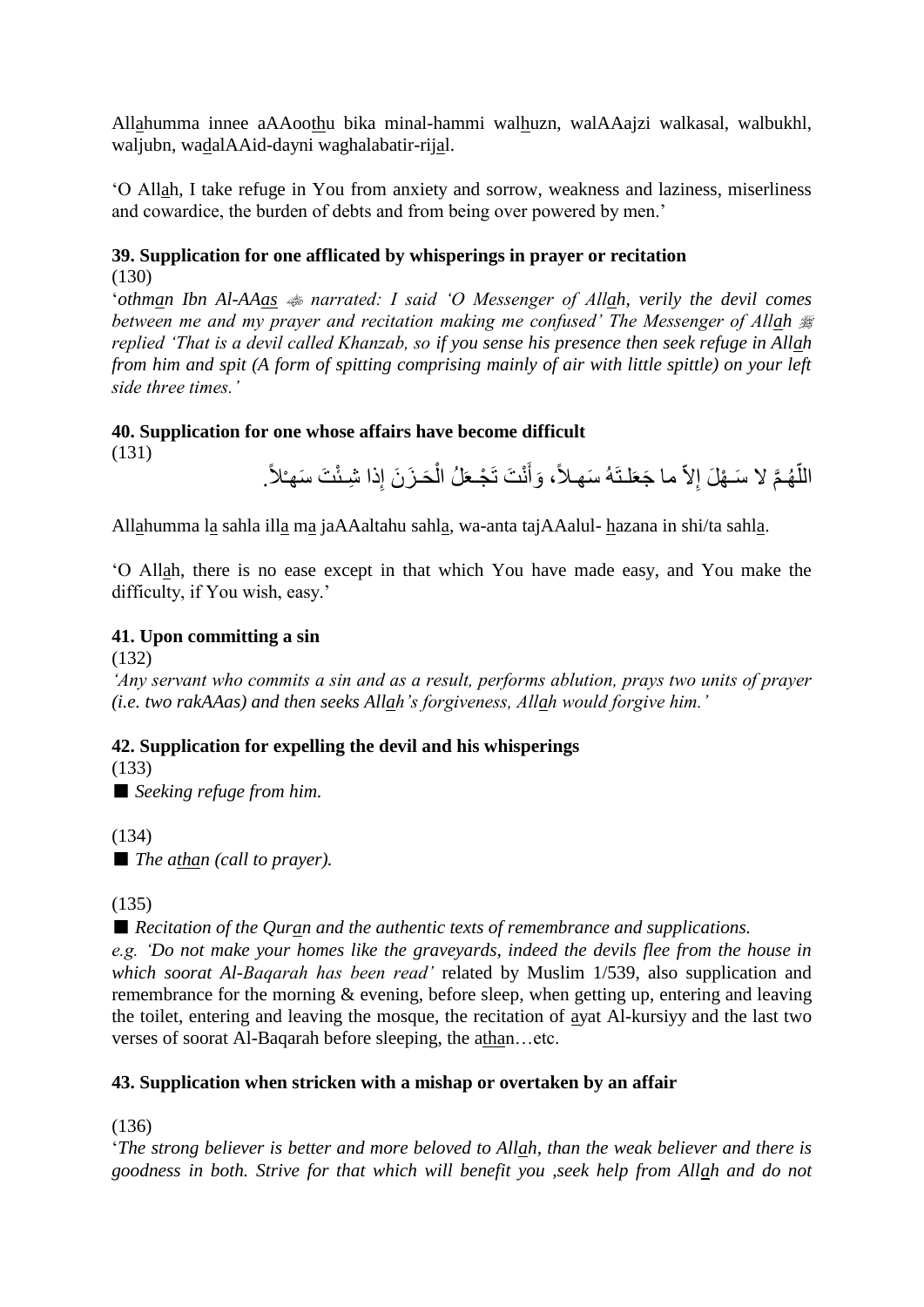*despair. If a mishap should happen to befall you then do not say 'If only I had acted…such and such would have happened'*. Rather, say:

قَدَّرَ اللهُ وَما شَـاءَ فَعَـلٌ .

Qaddaral-lah, wama shaa faAAal. 'Allah has decreed and what He wills, He does.' *…for verily 'If' lets in the work of the devil.'*

(137)

*Indeed Allah* تعالى *rebukes due to negligence and slackness, but take to determination and caution, and if a matter should overtake you then say:*

حَسْبِيَ اللَّهُ وَنِـعْمَ الْوَكيـلْ . نَ<br>م **∶** 

Hasbiyal-lah, waniAAmal-wakeel.

'Allah is sufficient for me, and how fine a trustee (He is).'

### **44. Placing childen under Allah's protection**

(138)

Ibn AAabbas related that the Messenger of Allah  $\frac{m}{200}$  used to commend Al-Hasan and Al-*Husayn to Allah's protection, saying:*

أُعيـذُكُمـا بِكَلِـماتِ اللهِ النَّـامَّة، مِنْ كُلِّ شَيْـطـانٍ وَ هـامَّة، وَمِنْ كُـلِّ عَـيْنٍ لامَّـة . **∶** j.

OAAeethukuma bikalimatil-lahit-tammah, min kulli shaytanin wahammah, wamin kulli AAaynin lammah.

'I commend you two to the protection of Allah's perfect words from every devil, vermin, and every evil eye.'

### **45. When visiting the sick**

*(139) When the Prophet would enter upon a sick person, he would say:*

لا بأسَ طَهورٌ إِنْ شَـاءَ الله . ِ ֝<br>֧֝֝֝<br>֝֟֝֝֝֝֝<sup>֟</sup>

La ba/sa tahoorun in shaal-lah.

'Never mind, may it (the sickness) be a purification, if Allah wills.'

(140)

'*Any Muslim servant who visits a sick person whose prescribed moment of death has not arrived and supplicates seven times:*

أَسْأَلُ اللهَ العَظيم، رَبَّ العَرْشِ العَظيم أَنْ يَشْفيك .(سبع مرات) ن<br>أ اُ<br>ا Asalul-lahal-AAa*th*eem rabbal-AAarshil-AAa*th*eem an yashfeek (7times).

'I ask Allah The Supreme, Lord of the magnificent throne to cure you'. *…he (the sick person) will be cured.'*

### **46. Excellence of visiting the sick**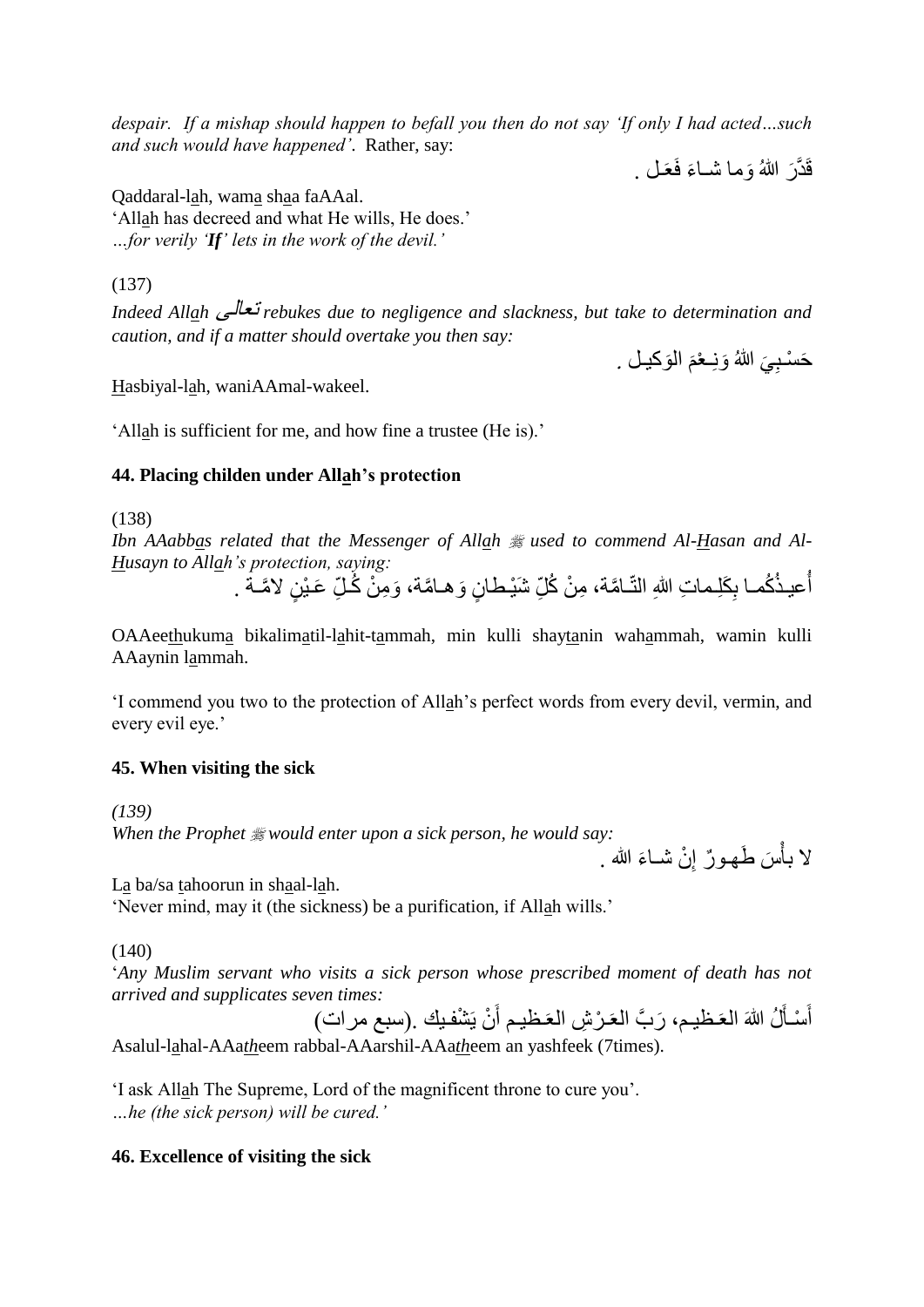(141)

*'Ali Ibn Abee Talib related that he heard the Messenger of Allah say: 'If a man calls on his sick Muslim brother, it is as if he walks reaping the fruits of Paradise until he sits, and when he sits he is showered in mercy, and if this was in the morning, seventy thousand angles send prayers upon him until the evening, and if this was in the evening, seventy thousand angles send prayers upon him until the morning.'*

# **47. Supplication of the sick who have renounced all hope of life**

(142)

أَللَّهُمَّ اغْفِرْ لي وَارْحَمْني وَأَلْحِقْني بِالرَّفيقِ الأَّعْلـى . ĺ َ اً

Allahummagh-fir lee, warhamnee wa-alhiqnee birrafeeqil-aAAla. 'O Allah, forgive me, have mercy upon me and unite me with the higher companions.'

Refer to the Quran, chapter 4, verse: 69.

(143)

*AAaishah* عنها هللا رضي *related that the Prophet (during his illness in which he passed away) would dip his hands in water and then he would wipe his face and say*:

لَا إِلَهَ إِلَّا الله، إِنَّ للمَـوْتِ لَسَكَـرات. ِ ِ ِ

La ilaha illal-lah, inna lilmawti lasakarat.

'None has the right to be worshipped except Allah, death does indeed contain agony.'

(144) لا إلمَ إلاّ اللهُ وَاللهُ أَكْبَـر، لا إلـهَ إلاّ اللهُ وحْـدَهُ لا شَريكَ لـهُ، لا إلـهَ إلاّ اللهُ لـهُ المُلكُ ولـهُ الحَمْد، لا إلهَ إلاَّ اللهُ وَلا حَـوْلَ وَلا قُـوَّةَ إِلاَّ بِالله.

La ilaha illal-lah, wallahu akbar, la ilaha illal-lahu wahdah, la shareeka lah, la ilaha illal-lahu lahul-mulku walahul-hamd, la ilaha illal-lah, wala hawla wala quwwata illa billah.

'None has the right to be worshipped except Allah and Allah is the greatest.None has the right to be worshipped except Allah, alone.None has the right to be worshipped except Allah, alone, without partner.None has the right to be worshipped except Allah, to Him belongs all sovereignty and praise. None has the right to be worshipped except Allah and there is no might and no power except with Allah.'

### **48. Instruction for the one nearing death**

i.e. those around the sick should instruct and encourage him to say the shahadah. (145) '*He whose last words are:*

لا إلهَ إلاّ الله.

La ilaha illal-lah. 'None has the right to be worshipped except Allah.' *…will enter Paradise.*'

### **49. Supplication for one afflicted by a calamity**

(146)

إِنّا للهِ وَإِنَا إِلَـٰئِهِ راجِعون ، اللّهُمِّ أَجُـرْني في مُصـيبَتي، وَاخْلُـفْ لي خَيْـراً مِنْـها.  $\ddot{\phantom{a}}$ لَ ِ  $\overline{1}$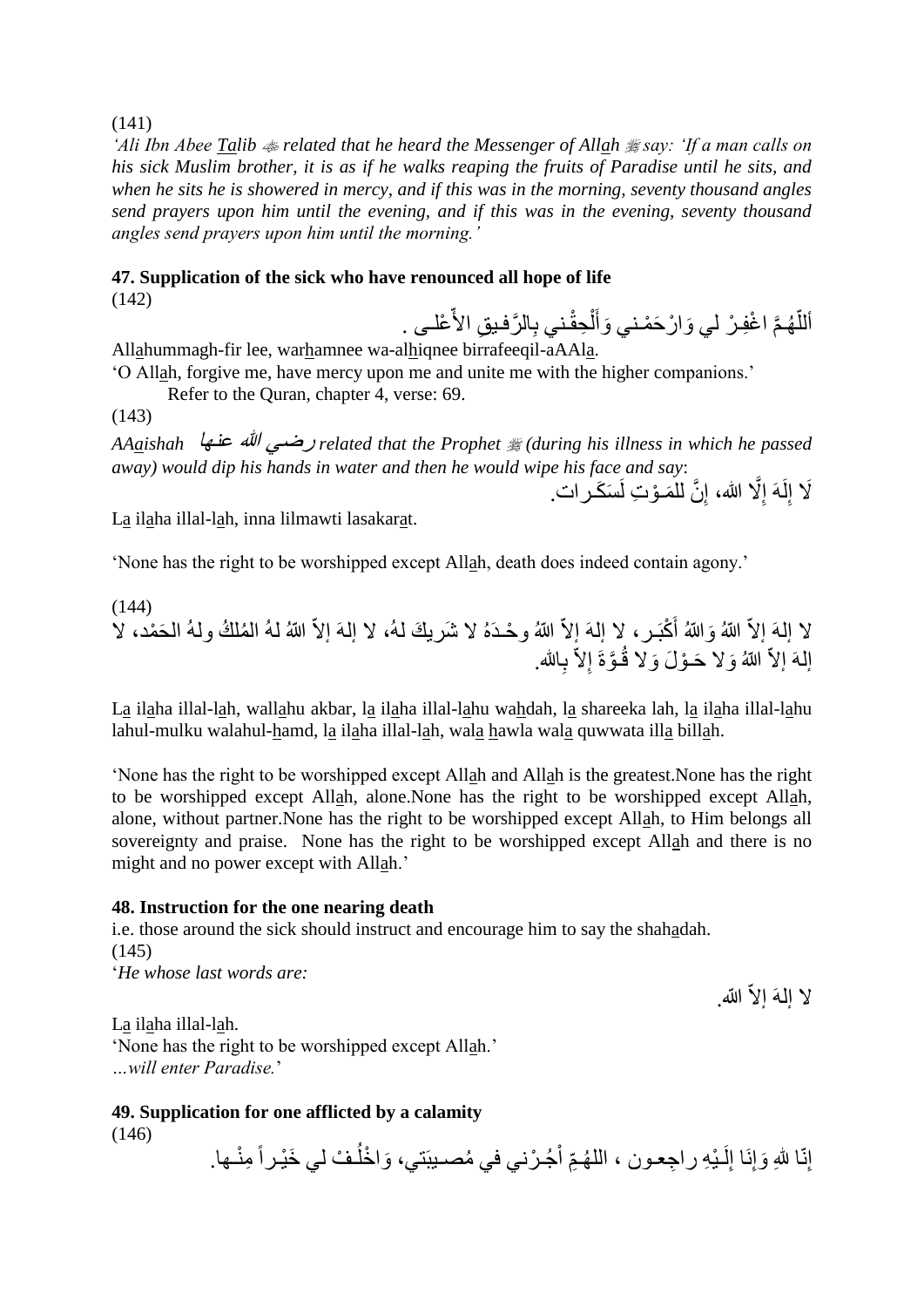Inna lillahi wa-inna ilayhi rajiAAoon, allahumma/- jurnee fee museebatee wakhluf lee khayran minha.

'To Allah we belong and unto Him is our return.O Allah, recompense me for my affliction and replace it for me with something better.'

# **50. When closing the eyes of the deceased**

(147) اللَّهُمِّ اغْفِرْ لِـفلان باسـمهـ وَارْفَعْ دَرَجَتَـهُ فِي الْمَهْدِييـن ، وَاخْـلَفْـهُ في عَقِـبِهِ في الغابِـرين، ِ وَاغْفِرْ لَنا وَلَـهُ يا رَبَّ العـالَمـين، وَافْسَحْ لَهُ في قَبْرٍ ووَنَـوِّرْ لَهُ فيه .

Allahummagh-fir li-name the dead- warfaAA darajatahu fil-mahdiyyeen, wakhlufhu fee AAaqibihi fil-ghabireen, waghfir lana walahu ya rabbal-AAalameen wafsah lahu fee qabrih, wanawwir lahu feeh.

'O Allah, forgive -*here the name of the deceased is mentioned*- and raise his rank among the rightly guided, and be a successor to whom he has left behind, and forgive us and him O Lord of the worlds. Make spacious his grave and illuminate it for him.'

A successor: one who succeeds another due to the latter's absence or death. This is the correct meaning of the word *khaleefah*; thus, it is incorrect to believe that Adam is the khaleefah (*vicegerent*, as is commonly translated) of Allah on earth because Allah is never absent, and will never die. This supplication proves the correct understanding of this term and shows that Allah succeeds us and guards whom we leave behind when we die or are absent (also refer to supplication #198).

# **51. Supplication for the deceased at the funeral prayer**

(148) اللَّهُمِّ اغْفِرْ لَهُ وَإِرْحَمْـه ، وَعافِهِ وَإعْفُ عَنْـه ، وَأَكْرِمْ نُزُلَـه ، وَوَسِّعْ مُدْخَلَه ، وَاغْسِلْـهُ ĺ بِالْمِـاءِ وَالثَّـلْجِ وَالْبَـرَدْ ، وَنَقِّـهِ مِنَ الْخطـايا كَما نَـقَّيْتَ الشُّوْبُ الأَبْيَـضُ مِنَ الدَّنَـسْ ، وَأَبْـدِلْهُ<br>بِالْمَـاءِ وَالثَّـلْجِ وَالْبَـرَدْ ، وَنَقِّـهِ مِنَ الْخطـايا كَما نَـقَّيْتَ الشُ ة<br>أ ĺ َّ Ĺ ĺ َ دَارِاً خَيْراً مِنُّ دارِهِ ، وَأَهْلاً خَيْراً مِنْ أَهْلِـه ، وَزَوْجَـأَ خَيْراً مِنْ زَوْجِه ، وَأَدْخِلْهُ الْجَنَّة ، ĺ ĺ َ َ َ وَأَعِذْهُ مِنْ عَذابِ الْقَبْرِ وَعَذابِ النّـارِ . َ

Allahummagh-fir lahu warhamh, waAAafihi, waAAfu AAanh, wa-akrim nuzulah, wawassiAA mudkhalah, waghsilhu bilma-i waththalji walbarad, wanaqqihi minal-khataya kama naqqaytath-thawbal-abyada minad-danas, wa-abdilhu daran khayran min darih, waahlan khayran min ahlih wazawjan khayran min zawjih, wa-adkhilhul-jannah, wa-aAAithhu min AAathabil-qabr, waAAathabin-nar.

'O Allah, forgive and have mercy upon him, excuse him and pardon him, and make honourable his reception. Expand his entry, and cleanse him with water, snow, and ice, and purify him of sin as a white robe is purified of filth. Exchange his home for a better home, and his family for a better family, and his spouse for a better spouse. Admit him into the Garden, protect him from the punishment of the grave and the torment of the Fire.'

(149)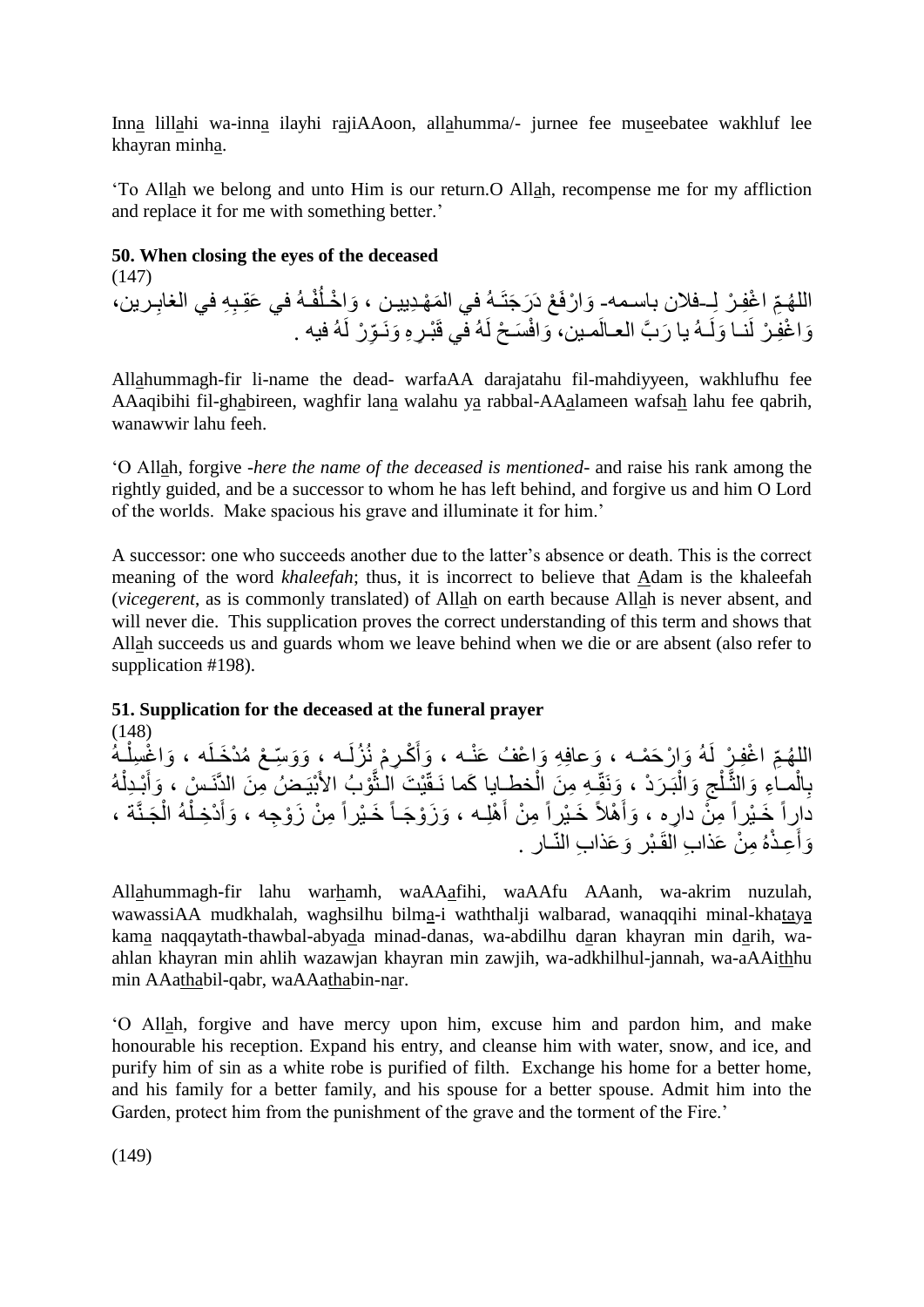هـ ِّم الل هـ نثـانا . الل َوأ ِرنا َوذَ َكـ ِرنا ، َو َكبيـ ِرنا َو َصغيـ ـنا ، ِ َوغائِب َوشـا ِهِدنا ، ِتِـنا َو َميّ ـنا ِ َحيّ ِّم ا غِفـ ر ِل ِّم ال تَ هـ ِإليـمان ، الل َعلى ا ـه َوفَّ ـ يتَه ِمنّا فَتَ َوفَّ َو َم ن تَ ِإل سالم ، ـ ِه َعلى ا ِ حي َ حيَ يـتَه ِمنّا فَأ َ َم ن أ ِر حـ منـا نا بَ عـدَه . َّ ِضـل َوال ت َره ، جـ َ أ

Allahummagh-fir lihayyina wamayyitina washahidina, wagha-ibina, wasagheerina wakabeerina, wathakarina wa-onthana. Allahumma man ahyaytahu minna fa-ahyihi AAalalislam, waman tawaffaytahu minna fatawaffahu AAalal-eeman, allahumma la tahrimna ajrah, wala tudillana baAAdah.

'O Allah, forgive our living and our dead, those present and those absent, our young and our old, our males and our females. O Allah, whom amongst us You keep alive, then let such a life be upon Islam, and whom amongst us You take unto Yourself, then let such a death be upon faith. O Allah, do not deprive us of his reward and do not let us stray after him.'

(150) اللَّهُمِّ إِنَّ فُلاِنَ ۖ بْنَ فُلانٍ في ذِمَّتِك ، وَحَبْـلِ جِـوارِك ، فَقِـهِ مِنْ فِتْـنَةِ الْقَبْرِ وَعَذابِ النّـار ، ِ ĺ وَأَنْتَ أَهْلُ الْوَفـاءِ وَالْـحَقِّ ، فَاغْفِـرْ لَهُ وَارْحَمْـهُ ، إِنَّكَ أَنْتَ الْغَـفورُ الـرَّحيم . َ į ۱.<br>۳ َ َ

Allahumma inna -name the dead- fee thimmatik, wahabli jiwarik, faqihi min fitnatil-qabr waAAathabin-nar, wa-anta ahlul-wafa/, walhaq, faghfir lahu warhamh, innaka antalghafoorur-raheem.

'O Allah, so-and-so is under Your care and protection so protect him from the trial of the grave and torment of the Fire. Indeed You are faithful and truthful. Forgive and have mercy upon him, surely You are The Oft-Forgiving, The Most-Merciful.'

(151) ِز د فَ ن كا َن م حـ ِسناً ِ ـه، إ ِ ي َع ن َعذاب ٌّ ن َت َغنِـ َ َوأ لى َر ح َمـتِك، ِ َمـتِك، ا حتـا َج إ َ ِّم َع بـد َك َوا ب ن أ هـ الل ن ِ َوإ َو في َح َس ز َع نـه. ـناتِه، فَتَـجا كا َن مسـيئاً

Allahumma AAabduka wabnu amatik, ihtaja ila rahmatik, wa-anta ghaniyyun AAan AAathabih, in kana muhsinan fazid fee hasanatih, wa-in kana museean fatajawaz AAanh.

'O Allah, Your servant and the son of Your maidservant is in need of Your mercy and You are without need of his punishment. If he was righteous then increase his reward and if he was wicked then look over his sins.'

#### **52. Supplication for the advancement of reward during the funeral prayer**

This supplication is made when the deceased is a baby/child (i.e. one not having reached the age of puberty).

(152) *After seeking forgiveness for the deceased, one can say*: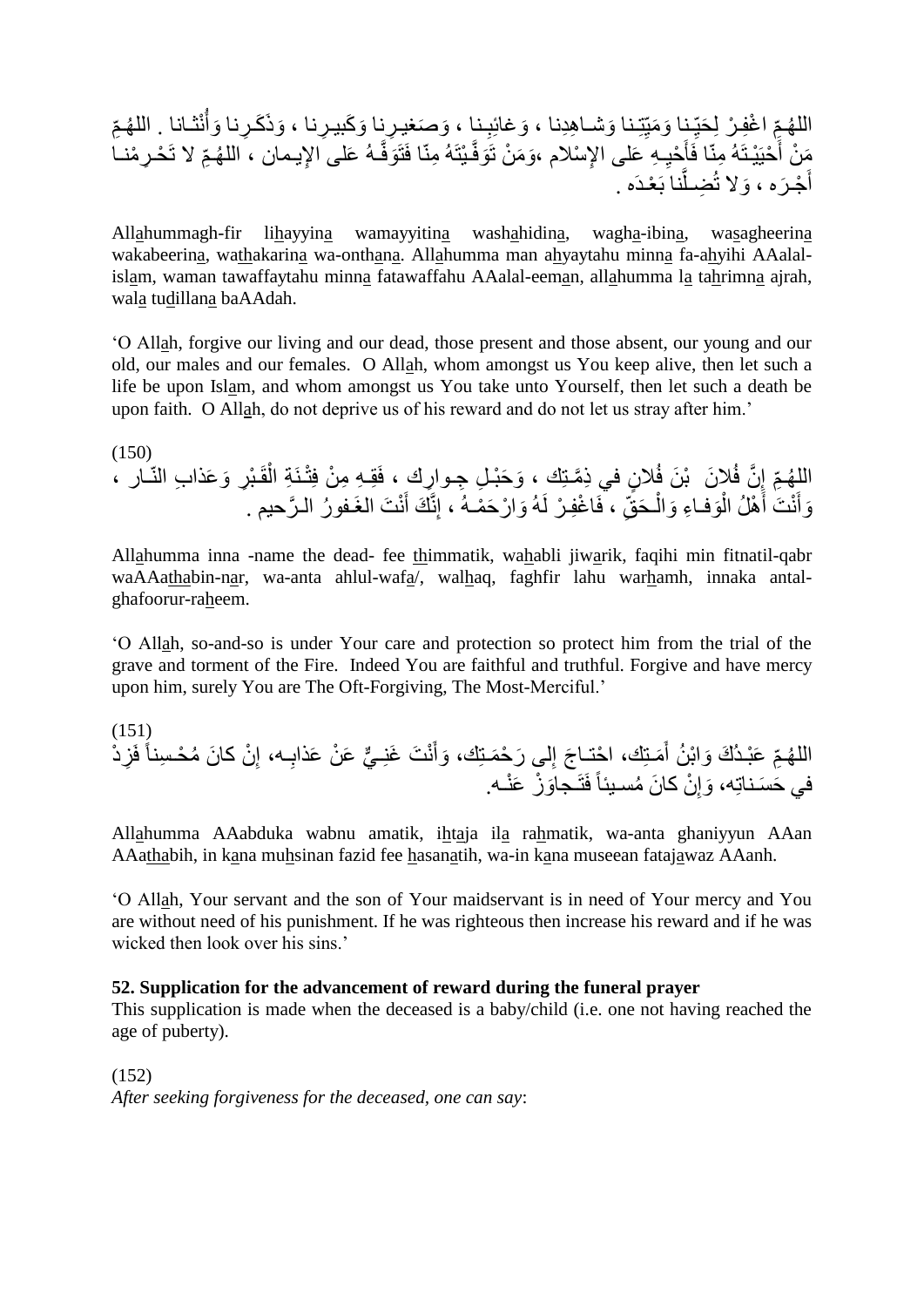ِلواِلـدَ َوذ خـراً َرطـاً ـه فَ ل ِّم ا جعَ الل ِه هـ ِ عـ ِظ م ب َ َوأ هما، ِ ِه َموازيـنَ ِ ل ب ـقّ ِّم ثَ هـ مجـابا،ً الل َو َشفـيعاً يه، َب ِ َر ح َمـتِ َك َعذا َوقِ ِه ب بـراهـيم، ِ ِة إ ـه في َكفـالَ ل َوا جعَ الـم ؤ ِمنـين، ِ ِصاِلـح ـه ب ـ ِحق ل َ َوأ جـو َر هـما، أ َجـحيم . ال

Allahummaj-AAalhu faratan, wathukhran liwalidayh, washafeeAAan mujaban. Allahumma thaqqil bihi mawazeenahuma wa-aAA*th*im bihi ojoorahuma, wa-alhiqhu bisalihil-mu/mineen, wajAAalhu fee kafalati Ibraheem, waqihi birahmatika AAathabal-jaheem.

'O Allah, make him a preceding reward and a stored treasure for his parents, and an answered intercessor. O Allah, through him, make heavy their scales and magnify their reward. Unite him with the righteous believers, place him under the care of Ibraheem, and protect him by Your mercy from the torment of Hell.'

(153)

*Al-Hasan used to recite the opening chapter of the Quran (i.e. AL-Fatihah) over the child and then supplicates*:

اللهُمِّ اجْعَلْـهُ لَنا فَرَطْـاً، وَسَلَـفاً وَأَجْـراً. َ Ĺ

Allahummaj-AAalhu lana farata, wasalafan wa-ajra.

'O Allah, make him a preceding reward, a prepayment and a recompense for us.'

#### **53. Condolence**

(154)

إِنَّ للهِ ما أَخَذ، وَلَهُ ما أَعْطـى، وَكُلُّ شَيءٍ عِنْدَهُ بِأَجَلٍ مُسَمَّى فَلْتَصنْـبِر وَلْتَحْتَسِب. ĺ ĺ َ َ َ ِ Inna lillahi ma akhath, walahu ma aAAta, wakullu shayin AAindahu bi-ajalin musamma…faltasbir waltahtasib.

'Verily to Allah, belongs what He took and to Him belongs what He gave, and everything with Him has an appointed time...and then he  $\frac{1}{20}$  ordered for her to be patient and hope for Allah's reward.'

The words (faltasbir waltahtasib) are commands in the feminine  $3<sup>rd</sup>$  person form, so they will need to be changed in respect to whom is being addressed. ...*and one can also say:*

> أَعْظَمَ اللهُ أَجْرَك، وَأَحْسَنَ عَزاءَ ك، وَغَفَرَ لِمَـبِّنِك. َ َ َ ِ

aAA*th*amal-lahu ajrak, wa-ahsana AAazaak, waghafara limayyitik.

'May Allah magnify your reward, make better your solace and forgive your deceased.' This is the saying of some of the scholars, *not* a hadeeth.

#### **54. Placing the deceased in the grave**

(155)

بِسْمِ اللهِ وَعَلـٰى سُنَّةِ رَسـولِ الله . **∣** 

Bismil-lahi waAAala sunnati rasoolil-lah.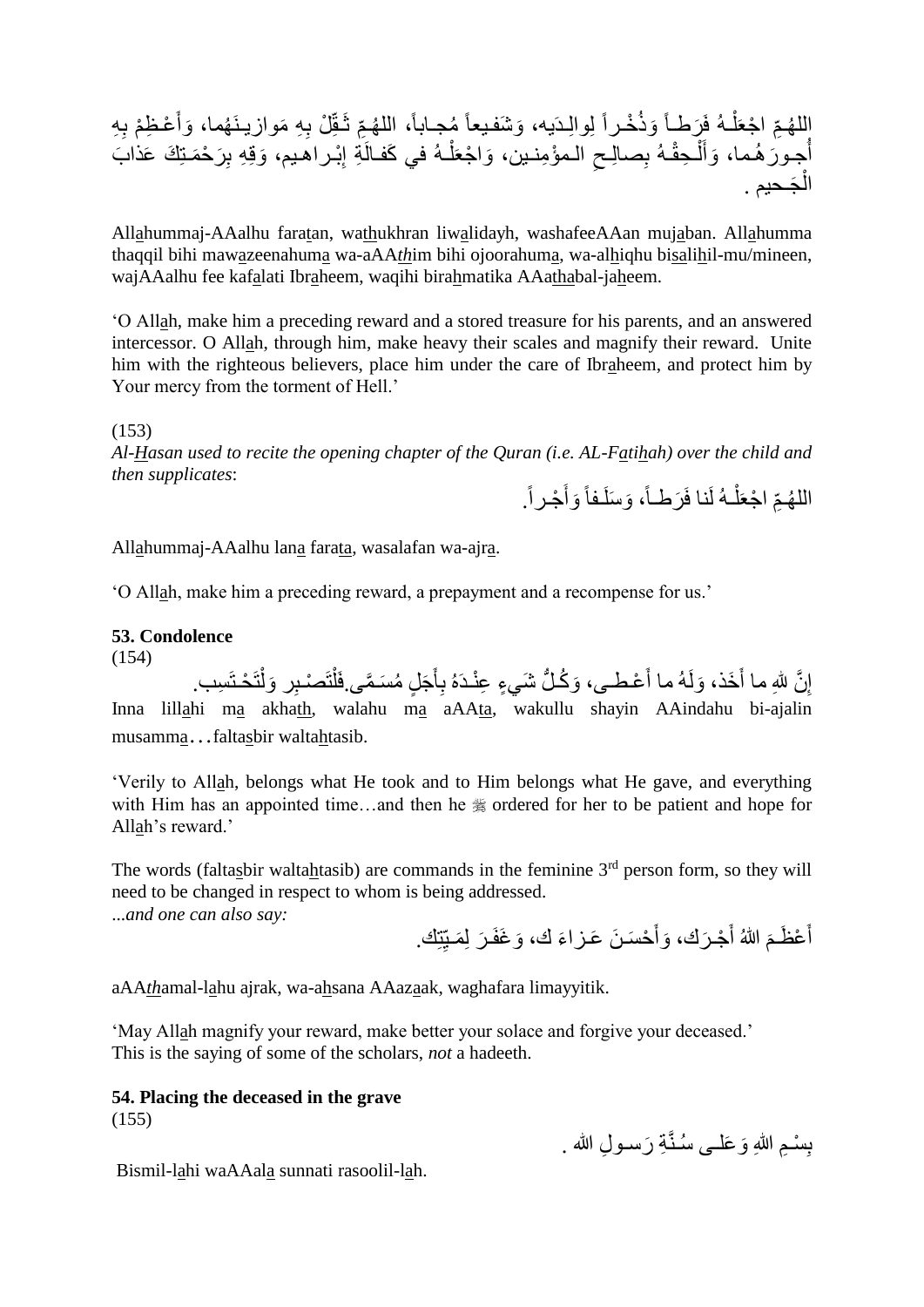'In the name of Allah and upon the sunnah of the Messenger of Allah.'

### **55. After burying the deceased**

(156)

*'After the Prophet would bury the deceased he would stand by the grave and say: 'Seek forgiveness for your brother and pray that he remains firm, for he is now being questioned'.'*

### **56. Visiting the graves**

(157) السَّلامُ عَلَـيْكُمْ أَهْلَ الدِّيـارِ مِنَ المُؤْمِنيـنَ وَالْمُسْلِمين، وَإِنّا إِنْ شاءَ اللهُ بِكُـمْ لاحِقـون، نَسْـآلُ اللهَ ِ ِ ĺ َ لنــا وَلَكُـمْ العــافِيَة.

Assalamu AAalaykum ahlad-diyari minal-mu/mineena walmuslimeen, wa-inna in shaal-lahu bikum lahiqoon, nas-alul-laha lana walakumul-AAafiyah.

'Peace be upon you all, O inhabitants of the graves, amongst the believers and the Muslims. Verily we will, Allah willing, be united with you, we ask Allah for well-being for us and you.'

### **57. Prayer said during a wind storm**

(158)

اللَّهُمَّ ۖ إِنَّـي أَسْـأَلُّكَ خَيْرَها، وَأَعوذُ بِكَ مِنْ شَرِّها.  $\overline{1}$ َ َ ا<br>ا

Allahumma innee as-aluka khayraha wa-aAAoothu bika min sharriha.

'O Allah, I ask You for it's goodness and I take refuge with You from it's evil.'

(159) َّم هـ ِّر الل ها، ّ ِ َك ِم ن َشـ ب َعـوذ َوأ ِه، ـ ت ب ر ِسلَ َر ما ا َو َخ يـ َر ما فيهـا، َو َخ يـ َرها، ـ َك َخ يـ ل َ سـأ َ ِنَّـي أ إ ِه. ـ ت ب ر ِسلَ ِّر ما ا َو َشـ ِّر ما فيهـا، َو َشـ

Allahumma innee as-aluka khayraha wakhayra ma feeha, wakhayra ma orsilat bih, waaAAoothu bika min sharriha, washarri ma feeha washarri ma orsilat bih.

'O Allah, I ask You for it's goodness, the good within it, and the good it was sent with, and I take refuge with You from it's evil, the evil within it, and from the evil it was sent with.'

# **58. Supplication upon hearing thunder**

*(160)*

*When AAabdullah Ibn Az-Zubayr used to hear thunder he would stop talking and say:* سُبْحانَ الَّذي يُسَبِّحُ الرَّعْدُ بِحَمْدِهِ، وَالملائِكةُ مِنْ خيفَته. ;<br>; اً

Subhanal-lathee yusabbihur-raAAdu bihamdih, walmala-ikatu min kheefatih.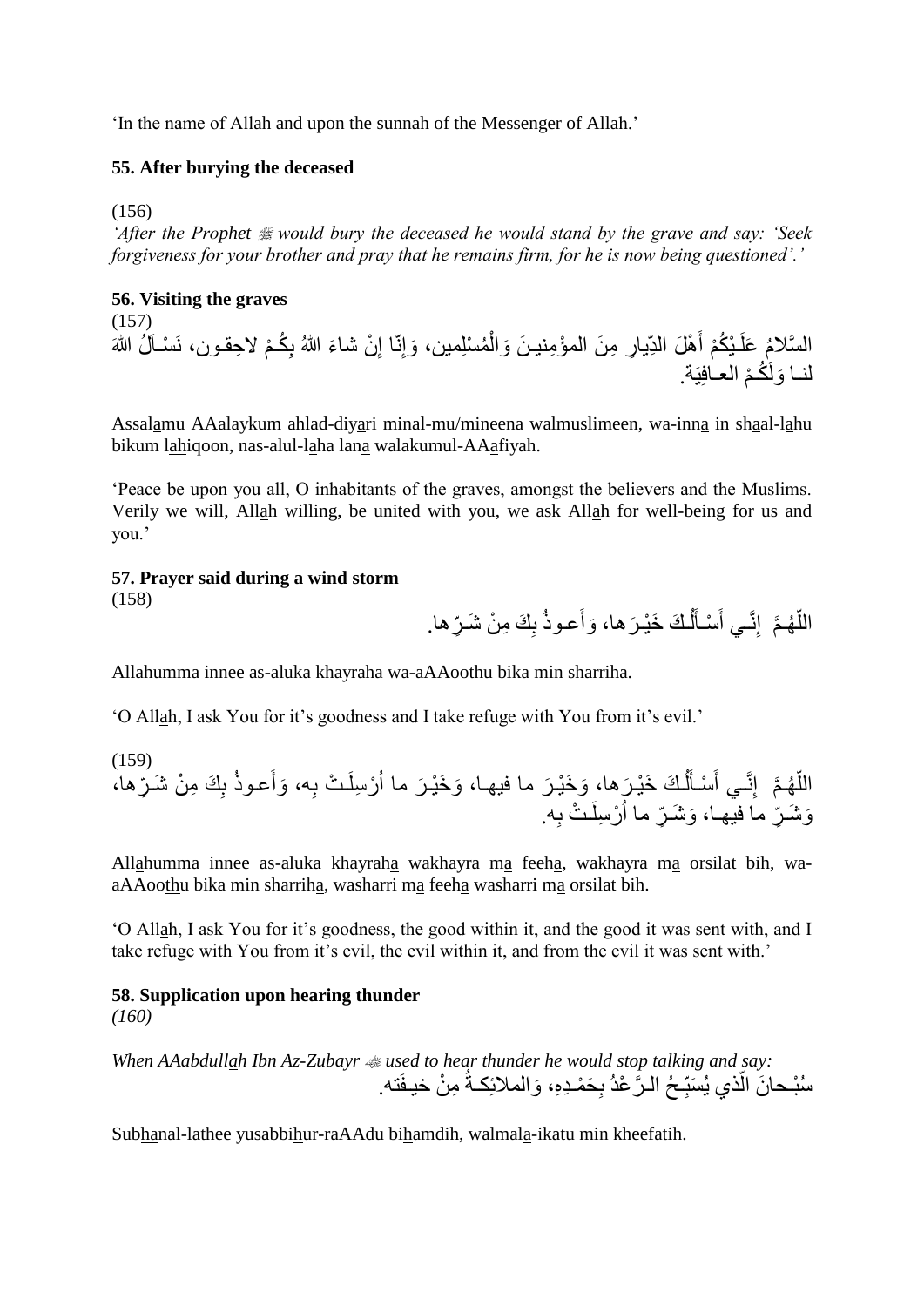'How perfect He is, (The One) Whom the thunder declares His perfection with His praise, as do the angles out of fear of Him.'

### **59. Supplication for rain**

(161)

اللَّهُمَّ اسْقِنا غَيْنًا مُغيثاً مَريناً مُريعاً، نافِعـاً غَيْرَ ضىارٍ ، عاجِـلاً غَـيْرَ آجِل. اً

Allahummas-qina ghaythan mugheethan maree-an mureeAAan, nafiAAan, ghayra dar, AAajilan ghayra ajil.

'O Allah, send upon us helpful, wholesome and healthy rain, beneficial not harmful rain, now, not later.'

(162)

الْلَهُمَّ أَغِثْنــا، اللَّهُمَّ أَغِثْنــا، اللَّهُمَّ أَغِثْنــا. ֧֦֦֧֦֧֦֧֦֧֦֧ׅ֚֝֝֝֝֝֟֝֟֝֬֝֬֝֓֜<br>֧֦֧֦֧֧֦֧֦֧֦֧֦֧֦֧֦֧֦֧֦֧֦֧֦֧֦֧֧֚֚֚֚֚֚֚֚֚֚֚֚֚֚֚֚֚֚֚֚֚֚֚֚֝֝֝֝֝֝֝֬֝֝֬֝֬֝ ا<br>ا Ĺ ا<br>ا اً

Allahumma aghithna, allahumma aghithna, allahumma aghithna.

'O Allah, relieve us, O Allah, relieve us, O Allah, relieve us.'

(163)

اللَّهُمَّ اسْقِ عِبادَكَ وَبَهـائِمَكَ، وَانْشُـرْ رَحْمَـتَكَ وَأَحْيِي بَلَـدَكَ الْمَيِّـت . اً ِ َ

Allahummas-qi AAibadak, wabaha-imak, wanshur rahmatak, wa-ahyi baladakal-mayyit.

'O Allah, provide water for Your servants and Your cattle, spread out Your mercy and resurrect Your dead land.'

#### **60. Supplication said when it rains**

(164)

اللَّهُمَّ صَبِّباً نافِعاً . ِ ا<br>ا

Allahumma sayyiban nafiAAa.

'O Allah, may it be a beneficial rain cloud.'

#### **61. After rainfall** (165)

مُطِـرْنا بِفَضْـلِ اللهِ وَرَحْمَـتِه.

Mutirna bifadlil-lahi warahmatih.

'We have been given rain by the grace and mercy of Allah.'

# **62. Asking for clear skies**

(166)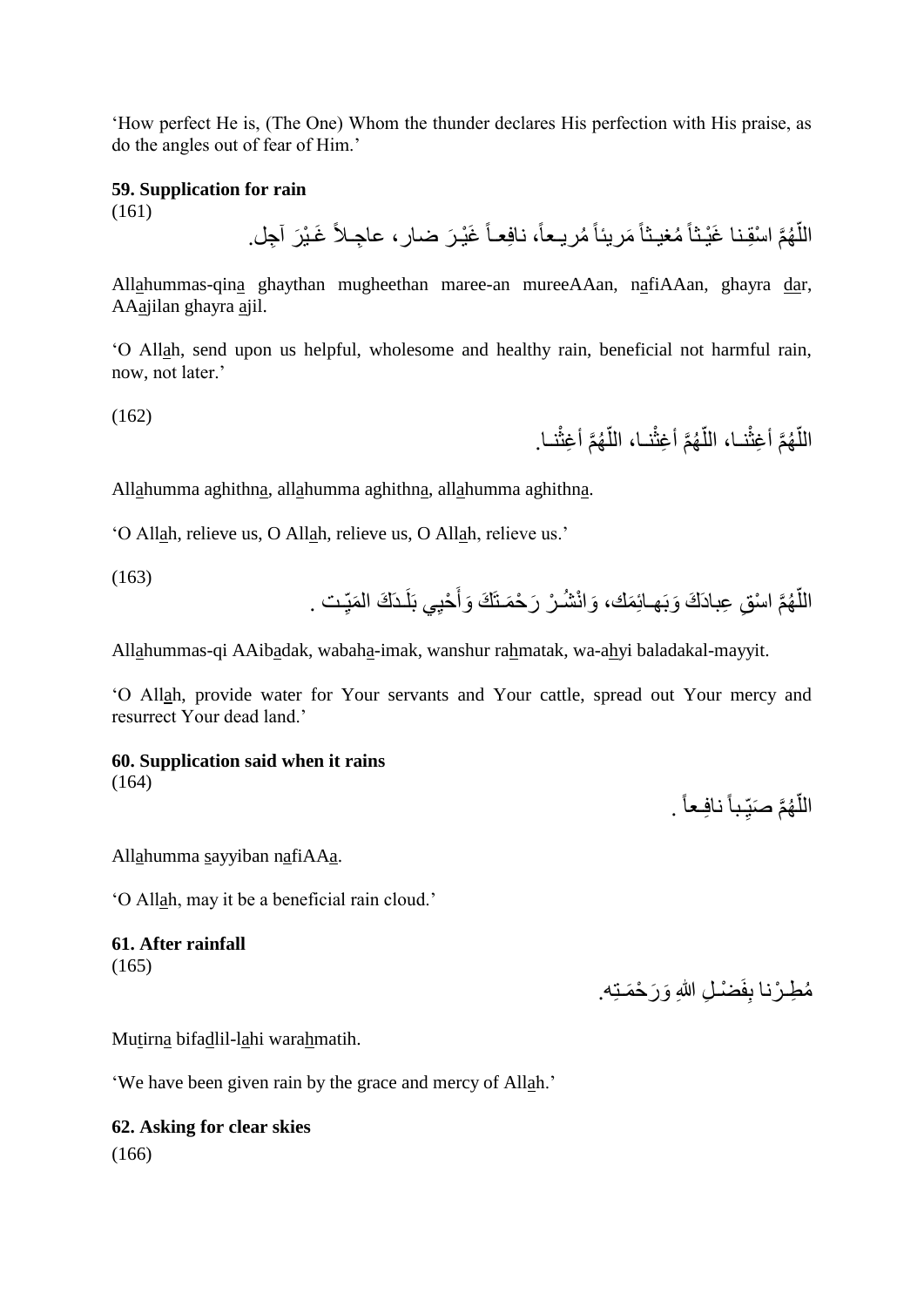ِت ال َّشجـر . ِ َو َمنـاب َوب طـو ِن األ وِدية، ّظِ ـراب، َوال هَّم َعلى اآلكـاِم ّ يـنا، الل َوال َعلَ ينا هَّم َحوالَ ّ الل

Allahumma hawalayna wala AAalayna, allahumma AAalal-akami wa*thth*irab, wabutoonilawdiyah, wamanabitish-shajar.

'O Allah, let the rain fall around us and not upon us, O Allah, (let it fall) on the pastures, hills, valleys and the roots of trees.'

#### **63. Upon sighting the crescent moon**

(167) اللهُ أَكْبَر، اللَّهُمَّ أَهِلَّـهُ عَلَيْـنا بِالأَمْـنِ وَالإِيمـان، والسَّلامَـةِ والإسْلام، وَالتَّـوْفيـقِ لِما تُـحِـبُّ َّ َ ا<br>ا وَتَـُرْضـــى، رَبَّنــا وَرَبَّكَ الله.

Allahu akbar, allahumma ahillahu AAalayna bil-amni wal-eeman, wassalamati wal-islam, wattawfeeiqi lima tuhibbu watarda, rabbuna warabbukal-lah.

'Allah is the greatest. O Allah, let the crescent loom above us in safety, faith, peace, and Islam, and in agreement with all that You love and pleases You. Our Lord and your Lord is Allah.'

# **64. Upon breaking fast**

(168)

ذَهَبَ الظَّمَـأُ، وَابْتَلَّـتِ العُـروقِ، وَثَبَـتَ الأجْـرُ إِنْ شـاءَ الله. ِ َّ j.

Thahaba*th*-*th*ama-o wabtallatil-AAurooq, wathabatal-ajru in shaal-lah.

'The thirst has gone, and the veins are quenched, and reward is confirmed, if Allah wills.'

(169)

*'AAabdullah Ibn AAamr Ibn Al-AAas related that the Messenger of Allah said: 'Indeed the fasting person has at the time of breaking fast, a supplication which is not rejected'. Ibn Abee Mulaykah* هللا رحمه *said: 'I Heard AAabdullah Ibn AAomar say when he broke his fast:*

اللَّهُمَّ ۖ إِنَّـي أَسْـأَلُـكَ بِرَحْمَـتِكَ الَّتـي وَسِـعَت كُلَّ شـيء، أنْ تَغْـفِرَ لـي . َ أ  $\overline{1}$ َ َ ا<br>ا

Allahumma inne as-aluka birahmatikal-latee wasiAAat kulla shay, an taghfira lee.

'O Allah, I ask You by Your mercy which envelopes all things, that You forgive me.'

#### **65. Supplication before eating**

*(170) 'When you are about to eat, you should say:*

Bismil-lah.

*…and if you forget to say it before starting, then you should say (when you remember):*

بِسْمِ الله . **∣**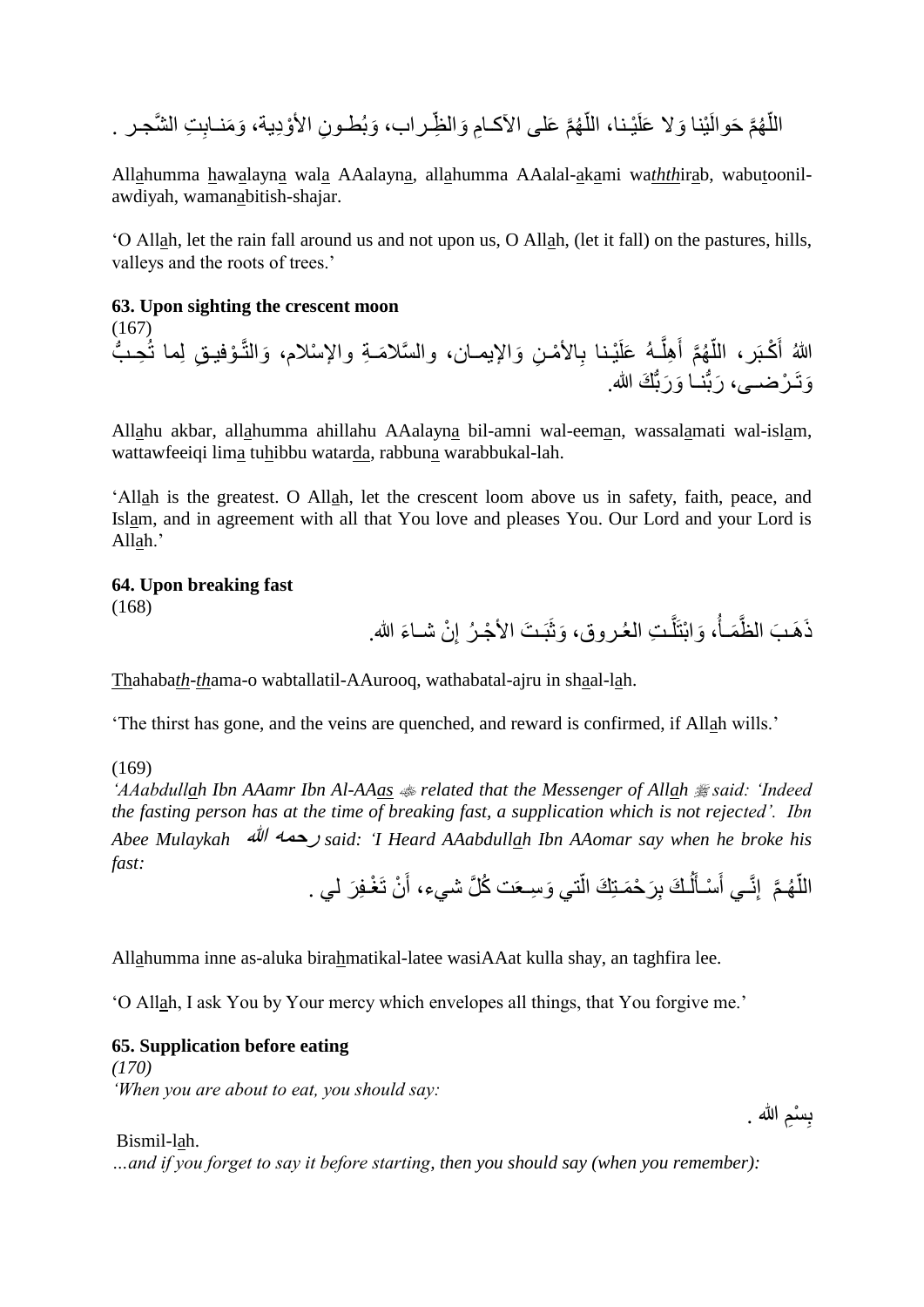بِسْمِ اللَّهِ في أَوَّلِهِ وَاخِـرٍه . َ **∣** 

Bismil-lahi fee awwalihi wa-akhirih. 'In the name of Allah in it's beginning and end.'

(171) *'Whomever Allah feeds, should say:*

اللَّهُمَّ بارِكْ لَنا فيهِ وَأَطْعِمْنا خَيْراً مِنْـه. اً

اللَّهُمَّ بارِكْ لَنا فيهِ وَزِدْنا مِنْه.

اً

Allahumma barik lana feehi wa-atAAimna khayran minh. 'O Allah, bless it for us and feed us better than it.'

…*.and whomever Allah gives milk to drink should say*:

Allahumma barik lana feehi wazidna minh. 'O Allah, bless it for usand give us more of it.'

### **66.Upon completing the meal**

(172)

الْحَمْدُ للهِ الَّذي أَطْعَمَنــي هـذا وَرَزَقَنـدِهِ مِنْ غَـيْرِ حَوْلٍ مِنّـي وَلا قُوَّة . اُ Ĺ

Alhamdu lillahil-lathee atAAamanee hatha warazaqaneehi min ghayri hawlin minnee wala quwwah.

'All praise is for Allah who fed me this and provided it for me without any might nor power from myself.'

(173) الْحَمْدُ للهِ حَمْداً كَثْـبِراً طَيِّباً مُبــارَكاً فيه، غَيْرَ مَكْفِيِّ وَلا مُوَدَّعٍ وَلا مُسْتَغْـنيَّ عَنْـهُ رَبُّـنا . ;<br>; Ĺ

Alhamdu lillahi hamdan katheeran tayyiban mubarakan feeh, ghayra makfiyyin wala muwaddaAAin, wala mustaghnan AAanhu rabbuna.

'Allah be praised with an abundant beautiful blessed praise, a never-ending praise, a praise which we will never bid farewell to and an indispensable praise, He is our Lord.'

There are other views as regards to the understanding of this supplication, from them: *Allah be praised with an abundant beautiful blessed praise. He is The One Who is sufficient, feeds and is not fed. The One Who is longed for, along with that which is with Him and The One Who is needed, He is our Lord.'*

### **67.Supplication of the guest for the host**

(174)

اللَّهُمَّ بارِكٌ لَهُمْ فيما رَزَقْتَهُم، وَاغْفِرْ لَهُمْ وَارْحَمْهُمْ. ا<br>ا

Allahumma barik lahum feema razaqtahum, waghfir lahum warhamhum.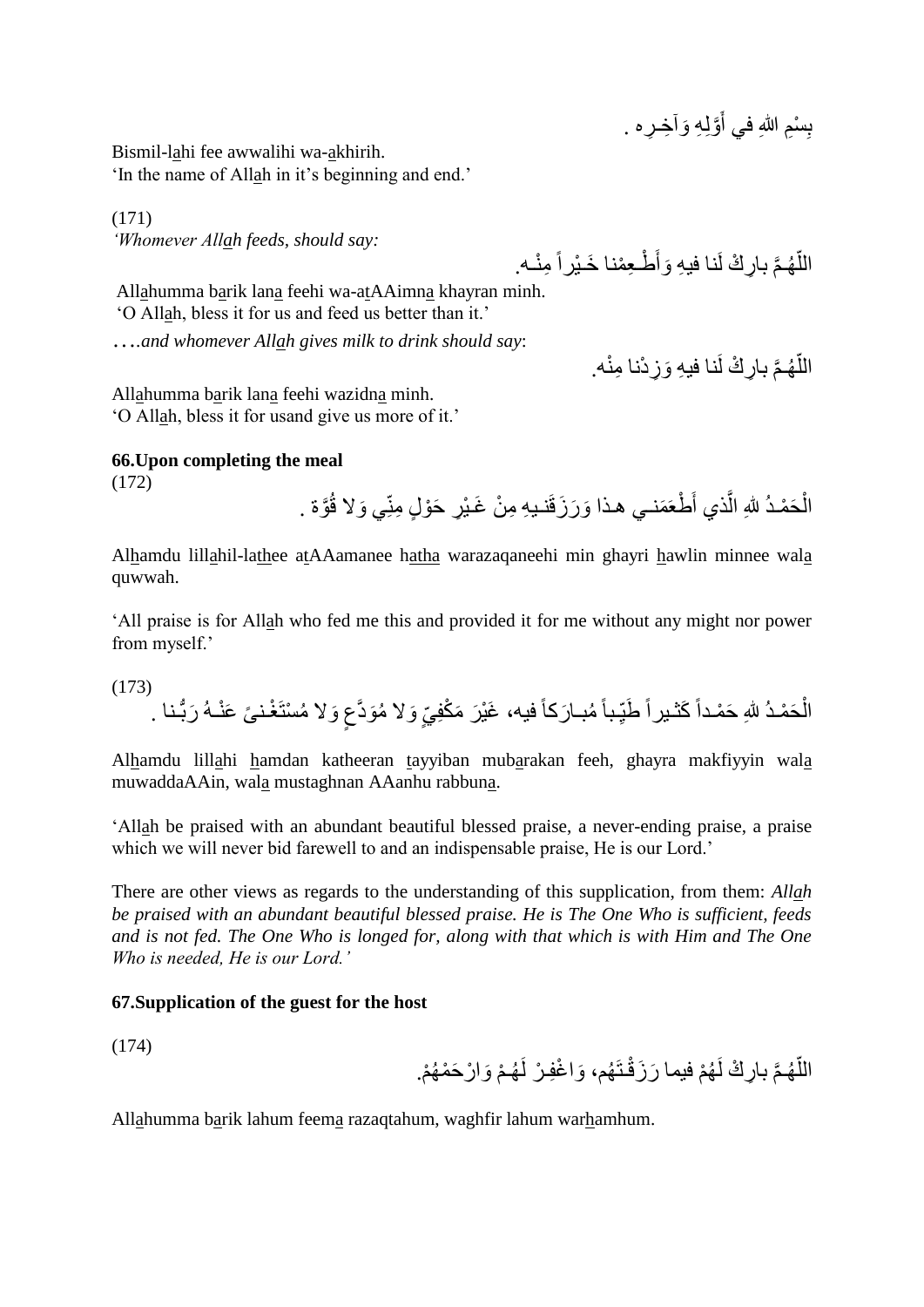'O Allah, bless for them, that which You have provided them, forgive them and have mercy upon them.'

# **68.Supplication said to one offering a drink or to one who intended to do that**

(175)

َوا س ِق َمن سقاني. َ طعَ َمني، َ طِع م َمن أ َّم أ هـ ّ الل

Allahumma atAAim man atAAamanee wasqi man saqanee.

'O Allah, feed him who fed me, and provide with drink him who provided me with drink.'

#### **69. Supplication said when breaking fast in someone's home** (176)

```
أَفْطَـرَ عِنْدَكُم الصّـائِمونَ وَأَكَلَ طَعامَـكُمُ الأَبْـرارِ، وَصَلَّـتْ عَلَـيْكُمُ الملائِكَـة.
                 َّ
                                                        َ
                                                                                              َ
```
Aftara AAindakumus-sa-imoon, wa-akala taAAamakumul-abrar, wasallat AAalaykumulmala-ikah.

'May the fasting break their fast in your home, and may the dutiful and pious eat your food, and may the angles send prayers upon you.'

# **70. Supplication said by one fasting when presented with food and does not break his fast**

(177)

*'If you are not invited (to a meal) then answer. If you happen to be fasting, then supplicate (for those present) and if you are not fasting, then eat.'*

# **71. Supplication said upon seeing the early or premature fruit**

(178) اللَّهُمَّ بارِكْ لَنا في ثَمَرِنا، وَبارِكْ لَنا في مَدينَتِنا، وَبارِكْ لَنا في صاعِنـا، وَبارِكْ لَنا في مُدِّنا. اً

Allahumma barik lana fee thamarina, wabarik lana fee madeenatina, wabarik lana fee saAAina wabarik lana fee muddina.

'O Allah, bless our fruit for us, bless our town for us, bless our *saAA* for us and bless our *mudd* for us.'

A *saAA* is equivalent to four *mudds* and a *mudd* is equivalent to a dry measure of an average man's two palms.

# **72. Supplication said upon sneezing**

(179) *'When one of you sneezes he should say*:

الْحَمْـدُ للهِ.  $\ddot{\phantom{0}}$ 

Alhamdu lillah. 'All praise if for Allah.'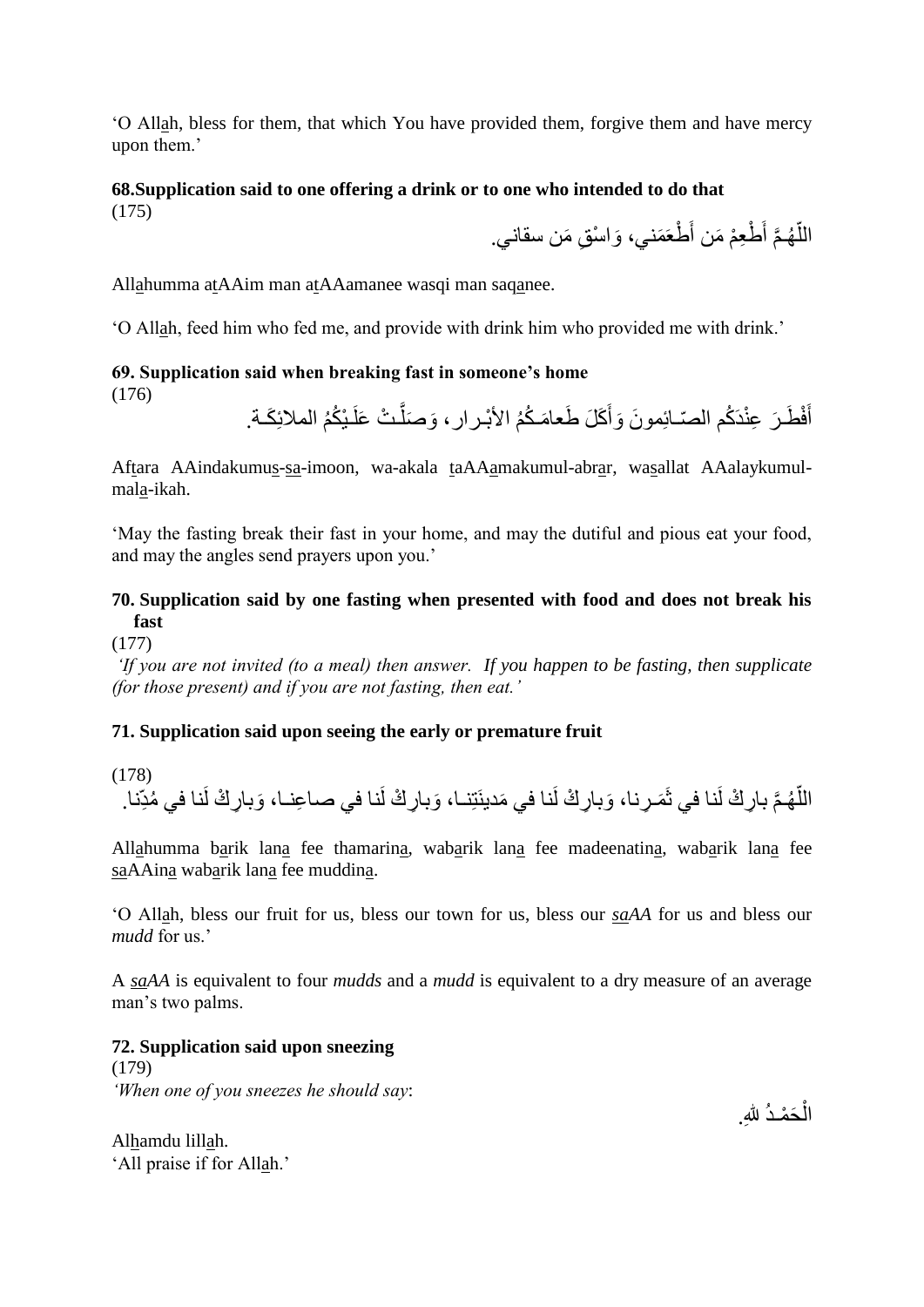*…and his brother or companion should say to him*:

Yarhamukal-lah.

'May Allah have mercy upon you.' *…and he (i.e. the one who sneezed) replies back to him*:

Yahdeekumul-lahu wayuslihu balakum.

'May Allah guide you and rectify your condition.'

#### **73. Supplication said to the newlywed**

(180)

بارَكَ اللّهُ لَك، وَبارَكَ عَلَـبْك، وَجَمَعَ بَيْـنَكُما في خَـيْر .

Barakal-lahu lak, wabaraka AAalayk, wajamaAAa baynakuma fee khayr.

'May Allah bless for you (your spouse) and bless you, and may He unite both of you in goodness.'

#### **74. The groom's supplication on the wedding night or when buying an animal**

(181) *when you marry a woman or buy a maidservant, you should say*: اللَّهُمَّ ۖ إِنَّـِي أَسْأَلُكَ خَيْرَها، وَخَيْرَ ما جَبَلْتَها عَلَيْه، وَأَعوذُ بِكَ مِنْ شَرِّها، وَشَرِّ ما ĺ  $\overline{1}$ َ َ ڑ<br>ا Î. جَبَلْتَها عَلَيْه.

Allahumma innee as-aluka khayraha wakhayra ma jabaltaha AAalayh, wa-aAAoothu bika min sharriha washarri ma jabaltaha AAalayh.

'O Allah, I ask You for the goodness within her and the goodness that you have made her inclined towards, and I take refuge with You from the evil within her and the evil that you have made her inclined towards.'

*…and if you buy a camel, then you should take hold of it's hump and say likewise.'*

### **75. Supplication before sexual intercourse**

(182)

ا<br>ا بِسْمِ الله اللَّهُمَّ جَنِّبْنا الشَّيْطانَ، وَجَنِّبِ الشَّـْبِطانَ ما رَزَقْتَنا. **∣** 

Bismil-lah, allahumma jannibnash-shaytan, wajannibish-shaytana ma razaqtana.

'In the name of Allah. O Allah, keep the devil away from us and keep the devil away from what you have blessed us with.'

بَرْ حَمُـكَ الله ِ

يَهْديكُمُ اللّٰهُ وَيُصْلِحُ بِالْكُم.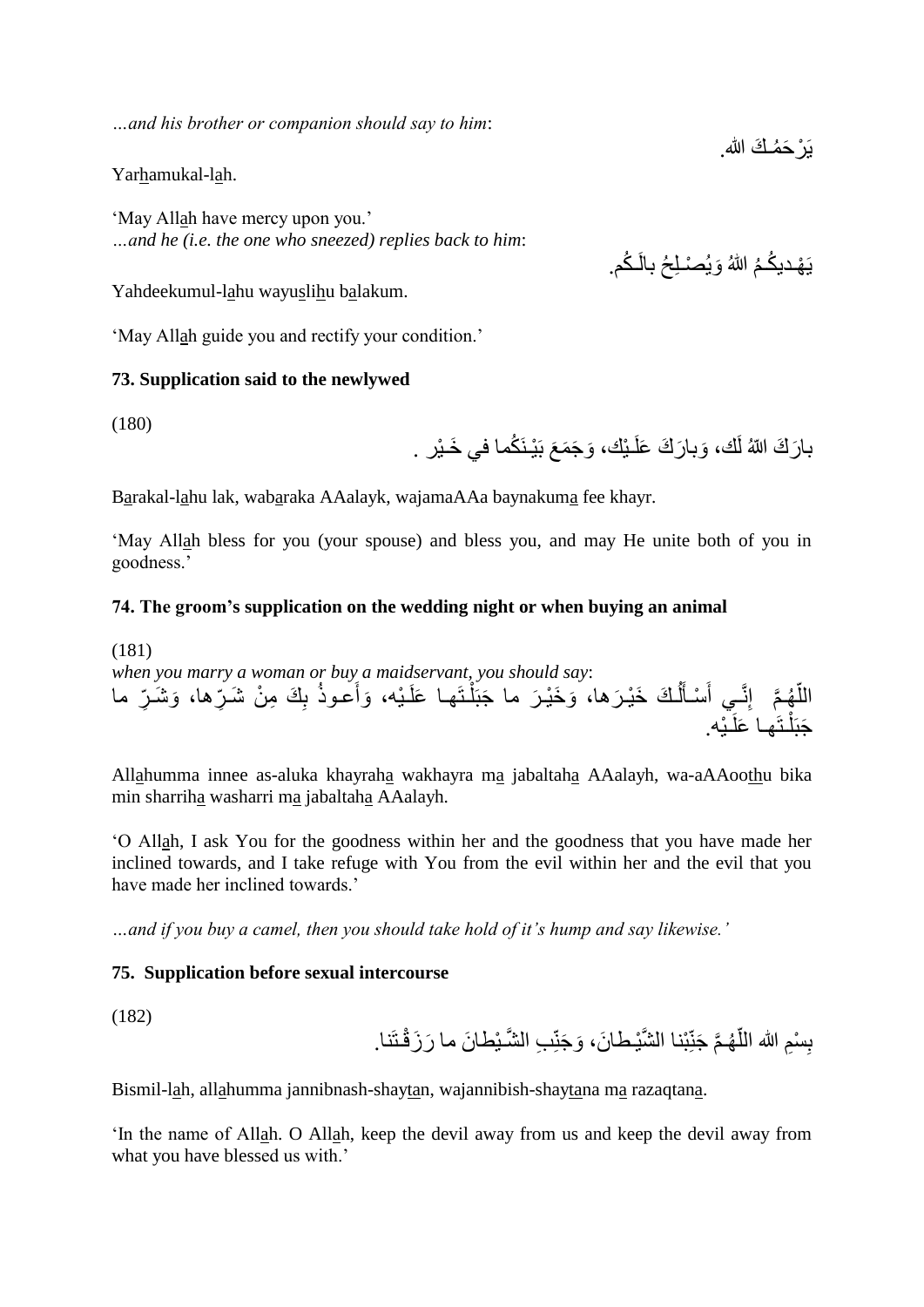#### **76. When angry** (183)

أعـوذُ بِاللهِ مِنَ الشَّيْطانِ الرَّجيـم .

aAAoothu billahi minash-shaytanir-rajeem.

'I take refuge with Allah from the accursed devil.'

#### **77. Supplication said upon seeing someone in trial or tribulation**

This supplication is to be said to one's self, not directly to the one in trial or tribulation.

(184)

الْحَمْدُ للهِ الّذي عافاني مِمّا ابْتَـلاكَ بِهِ، وَفَضَّلَـني عَلَى كَثيـرٍ مِمَّنْ خَلَـقَ تَفْضـيلا. ڵ<br>ڵ Ĺ

Alhamdu lillahil-lathee AAafanee mimmab-talaka bih, wafaddalanee AAala katheerin mimman khalaqa tafdeela.

'All praise is for Allah Who saved me from that which He tested you with and Who most certainly favoured me over much of His creation.'

### **78. Remembrance said at a sitting or gathering…etc**

(185)

*Ibn AAumar said: It would be counted that the Messenger of Allah would say one hundred times at any one sitting before getting up*:

َ رَبِّ اغْفِـرْ لي، وَثُبْ عَلَـيَّ، إِنَّكَ أَنْـتَ النَّـوّابُ الغَـفور.

Rabbigh-fir lee watub AAalay, innaka antat-tawwabul-ghafoor.

'O my Lord, forgive me and turn towards me (to accept my repentance). Verily You are The Oft-Returning. The Oft-Forgiving.'

**79. Supplication for the expiation of sins said at the conclusion of a sitting or gathering…etc**

(186)

سُبْحــانَكَ اللَّهُـمَّ وَبِحَمدِك، أَشْهَـدُ أَنْ لا إِلهَ إِلاَّ أَنْتَ أَسْتَغْفِرُكَ وَأَتوبُ إِلَـيْك. لَ ا<br>ءِ َ َ َ ِ اً َ اً

Subhanakal-lahumma wabihamdik, ashhadu an la ilaha illa ant, astaghfiruka wa-atoobu ilayk.

'How perfect You are O Allah, and I praise You. I bear witness that None has the right to be worshipped except You. I seek Your forgiveness and turn to You in repentance.'

### **Cont.79. Supplication for concluding all sittings**

(187)

*AAaishah* عنها هللا رضي *said: Whenever The Messenger of Allah would betake a seat, read Quran or pray, he would always conclude it with certain words, I (i.e. AAaishah) said: O Messenger of Allah , I have noticed that whenever you betake a seat, read Quran or pray,*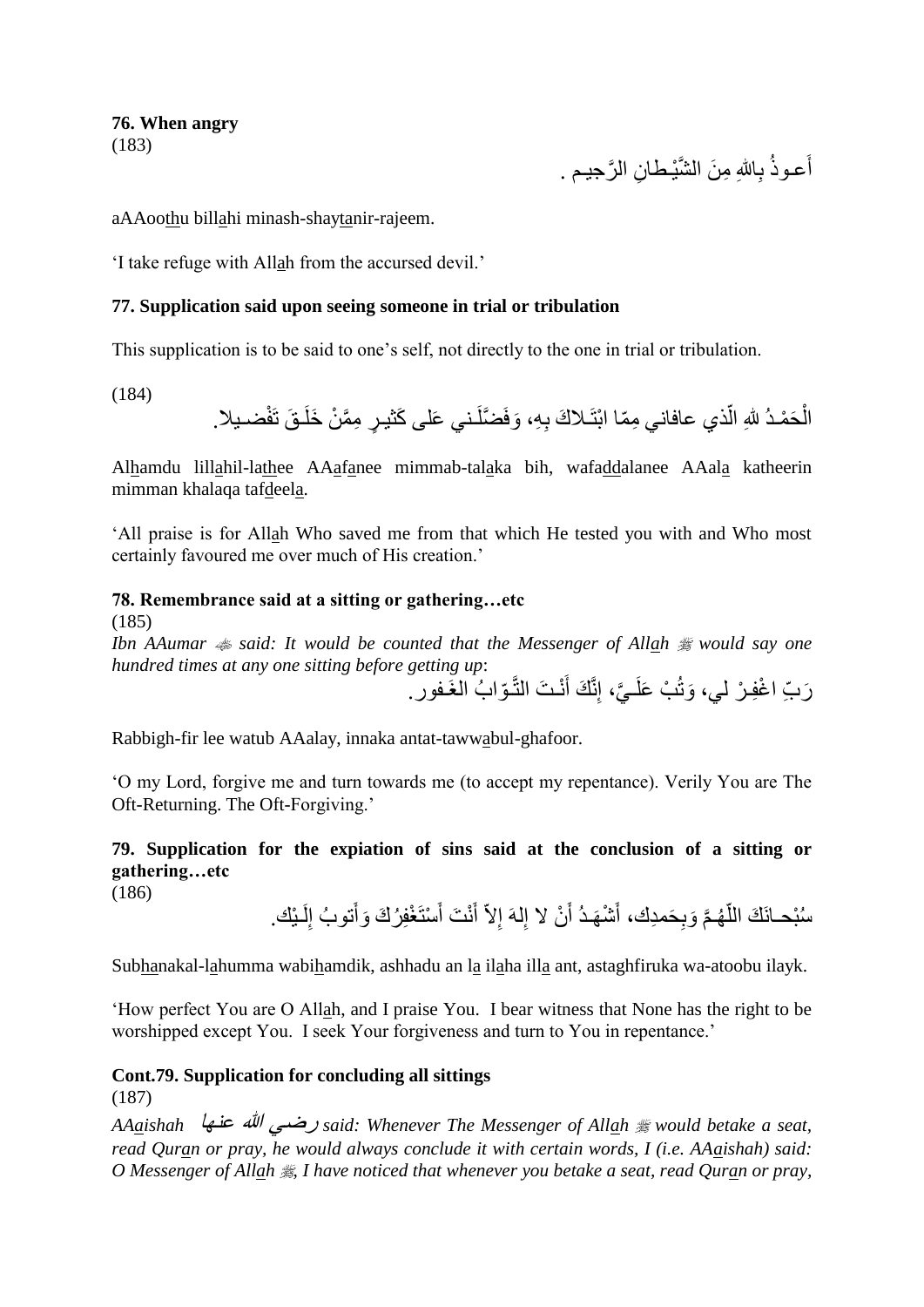*you always conclude it with these words. He said: Yes, whoever speaks good, it (i.e. the supplication) will be a seal for that goodness and whoever speaks ill, it will be an atonement for him.'*

سُبْحــانَكَ وَبِحَمدِكَ، لا إِلهَ إِلاَّ أَنْتَ أَسْتَغْفِرُكَ وَأَتوبُ إِلَـيْكَ. لَ ا<br>ءِ َ اً َ ِ

Subhanaka wabihamdik, la ilaha illa anta astaghfiruka wa-atoobu ilayk.

'How perfect You are and I praise You. None has the right to be worshipped except You, I seek Your forgiveness and turn in repentance to You.'

#### **80. Returning a supplication of forgiveness**

(188)

*'AAabdullah Ibn Sarjis said: 'I went to see the Prophet and ate from his food and then said to him:* 

غَفَرَ اللهُ لَكَ يا رَسـولَ الله.

Ghafaral-lahu laka ya rasoolal-lah.

'May Allah forgive you, O Messenger of Allah.' *…he replied:*

wa-lak

'and you.'

# **81. Supplication said to one who does you a favour**

(189) '*If someone does you a favour and you say*:

Jazakal-lahu khayran.

'May Allah reward you with goodness.' *…then you have indeed excelled in praising him.*'

### **82. Protection from the Dajjal**

Dajjal: among the great signs of the last hour and the greatest trials to befall mankind, which every Prophet has warned about. Most of mankind will folow him. He will appear from Asbahan, Iran at the time when Muslims will conquer Constantinople. He will be given special powers and will make the truth seem false and vice versa. He will claim to be righteous and then he will claim prophet-hood and finally, divinity. From his features is that he will be blind in his right eye which is a definite proof that contradicts his claim to be Allah as it is a sign of imperfection. The word *Kafir* will be written between his eyes which every believer, literate or illiterate will recognise.

(190)

*'Whoever memorises the first ten verses of soorat Al-Kahf will be protected from Dajjal.'*

َك . َولَ

جَز اكَ اللهُ خَــبْر اً ـِ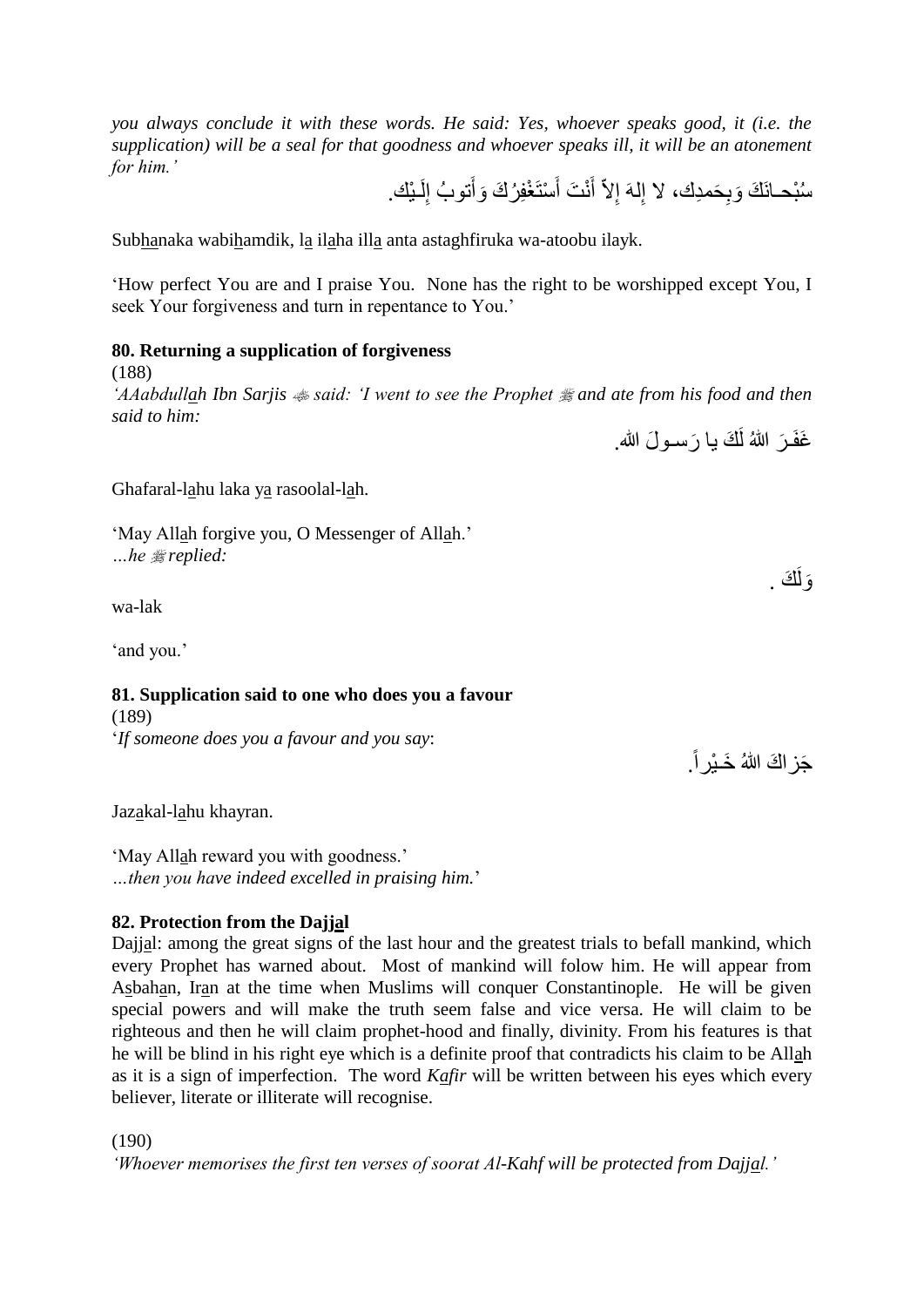*One should also seek refuge with Allah from the tribulations of the Dajjal after the last tashahhud in prayer.(Refer to supplications #55 & #56)*

### **83. Supplication said to one who pronounces his love for you, for Allah's sake**

(191)

Ahabbakal-lathee ahbabtanee lah.

'May He, for whom you have loved me, love you.'

#### **84. Supplication said to one who has offered you some of his wealth** (192)

بارَكَ اللهُ لَكَ في أَهْلِكَ وَمالِكَ. َ

أَحَبَّـكَ الَّذي أَحْبَبْـتَني لَه. َ

اً

َ

Barakal-lahu laka fee ahlika wamalik.

'May Allah bless for you, your family and wealth.'

# **85. Supplication said to the debtor when his debt is settled**

(193)

بارَكَ اللهُ لَكَ في أَهْلِكَ وَمالِكَ، إِنَّما جَـزاءُ السَّلَفِ الْحَمْدُ والأَداء. َ ĺ

Barakal-lahu laka fee ahlika wamalik, innama jaza-os-salafil-hamdu wal-ada/.

'May Allah bless for you, your family and wealth. Surely commendation and payment are the reward for a loan.'

### **86. Supplication for fear of shirk**

*shirk*: to associate others with Allah in those things which are specific to Him. This can occur in (1) belief, e.g. to believe that other than Allah has the power to benefit or harm, (2) speech, e.g. to swear by other than Allah and (3) action, e.g. to bow or prostrate to other than Allah.

(194)

اللَّهُمَّ ۖ إِنّـي أَعـوذُبِكَ أَنْ أُشْـرِكَ بِكَ وَأَنا أَعْـلَمْ، وَأَسْتَـغْفِرُكَ لِما لا أَعْـلَم. َ َ َ َ  $\frac{1}{2}$ ِ<br>ا اً

Allahumma innee aAAoothu bika an oshrika bika wa-ana aAAlam, wa-astaghfiruka lima la aAAlam.

'O Allah, I take refuge in You lest I should commit *shirk* with You knowingly and I seek Your forgiveness for what I do unknowingly.'

# **87. Returning a supplication after having bestowed a gift or charity upon someone** (195)

*AAaishah* عنها هللا رضي *reported that the Messenger of Allah was given a sheep and he ordered for it's distribution. When the servant would come back (from distributing it), AAaishah would ask: 'What did they say?', he replied: They would supplicate:*

بارَكَ اللهُ فيكُمْ.

Barakal-lahu feekum.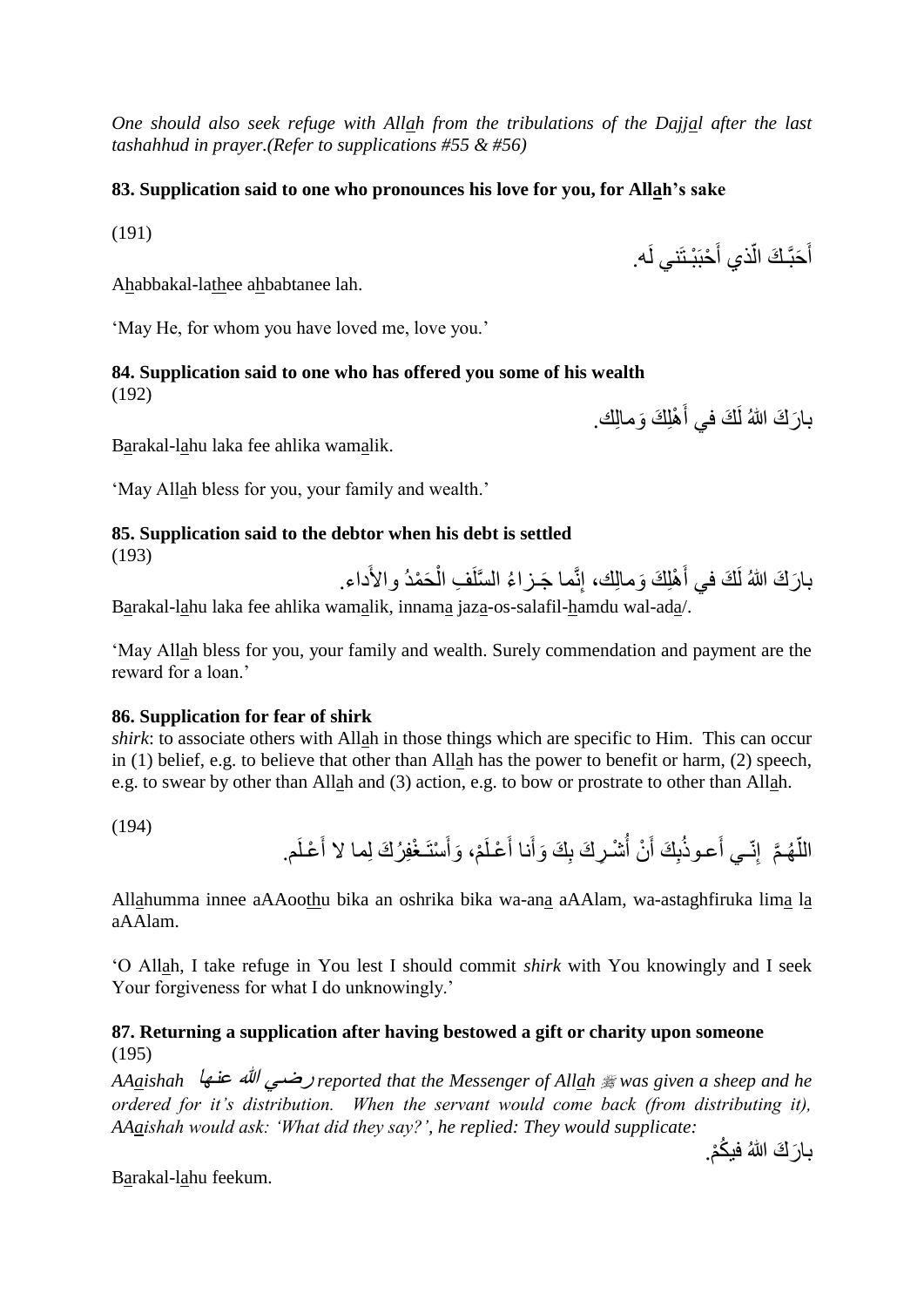'May Allah bless you all.'

*…AAaishah would then say:*

Wafeehim barakal-lah.

'and may Allah bless them.' *…we return their supplication in a similar way and our reward remains with us.*

#### **88. Forbiddance of ascribing things to omens**

This supplication is used whenever one initially thinks a casual event or occurrence to foretell good or evil, using it as a basis to determine which action he should undertake, but he then denounces such a link, relies on Allah and then says this supplication as an expiation for this act, since it falls under the category of *shirk*.

(196)

اللَّهُمَّ لا طََيْرَ إِلاَّ طَيْرُك، وَلا خَيْرَ إِلاَّ خَيْرُك، وَلا إِلهَ غَيْرُك. ا<br>ا ا<br>ءِ

Allahumma la tayra illa tayruk, wala khayra illa khayruk, wala ilaha ghayruk.

'O Allah, there is no omen but there is reliance on You, there is no good except Your good and none has the right to be worshipped except You.'

# **89. Supplication said when mounting an animal or any means of transport** (197)

ِل بِسْمِ اللهِ وَالْحَمْدُ لله، سُبْحانَ الَّذي سَخَّرَ لَنا هذا وَما كُنّا لَهُ مُقْرِنين، وَإِنّا إِلَي رَبّنا لَمُنقَلِبِون، ِ ľ Ĺ **∣** الْحَمْدُ لله، الْحَمْدُ لله، الْحَمْدُ لله، إِللهُ أَكْبَرٍ ، اللهُ أَكْبَر ، اللهُ أَكْبَر ، سُبْحانَكَ اللّهُمَّ ۖ إِنّي ظُلَمْتُ أ نَفْسي فَاغْفِرْ لي، فَإِنَّهُ لا يَغْفِرُ الذَّنوبَ إِلاَّ أَنْت. َ ِّ

Bismil-lah, walhamdu lillah, subhanal-lathee sakhkhara lana hatha wama kunna lahu muqrineen, wainna ila rabbina lamunqaliboon, alhamdu lillah, alhamdu lillah, alhamdu lillah, Allahu akbar, Allahu akbar, Allahu akbar, subhanakal-lahumma innee *th*alamtu nafsee faghfir lee fainnahu la yaghfiruth-thunooba illa ant.

'In the name of Allah and all praise is for Allah. How perfect He is, the One Who has placed this (transport) at our service and we ourselves would not have been capable of that, and to our Lord is our final destiny. All praise is for Allah, All praise is for Allah, All praise is for Allah, Allah is the greatest, Allah is the greatest, Allah is the greatest. How perfect You are, O Allah, verily I have wronged my soul, so forgive me, for surely none can forgive sins except You.'

**90. Supplication for travel**

(198) اللهُ أكبَر ، اللهُ أكبَر ، اللهُ أكبَر ، سُبْحانَ الّذي سَخَّرَ لَنا هذا وَما ۚ كُنّا لَهُ مُقْرِنين، ۚ وَإِنّا إلى ا<br>ءِ اُ رَبِّنـا لَمُنْقَلِبونِ، اللَّهُـمَّ إِنّا نَسْأَلُكَ في سَفَـرِنـا هذا البِـرَّ وَالتَّـقْوى، وَمِنَ الْعَمَـلِ ما تَـرْضِـى، Î ِ ĺ ֡֓֓֓֓֓֓֓֓֓֓֓׆֓ اً اللَّهُمَّ هَوِّنْ عَلَـينا سَفَرَنا هذا وَاطْوِ عَنّا بُعْـدَه، اللَّهُمَّ أَنْـتَ الصّـاحِبُ في السَّـفَر ، وَالْخَلـيفَةُ في Î َ أ لَ

وَفيهِمْ بارَكَ الله.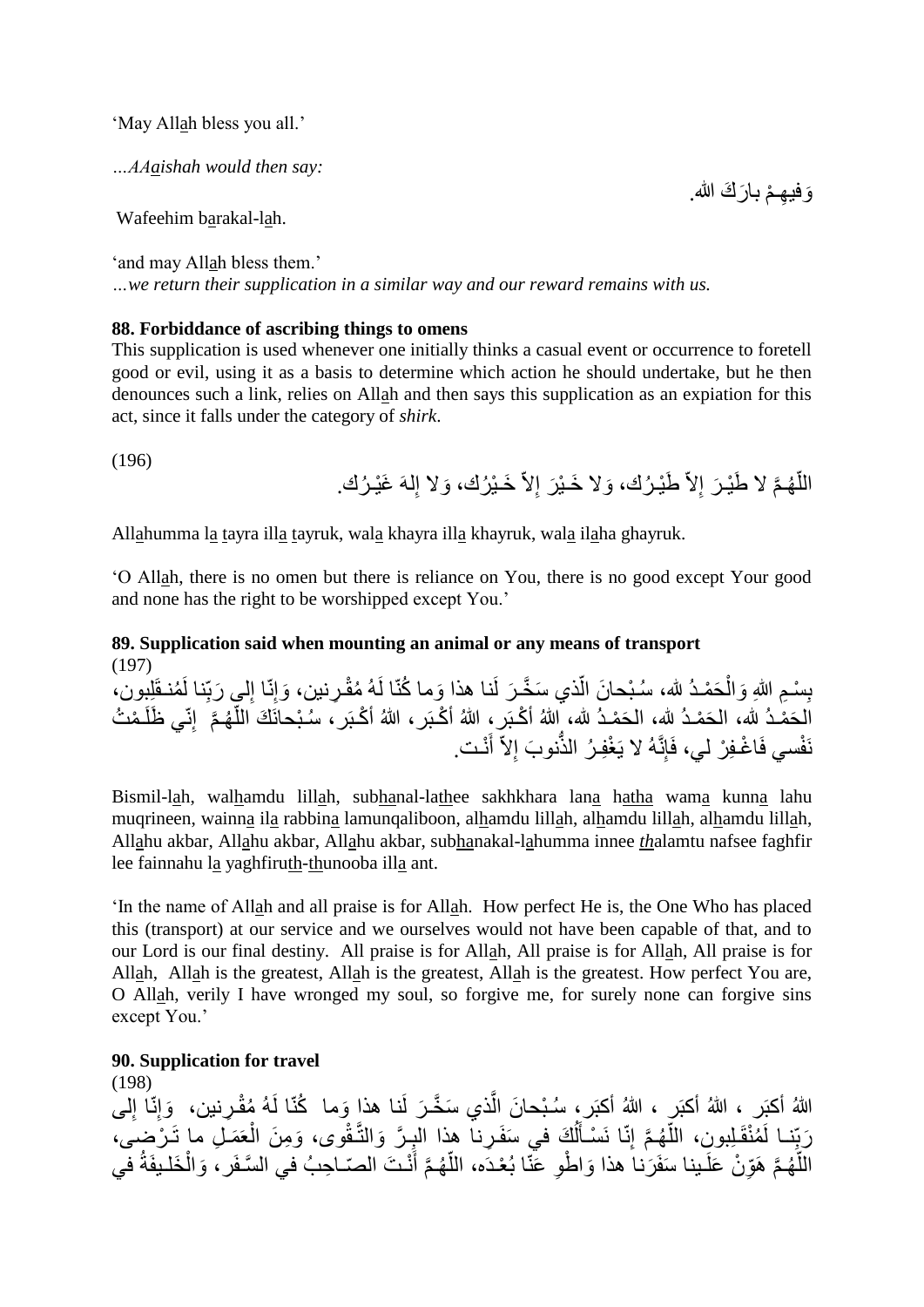ِل ِب في المـا م نـقَلَ َوسو ِء ال َم نـ َظر، َو َكآبَ ِة ال ِ َك ِم ن َو عـثا ِء ال َّسـفَر، ب َعـوذ ِنّـي أ َّم إ هـ ّ ِل، الل األهـ هـل. َواألَ

Allahu akbar, Allahu akbar, Allahu akbar, subhanal-lathee sakhkhara lana hatha wama kunna lahu muqrineen, wa-inna ila rabbina lamunqaliboon, allahumma inna nas-aluka fee safarina hatha albirra wattaqwa, waminal-AAamali ma tarda, allahumma hawwin AAalayna safarana hatha, watwi AAanna buAAdah, allahumma antas-sahibu fis-safar, walkhaleefatu fil-ahl, allahumma innee aAAoothu bika min waAAtha-is-safar, waka-abatil-man*th*ar, wasoo-ilmunqalabi fil-mali wal-ahl.

'Allah is the greatest, Allah is the greatest, Allah is the greatest, How perfect He is, The One Who has placed this (transport) at our service, and we ourselves would not have been capable of that, and to our Lord is our final destiny. O Allah, we ask You for *birr* and *taqwa* in this journey of ours, and we ask You for deeds which please You. O Allah, facilitate our journey and let us cover it's distance quickly. O Allah, You are The Companion on the journey and The Successor over the family, O Allah, I take refuge with You from the difficulties of travel, from having a change of hearts and being in a bad predicament, and I take refuge in You from an ill fated outcome with wealth and family.'

*birr* and *taqwa*: two comprehensive terms which individually, refer to all good actions and obedience i.e. performing the commanded actions and avoiding the prohibited actions. When combined together, *birr* refers to doing those actions which have been commanded and *taqwa* refers to avoiding those actions which have been prohibited.

A successor: one who succeeds another due to the latter's absence or death. This is the correct meaning of the word *khaleefah*; thus, it is incorrect to believe that Adam is the khaleefah (*vicegerent*, as is commonly translated) of Allah on earth because Allah is never absent, and will never die. This supplication proves the correct understanding of this term and shows that Allah succeeds us and guards whom we leave behind when we die or are absent.

*…upon returning the same supplication is recited with the following addition:*

اْيِبـونَ تائِبـونَ عابِـدونَ لِرَبِّـنا حـامِـدون . ;<br>; **∶** 

Ayiboona, ta-iboona, AAabidoona, lirabbina hamidoon.

'We return, repent, worship and praise our Lord.'

**91. Supplication upon entering a town or village…etc**

(199) أللّـهُمَّ رَبَّ السَّمواتِ السّبْعِ وَما أَظْلَلَن، وَرَبَّ الأَراضينَ السّبْعِ وَما أَقْلَلْن، وَرَبَّ الشَّيـاطينِ ĺ لَ ِ لَ ِ اً وَما أَضْلَلْن، وَرَبَّ الرِّياحَ وَما ذَرَيْن، أَسْأَلُكَ خَيْرَ هذهِ الْقَرْيَةِ وَخَيْرَ أَهْلِـها، وَخَيْرَ ما  $\int$  $\overline{a}$ َ اً  $\ddot{\phantom{0}}$ َ َ فيها، وَأَعـوذُ بِكَ مِنْ شَـرِّهاَ وَشَـرِّ أَهْلِـها، وَشَـرٍّ ما فيها. َ

Allahumma rabbas-samawatis-sabAAi wama a*th*laln, warabbal-aradeenas-sabAAi wama aqlaln, warabbash-shayateeni wama adlaln, warabbar-riyahi wama tharayn, as-aluka khayra hathihil-qaryah, wakhayra ahlilha wakhayra ma feeha, wa-aAAoothu bika min sharriha washarri ahliha, washarri ma feeha.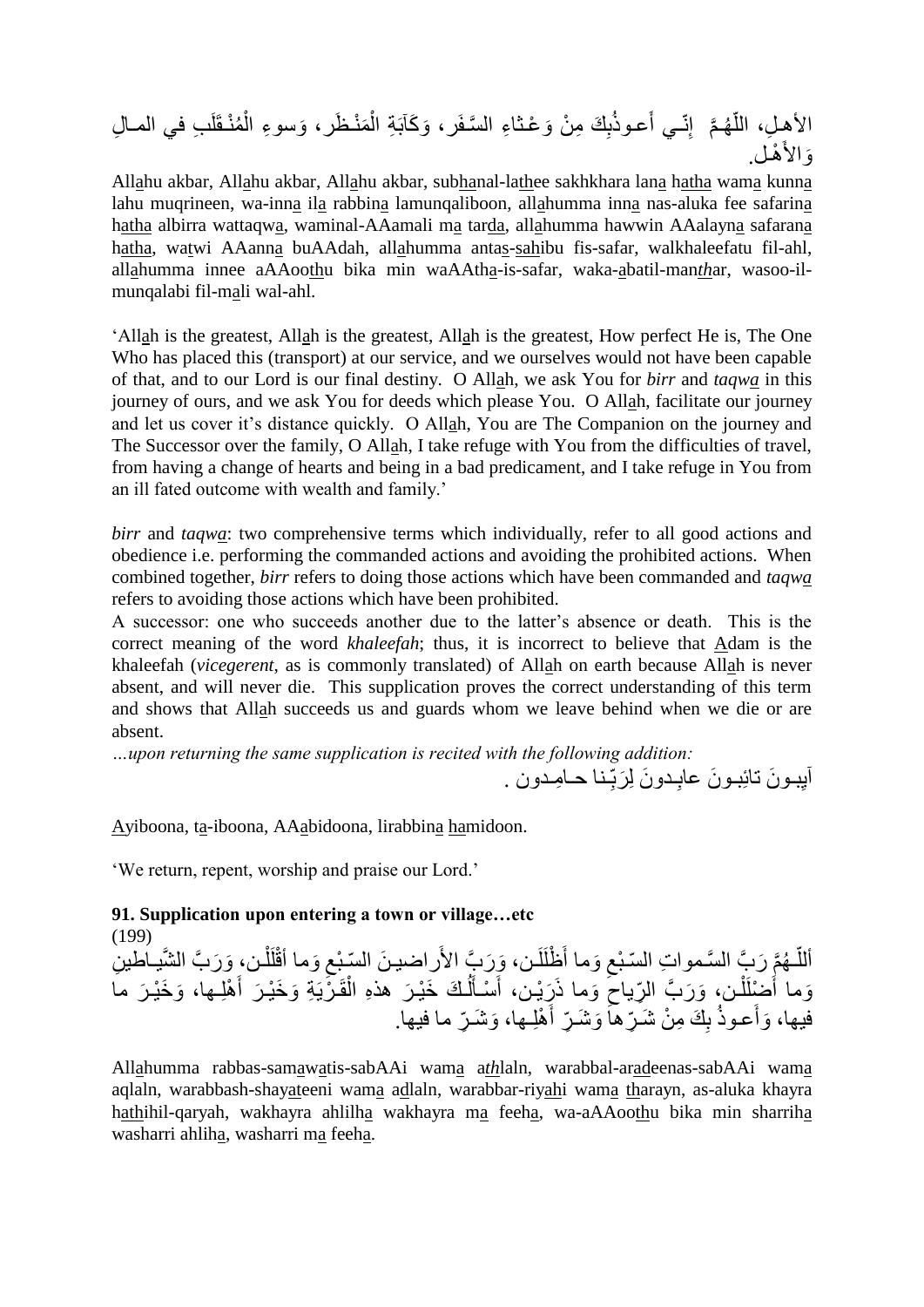'O Allah, Lord of the seven heavens and all that they envelop, Lord of the seven earths and all that they carry, Lord of the devils and all whom they misguide, Lord of the winds and all whom they whisk away. I ask You for the goodness of this village, the goodness of its inhabitants and for all the goodness found within it and I take refuge with You from the evil of this village, the evil of its inhabitants and from all the evil found within it.'

#### **92. When entering the market**

(200) لا إلهَ إلاّ الله وحدَهُ لا شريكَ لهُ، لهُ المُلْكُ ولهُ الحَمْد، يُحْيـي وَيُميثُ وَهُوَ حَيٌّ لا يَمـوت، į بِيَـٰدِهِ الْخَـٰيْرُ وَهوَ على كلّ شَيءٍ قديرٍ. Î.

La ilaha illal-lah, wahdahu la shareeka lah, lahul-mulku walahul-hamd, yuhyee wayumeetu wahuwa hayyun la yamoot, biyadihil-khayru wahuwa AAala kulli shayin qadeer.

'None has the right to be worshipped except Allah, alone, without partner, to Him belongs all sovereignty and praise. He gives life and causes death, and He is living and does not die. In His hand is all good and He is over all things, omnipotent.'

#### **93. Supplication for when the mounted animal (or mean of transport) stumbles** (201)

بِسْـمِ اللهِ . **∣** 

Bismil-lah.

'In the name of Allah.'

# **94. Supplication of the traveller for the resident**

(202)

أَسْتَــؤدِعُكُــمُ اللَّهَ الَّذي لا تَضــيـعُ وَدائِعُــه. اُ َ

AstawdiAAukumul-lah, allathee la tadeeAAu wada-iAAuh.

'I place you in the trust of Allah, whose trust is never misplaced.'

# **95. Supplication of the resident for the traveller**

(203)

أَسْتَــؤْدِعُ اللَّهَ ديـنَكَ وَأَمـانَتَـكَ، وَخَــواتيـمَ عَمَــلِك. َ َ

AstawdiAAul-laha deenak, wa-amanatak, wakhawateema AAamalik.

'I place your religion, your faithfulness and the ends of your deeds in the trust of Allah.'

(204)

زَوَّدَكَ اللَّهُ التقْوى، وَغَفَرَذَنْـبَكَ، وَيَسَّرَ لَكَ الْخَـيْرَ حَيْـثُما كُنْـت.

Zawwadakal-lahut-taqwa, waghafara thanbak, wayassara lakal-khayra haythuma kunt.

'May Allah endow you with *taqwa*, forgive your sins and facilitate all good for you, wherever you be.'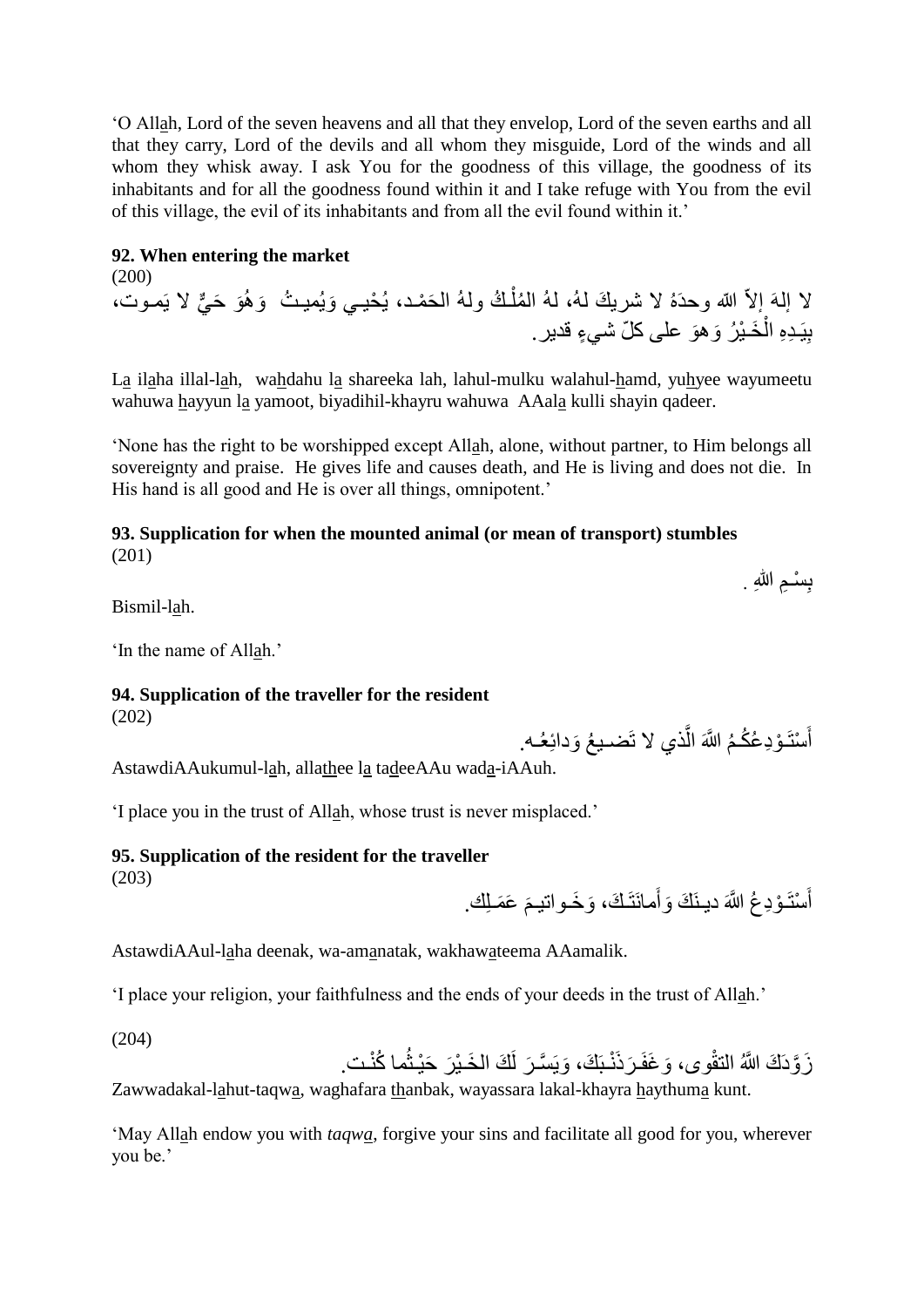*taqwa*: a comprehensive term which refers to all good actions and obedience i.e. performing the commanded actions and avoiding the prohibited actions.

# **96. Remembrance while ascending or descending**

(205)

*Jabir said: While ascending, we would say:*

Allahu akbar.

'Allah is the greatest.' *…and when descending, we would say:*

Subhanal-lah.

'How perfect Allah is.'

### **97. Prayer of the traveller as dawn approaches**

(206) سَمِعَ سـامِعُ بِحَمْدِ اللهِ وَحُسْنِ بَلائِـهِ عَلَيْنا. رَبَّنـا صـاحِبْنا وَأَفْضِل عَلَيْنا عائِذاً باللهِ مِنَ َ النّـار.

SamiAAa samiAAun bihamdil-lahi wahusni bala-ihi AAalayna. Rabbana sahibna wa-afdil AAalayna AAa-ithan billahi minan-nar.

'May a witness, be witness to our praise of Allah for His favours and bounties upon us. Our Lord, protect us, show favour on us and deliver us from every evil. I take refuge in Allah from the fire.'

### **98. Stopping or lodging somewhere**

(207)

أَعـوذُ بِكَلِـماتِ اللهِ التّـامّاتِ مِنْ شَـرٍّ ما خَلَـق. ِ

aAAoothu bikalimatil-lahit-tammati min sharri ma khalaq.

'I take refuge in Allah's perfect words from the evil that He has created.'

### **99. While returning from travel**

(208)

Ibn AAumar  $\text{#}$  reported that the Messenger of Allah  $\text{#}$  on return from a battle or from *performing the pilgrimage would say at every high point:*

ا للهُ أَكْبَرِ ، ا للهُ أَكْبَرِ ، ا للهُ أَكْبَرِ .

اللهُ أَكْبَر .

سُبْـحانَ الله .

Allahu akbar, Allahu akbar, Allahu akbar.

'Allah is the greatest, Allah is the greatest, Allah is the greatest.'

*…and then he would say:*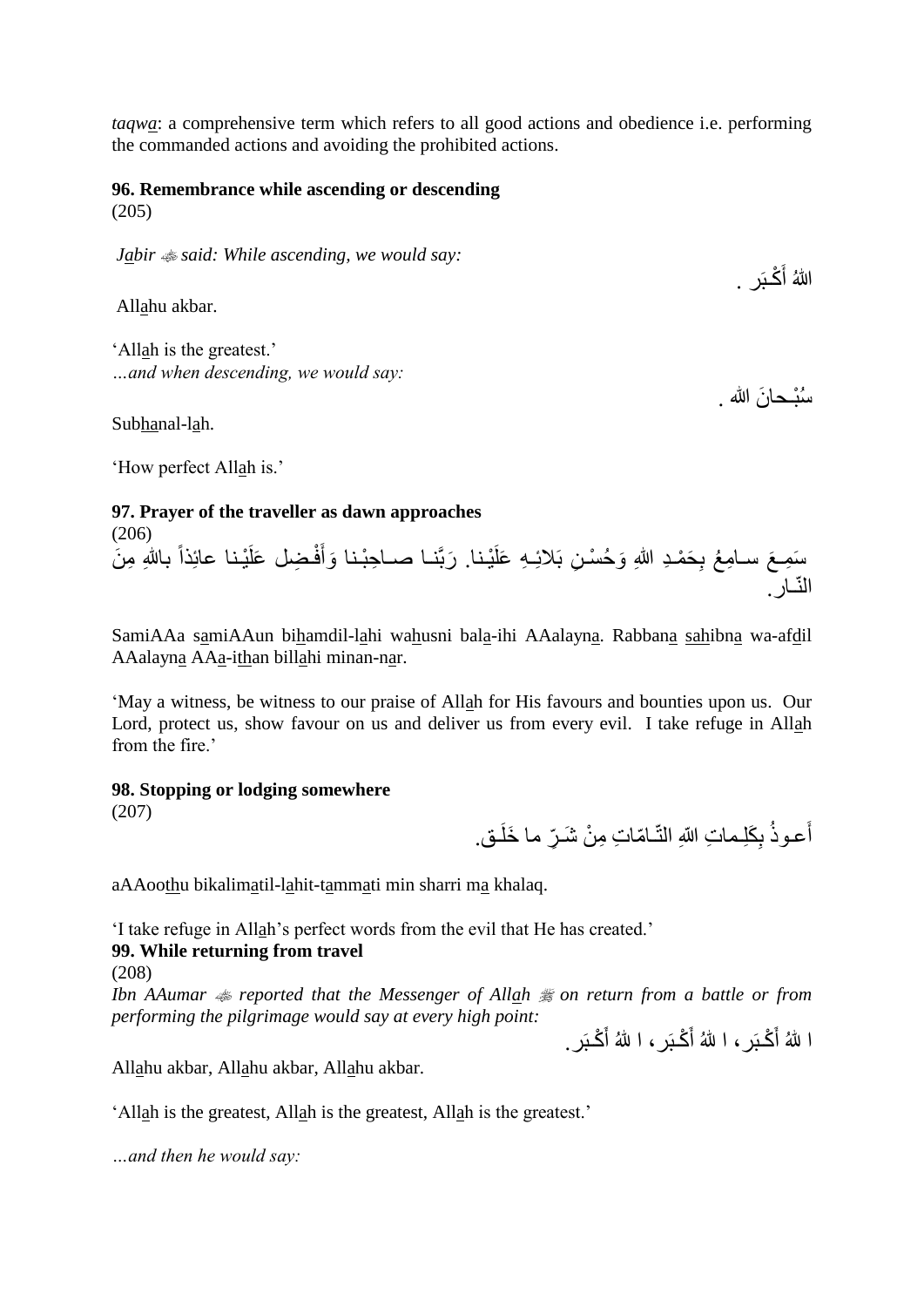لا إلهَ إلاّ اللهُ وَحْدَهُ لا شريكَ لهُ، لهُ الملكُ ولهُ الحَمْد، وهُوَ على كُلّ شَيءٍ قَدير، آيِبونَ تائِبـونَ عابِـدونَ لِرَبِّـنا حـامِـدون، صَدَقَ اللهُ وَعْدَه، وَنَصَـرَ عَبْـدَه، وَهَزَمَ الأُحْـزابَ وَحْـدَه. **∶** مَ<br>م **∶** 

La ilaha illal-lahu wahdahu la shareeka lah, lahul-mulku walahul-hamd, wahuwa AAala kulli shay-in qadeer, ayiboona ta-iboon, AAabidoon, lirabbina hamidoon, sadaqal-lahu waAAdah, wanasara AAabdah, wahazamal-ahzaba wahdah.

'None has the right to be worshipped except Allah, alone, without partner. To Him belongs all sovereignty and praise, and He is over all things omnipotent. We return, repent, worship and praise our Lord. Allah fulfilled His promise, aided His Servant, and single-handedly defeated the allies.'

# **100. What to say upon receiving pleasing or displeasing news**

(209) *When he*  $\frac{1}{2}$  *used to receive pleasant news, he*  $\frac{1}{2}$  *would say:* 

الْحَمْدُ لِلّٰهِ الّذي بِنِـعْمَتِهِ تَتِـمُّ الْصّـالِحات . ة<br>م اً Ĺ

Alhamdu lillahil-lathee biniAAmatihi tatimmus-salihat. 'All Praise is for Allah by whose favour good works are accomplished.' *…and upon receiving displeasing news, he would say:*

الْحَمْدُ للهِ على كُـلِّ حال. Ĺ

Alhamdu lillahi AAala kulli hal.

'All Praise is for Allah in all circumstances.'

# **101. Excellence of sending prayers upon the Prophet**

(210)

*The Prophet*  $\frac{1}{2}$  said: 'Whoever sends a prayer upon me, Allah sends ten upon him.'

# (211)

*He*  $$$  *also said: 'Do not take my grave as a place of habitual ceremony. Send prayers upon me, for verily your prayers reach me wherever you are.'*

(212)

*He*  $\#$  *also said: 'A miser is one whom when I am mentioned to him, fails to send prayers upon me.'*

# **102. Excellence of spreading the Islamic greeting**

(213)

*The Messenger of Allah said: 'You shall not enter paradise until you believe, and you shall not believe until you love one another. Shall I not inform you of something, if you were to act upon it, you will indeed achieve mutual love for one another? Spread the greeting amongst yourselves.'*

(214)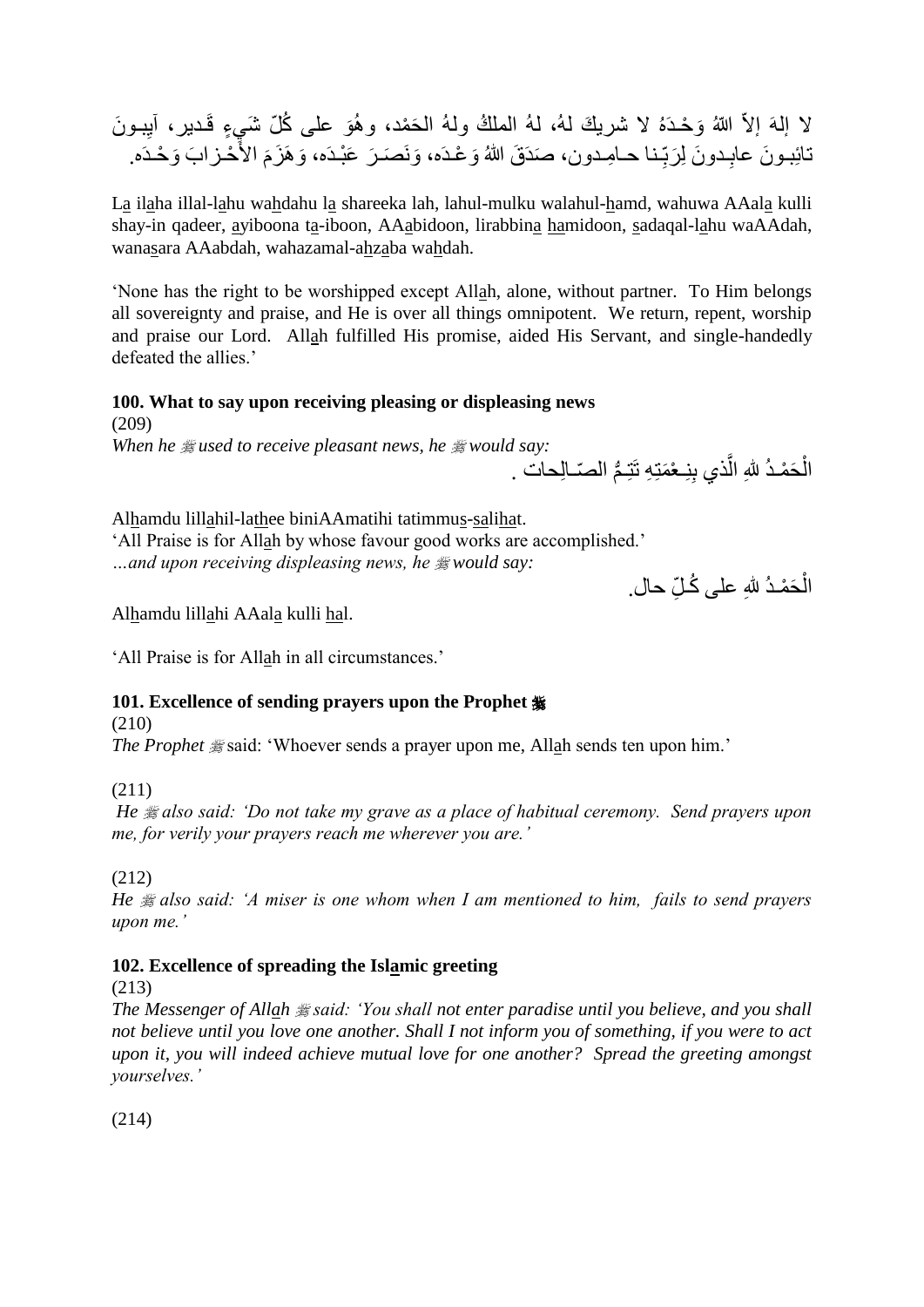*AAammar said: 'Three characteristics, whoever combines them, has completed his faith: to be just, to spread greetings to all people and to spend (charitably) out of the little you have.'*

(215)

*AAabdullah Ibn AAamr*  $\text{# reported that a man asked the Prophet \#: 'Which Islam is the$ best?'. He  $\#$  replied: Feed (the poor), and greet those whom you know as well as those *whom you do not.'*

### **103. Supplication said upon hearing a rooster crow or the braying of an ass**

(216)

*'If you hear the crow of a rooster, ask Allah for his bounty for it has seen an angel and if you hear the braying of an ass, seek refuge in Allah for it has seen a devil.'*

# **104. Supplication upon hearing the barking of dogs at night**

*'If you hear the barking of dogs or the braying of asses at night, seek refuge in Allah for they see what you do not.'*

# **105. Supplication said for one you have insulted**

(218)

الْلَهُمَّ فأَيُّمَا مُؤْمِنٍ سَبَبْتُهُ فَاجْعَلْ ذَلِكَ لَهُ قُرْبةً إلَيكَ يَوْمَ الْقِيَامةِ. م<br>م ٍ<br>ٌ∙ َ

Allahumma fa-ayyuma mu/minin sababtuhu fajAAal thalika lahu qurbatan ilayka yawmalqiyamah.

'O Allah, to any believer whom I have insulted, let that be cause to draw him near to You on the Day of Resurrection.'

### **106. The etiquette of praising a fellow Muslim**

*(219)*

He *\*said: 'If anyone of you is impelled to praise his brother, then he should say: 'I deem soand-so to be…and Allah is his reckoner…and I don't praise anyone, putting it (i.e. my praising) forward, in front of Allah's commendation, however I assume him so and so'…if he knows that of him.'*

# **107. Supplication said between the Yemeni corner and the black stone (at the KaAAbah)**

(220)

*The Prophet used to say between the Yemeni corner and the black stone:*

﴿ رَبَّنَا آتِنَا في الدُّنْيَا حسَنَةً وفي الآخِرَةِ حسَنةً وقِنَا عذَابَ النَّارِ ﴾

Rabbana atina fee a**l**ddunya hasanatan wafee al-akhirati hasanatan waqina AAathaba a**l**nnar  $\blacktriangleright$  [Al-Baqarah: 201]

'O our Lord, grant us the best in this life and the best in the next life, and protect us from the punishment of the Fire.'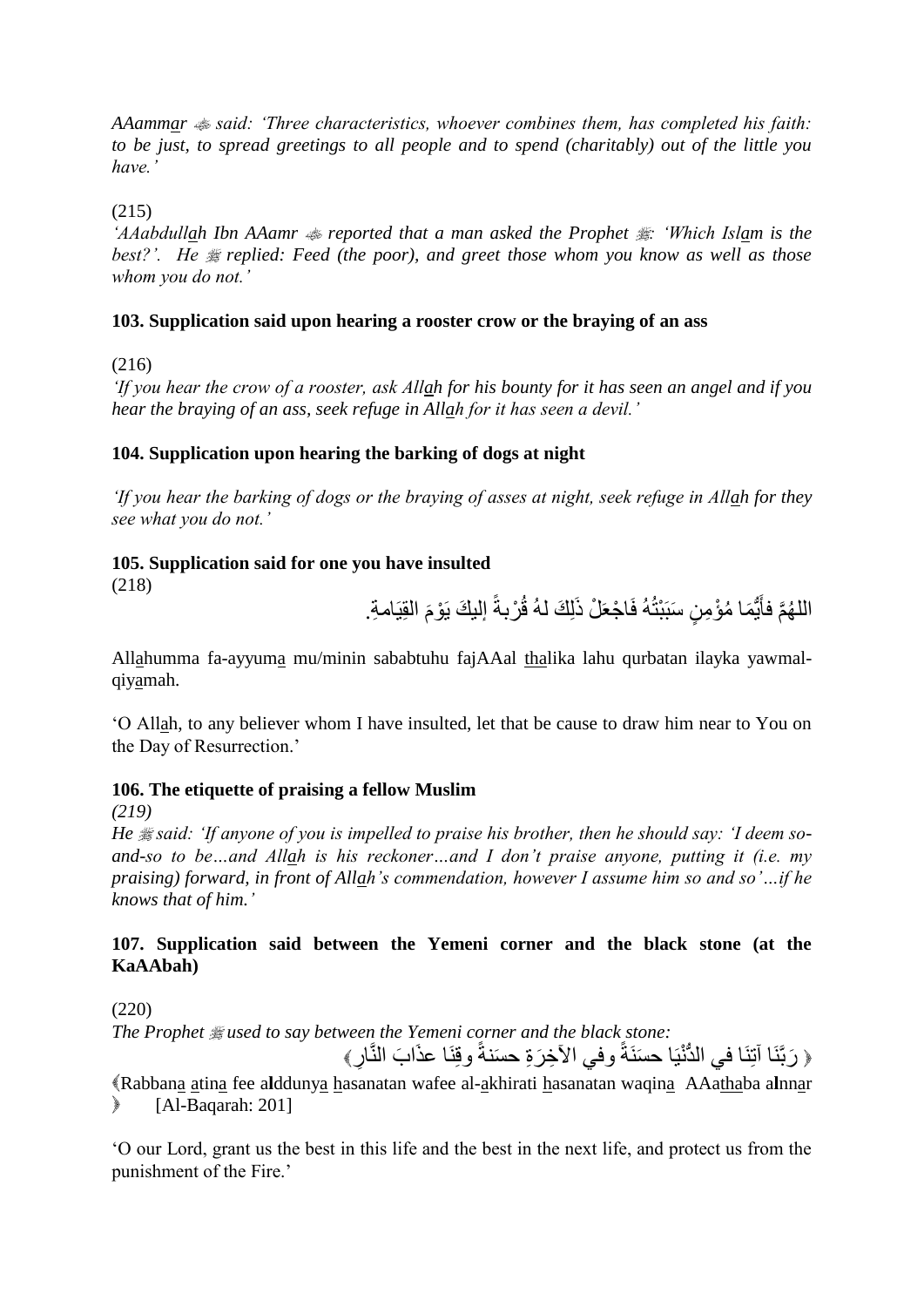#### **108. Supplication said when at Mount Safa & Mount Marwah**

(221)

*Jabir*  $\triangleq$  *said when describing the Prophet's*  $\triangleq$  *pilgrimage: '...and when he approached mount Safa he recited:*

Innas-safa wa-almarwata min shaAAa-iri Allah ….

Abda-o bima badaal-lahu bih.

'Indeed Safa and Marwah are from the places of worship of Allah…'

'I begin with what Allah began with.'

*…so he started with Safa and climed it until he could see the KaAAbah, he then faced it and said:*

اللهُ أَكْبَرُ ، اللهُ أَكْبَرُ ، اللهُ أَكْبَرُ

Allahu akbar, Allahu akbar, Allahu akbar.

'Allah is the greatest, Allah is the greatest, Allah is the greatest.'

*…and then he would say the following three times making a supplication (one should make a personal supplication) after each time:*

لَا إِلهَ إِلَّا اللهُ وَحْدَهُ لَا شَرِيكَ لَهُ، لَهُ المُلْكُ وَلَهُ الحَمْدُ وهُوَ عَلـى كُلِّ شَيءٍ قَديرٌ، لَا إِلَهَ إِلَّا اللهُ  $\frac{1}{2}$ ِ ا<br>ءِ ا<br>ءِ ĺ وَحْدَهُ أَنْجَزَ وَعْدَهُ، وَنَصَرَ عَبْدَهُ وَهَزَمَ الأَحْزَابَ وَحْدَهُ. نَ<br>م َ

La ilaha illal-lahu wahdahu la shareeka lah, lahul-mulku walahul-hamd, wahuwa AAala kulli shayin qadeer, la ilaha illal-lahu wahdah, anjaza waAAdah, wanasara AAabdah, wahazamal ahzaba wahdah.

'None has the right to be worshipped except Allah, alone, without partner.To Him belongs all sovereignty and praise and He is over all things amnipotent. None has the right to be worshipped except Allah alone. He fulfilled His promise, aided His Servant and singlehandedly defeated the allies.'

*…he would repeat this action at Marwah.*

### **109. The Day of AAarafah**

*(222)*

*'The best of supplications is the supplication on the day of AAarafah and the best which I and the Prophets before me have said (is):*

> لَا إِلَهَ إِلَّا اللهُ وَحْدَهُ لَا شَريكَ لَهُ، لَهُ المُلْكُ ولَهُ الحَمْدُ و هُوَ عَلَى كُلِّ شَيْءٍ قَديرٌ . ĺ ِ ِ

La ilaha illal-lahu wahdahu la shareeka lah, lahul-mulku walahul-hamd, wahuwa AAala kulli shayin qadeer.

'None has the right to be worshipped except Allah, alone, without partner. To Him belongs all praise and sovereignty and He is over all things omnipotent.'

أَبْدَأَ بِمَا بَدَأَ اللَّهُ بِهِ. Í ֧ׅ֪ׅ֞֓֓֓֓֡֡֡֡֡֡֡֡֡֟֓֡֡֡֡֝֬֜֓֓֡֡֓֡֟

﴿إِنَّ الْمُتَّفَا وَالْمَرْوَةَ مِنْ شَعَائِرِ الله ﴾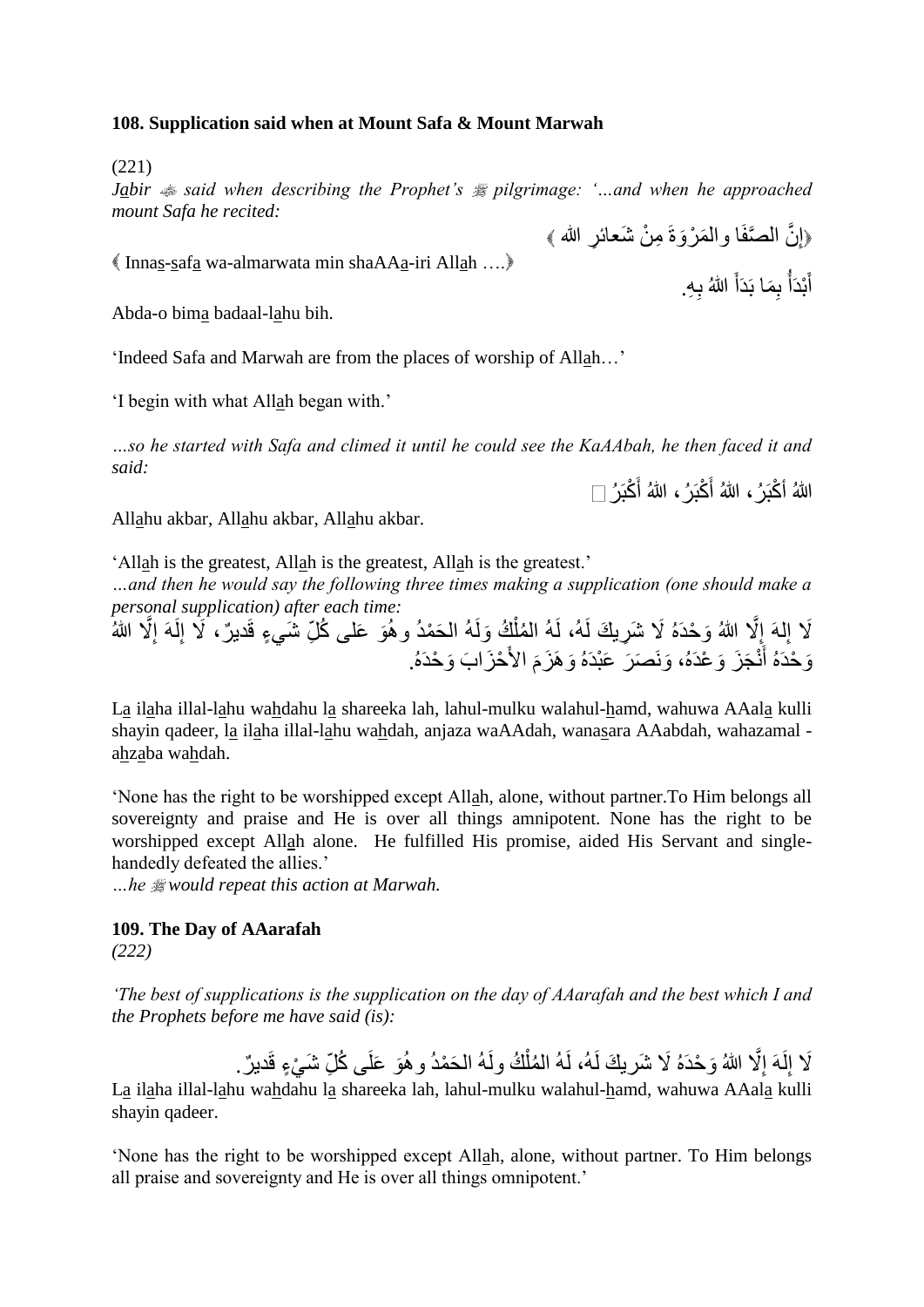# **110. At the Sacred Site (Al-MashAAar Al-Haram)**

**111.**  *(223)* 

*Jabir said: 'He rode Al-Qaswa until he reached Al-MashAAar Al-Haram, he then faced the qiblah, supplicated to Allah, and extoled His greatness and oneness. He stood until the sun shone but left before it rose.'*

*Al-Qaswa*: The name of the Prophet's *camel.*

# **112. When throwing each pebble at the Jamarat**

i.e. Stoning the three areas at Mina during Hajj. (224) *Every time the Prophet*  $\frac{1}{26}$  *threw a pebble at any of the three jamarat, he would say:* اللّٰهُ أَكْبَرُ .

Allahu akbar.

'Allah is the greatest'

*…on completion of the first jamarah, he advanced a little, stood facing the qiblah, raised his hands and supplicated. He also did this after the second jamarah but not the third.'*

### **112. At the black stone**

(225)

*'The Prophet circled the KaAAbah on a camel, every time he reached the black stone he would point to it with his staff and say:*

اللهُ أَكْبَرُ .

Allahu akbar 'Allah is the greatest'

### **113. Supplication made against an enemy**

(226)

اللَّهُمَّ مُنْزِلَ الكِتَابِ سَريعَ الْحِسابِ اهْزِمَ الأَحْزَابَ اللَّهُمَّ اهْزِمْهُمْ وَزَلْزِلْهُمْ. ĺ í َّ نَ<br>م َّ Allahumma munzilal-kitab, sareeAAal-hisab, ihzimil-ahzab, allahummah-zimhum wazalzilhum.

'O Allah, Revealer of the Book, Swift at reckoning, defeat the confederates. O Allah, defeat them and convulse them.'

### **114. What to say when in fear of a people**

(227)

اللَّهُمَّ اكْفِنِيهِمْ بِما شِئْتَ. َّ

Allahummak-fineehim bima shi/t.

'O Allah, protect me from them with what You choose.'

#### **115. What to say at times of amazement and delight** (228)

سُبْحَانَ اللهِ!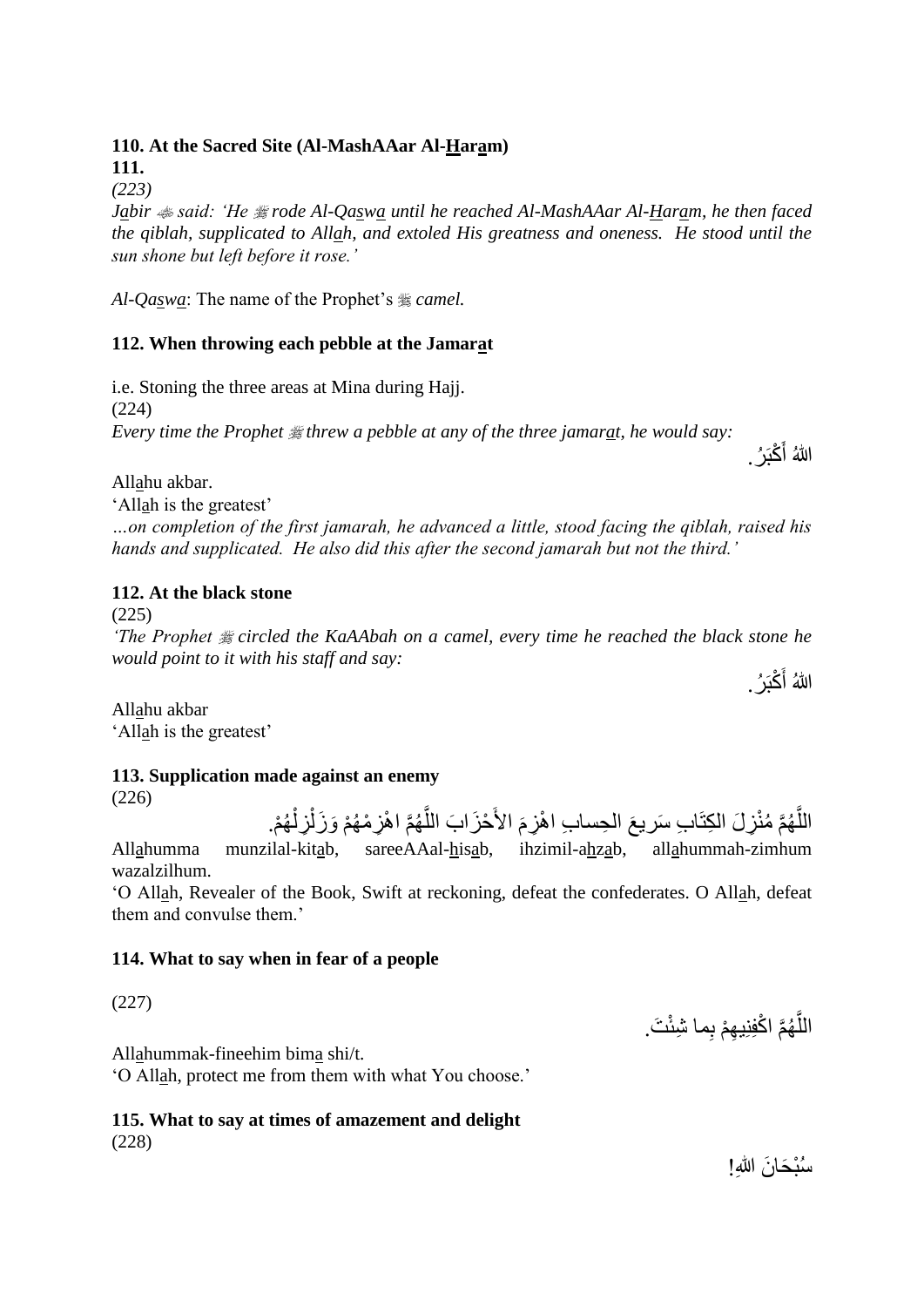Subhanal-lah!. 'How perfect Allah is.' (229)

Allahu akbar. 'Allah is the greatest.'

#### **116. What to do upon receiving pleasant news**

(230)

*The Prophet would prostrate in gratitude to Allah* تعالى و تبارك *upon receiving news which pleased him or which caused pleasure.* 

#### **117. What to say and do when feeling some pain in the body**

(231) *'Place your hand at the site of the pain and say:*

Bismil-lah (three times) 'In the name of Allah' (three times) *…the supplicate seven times:*

َحاِذ ر. )سبع مرات( َوأ ِجد َ د َرتِ ِه َم ن َشِّر َما أ َوق باهللِ عوذ َ أ

aAAoothu billahi waqudratih min sharri ma ajidu wa-ohathir. (seven times).

'I take refuge in Allah and within His omnipotence from the evil that I feel and am wary of.' (seven times)

### **118. What to say when in fear of afflicting something or someone with one's eye**

*The Evil Eye*: To look at something and be impressed with it, causing harm to befall it. This "looking" *may or may not* involve jealousy, and can occur *unintentionally*, *indeed be part of a person's nature!* A person can even inflict harm *on himself*.

From the supplications for the protection against the Evil Eye:

اللَّهُمَّ بارِك عَلَـيه. ا<br>ا

Allahumma barik AAalayh. 'O Allah, send blessing upon him.'

ما شاءَ الله، لا قُوَّةَ إلاَّ بـالله.

Ma shaal-lah, la quwwata illa billah.

'(this is) that which Allah has willed, there is no power except with Allah.' (232)

*'If you see something from your brother, yourself or wealth which you find impressing, then invoke blessings for it, for the evil eye is indeed true'.*

### **119. Etiquette of retiring for the night**

(233)

*'When night falls (i.e. Al-Maghrib), restrain your children (from going out) because at such time the devils spread about. After a period of time has passed, let them be. Shut your doors and mention Allah's name, for verily the devil does not open a shut door, tie up your waterskins and mention Allah's name, cover your vessels with anything and mention Allah's name and put out your lamps.'*

اللهُ أَكْبِرُ !

بِسْمِ اللهِ (ثَلاثاً) **ِ**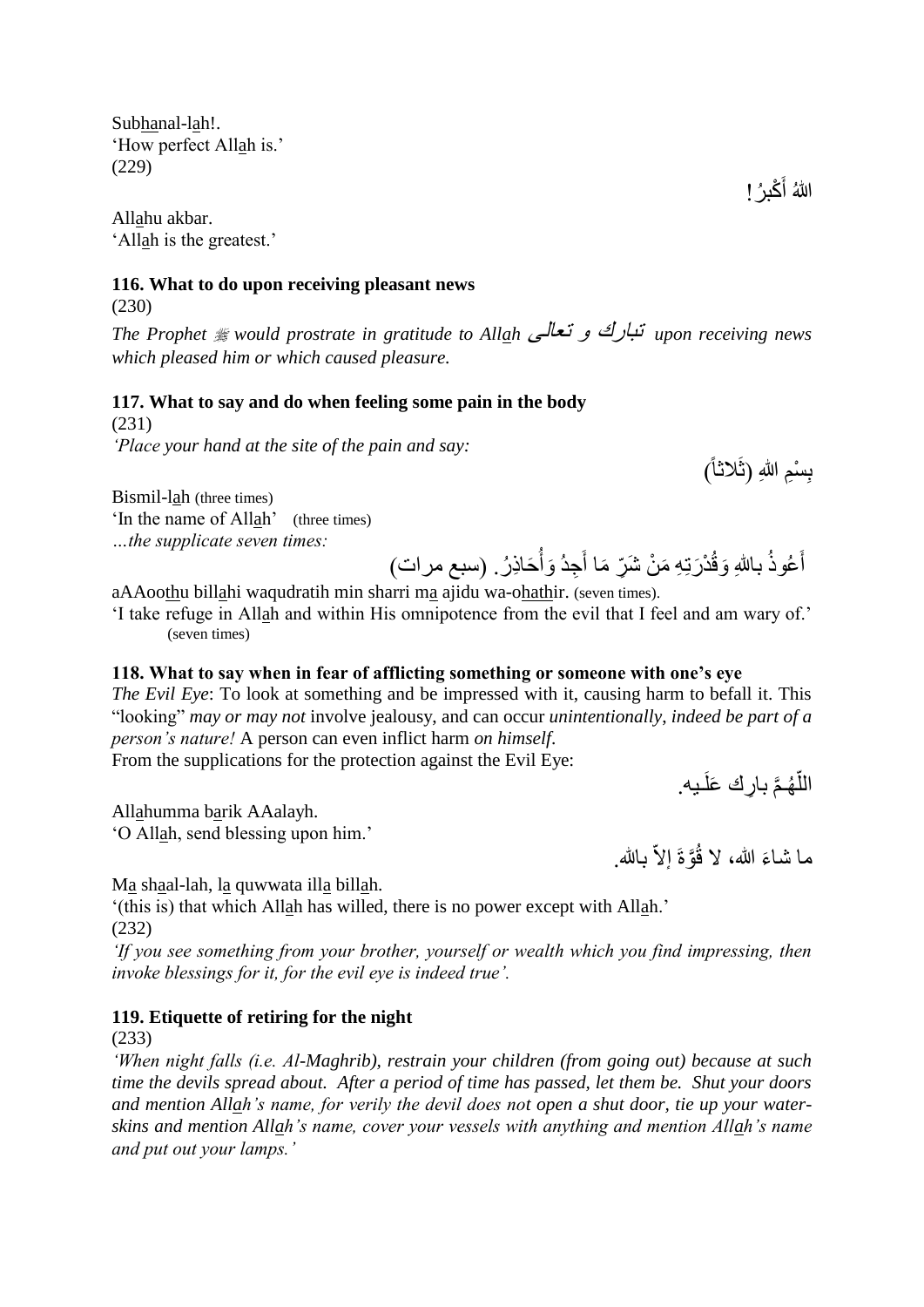#### **120. The Talbiyah**

(234)

لَّبَيْكَ اللَّهُمَّ لَبَّيْكَ، لَبَّيْكَ لَا شَرِيكَ لَكَ لَبَّيْكَ، إِنَّ الْحَمْدَ والنِّعْمَةِ، لَكَ والمُلْكُ، لَا شَرِيكَ لَكَ. ِ َّ ĺ Labbaykal-lahumma labbayk, labbayka la shareeka laka labbayk, innal-hamda wanniAAmata laka walmulk, la shareeka lak.

'Here I am O Allah, (in response to Your call), here I am. Here I am, You have no partner, here I am. Verily all praise, grace and sovereignty belong to You. You have no partner.'

# **121. What to say when startled**

(235)

La ilaha illal-lah.

'None has the right to be worshipped except Allah.'

# **122. What is said to a Kafir when he sneezes**

(236)

Yahdeekum wayuslihu balakum. 'May Allah guide you and rectify your condition.'

# **123. Returning a greeting to a Kafir**

(237) *'When the people of the Book greet you, reply by saying:*

WaAAalaykum. 'And upon you.'

# **124. When insulted while fasting**

(238) Innee sa-im, innee sa-im. 'I am fasting, I am fasting.'

#### **125. When slaughtering or offering a sacrifice** (239)

بِسْمِ اللهِ واللهُ أَكْبَرُ اللَّهُمَّ مِنْكَ ولَكَ اللَّهُمَّ تَقَبَّلْ مِنِّي. َّ َّ **∣** Bismil-lah wallahu akbar, allahumma minka walak, allahumma taqabbal minnee.

'In the name of Allah, and Allah is the greatest. O Allah, (it is) from You and belongs to You, O Allah, accept this from me.'

# **126. What is said to ward off the deception of the Obstinate Shaytans**

(240)

أَعُوذُ بكَلِمَاتِ اللهِ النَّامَّاتِ الَّتِي لَا يُجَاوِزُ هُنَّ بَرٌّ ولَا فَاجِرٌ مِنْ شَرِّ مِا خَلقَ، وبَرَأَ وذَرَأَ، ومِنْ اُ َ نْمَرِّ مَا يَنْزِلُ مِنَ السَّمَاءِ ومنْ شَرِّ مَا يَعْرُجُ فيهَا، ومِن شَرِّ مَا ذَرَأَ في الأَرْضِ ومِنْ شَرِّ مَا َ

وَ عَلَـٰدِكُم.

إِنِّي صَائِمٌ، إِنِّي صَائِمٌ.

لا إِلهَ إلاَّ اللهُ. ِ

يَهْدِيكُمْ اللهُ ويُصلِحُ بَالَكُمْ.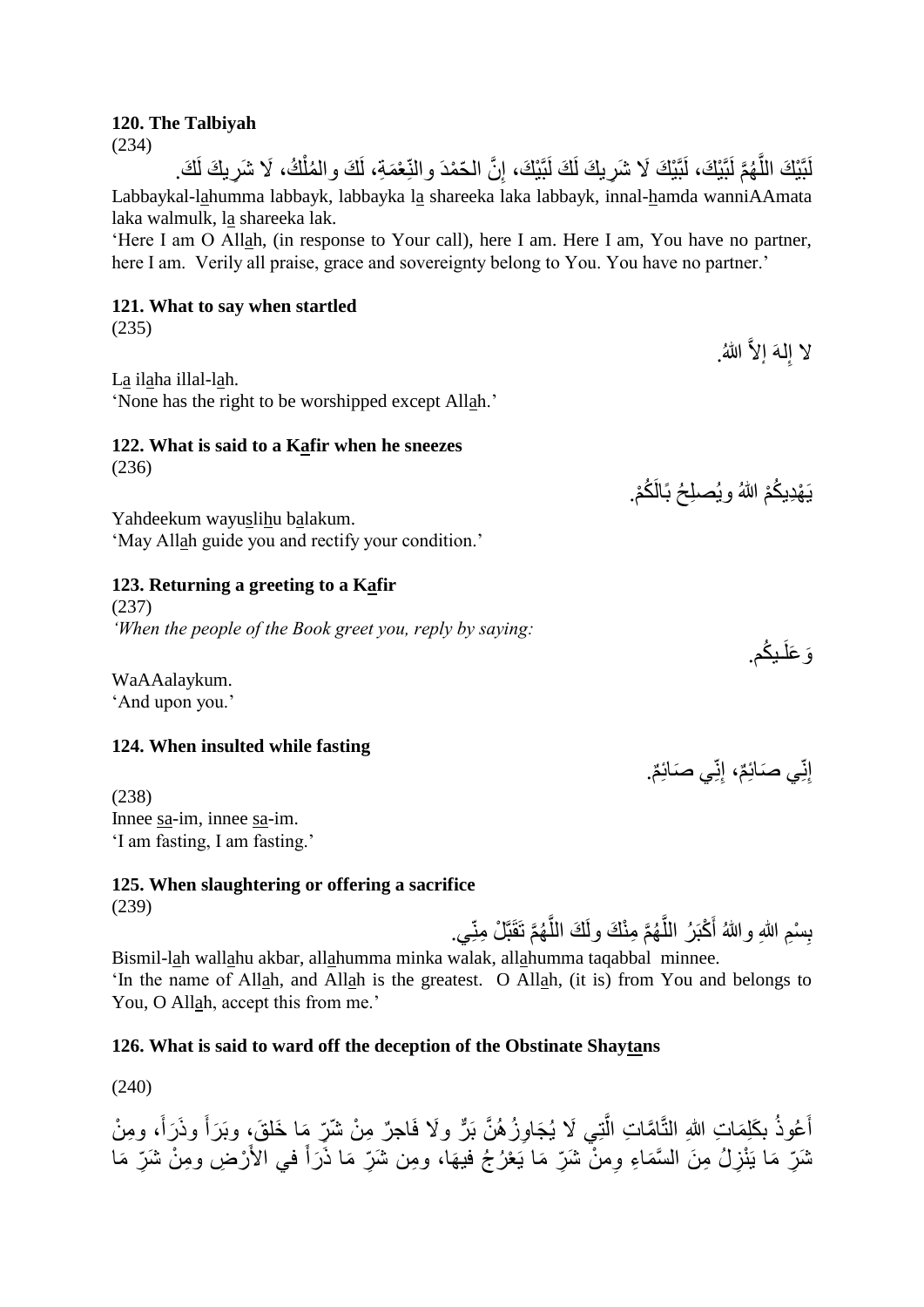َّال َطا ِ ِر ٍق إ ِر، و ِم ن َشِّر ك ّلِ طا ِل والنَّها ي َّ ِن الل ِوم ن َشِّر فِتَ َها، ط يَ ر ق ب َخ يٍر يَا خ ر ج ِم ن يَ ِرقاً َر ح َم ن.

aAAoothu bikalimatil-lahit-tammat, allatee la yujawizuhunna barrun wala fajir min sharri ma khalaq, wabaraa watharaa, wamin sharri ma yanzilu minas-sama/, wamin sharri ma yaAAruju feeha, wamin sharri ma tharaa fil-ard, wamin sharri ma yakhruju minha, wamin sharri fitnanil-layli wannahar, wamin sharri kulli tariqin illa tariqan yatruqu bikhayrin ya Rahman.

'I take refuge within Allah's perfect words which no righteous or unrighteous person can transgress, from all the evil that He has created, made and originated. (I take refuge) from the evil that descends from the sky and the evil that rises up to it. (I take refuge) from the evil that is spread on Earth and the evil that springs from her, and I take refuge from the evil of the tribulations of night and day, and the evil of one who visits at night except the one who brings good, O Merciful One.'

#### **127. Seeking forgiveness and repentance**

(241)

*'The Messenger of Allah said: 'By Allah, I seek forgiveness and repent to Allah, more than seventy times a day.'*

#### (242)

*He also said: 'O People, Repent! Verily I repent to Allah, a hundred times a day.'* (243) *He also said: 'Whoever says:*

أَسْتَغْفِرُ اللهَ الَّذِي لَا إِلَهَ إلَّا هُوَ الْحَيُّ الْقَيْوُمُ وأَنُوبُ إِلَيهِ. لَ ا<br>ءِ َ ِ اُ َ

Astaghfirul-lahal-lathee la ilaha illa huwal-hayyul-qayyoomu wa-atoobu ilayh. 'I seek Allah's forgiveness, besides whom, none has the right to be worshipped except He, The Ever Living, The Self-Subsisting and Supporter of all, and I turn to Him in repentance.' *…Allah would forgive him even if he was one who fled during the advance of an army.'*

#### (244)

*He said: 'The nearest the Lord comes to His servant is in the middle of the night, so if you are able to be of those who remember Allah at that time, then be so.'*

#### (245)

*He also said: 'The nearest a servant is to his Lord is when he is prostrating, so supplicate much therein.'*

#### (246)

*He also said: 'verily my heart becomes preoccupied, and verily I seek Allah's forgiveness a hundred times a day.'*

preoccupied: i.e. in a state of '*forgetfulness'*. The Prophet  $*$  always used to increase in his remembrance of his Lord, in attaining a nearness to Allah and having consciousness of Allah to the extent that if this intensity lessened in anyway, he would regard it as a sin and would then race to seek forgiveness from Allah.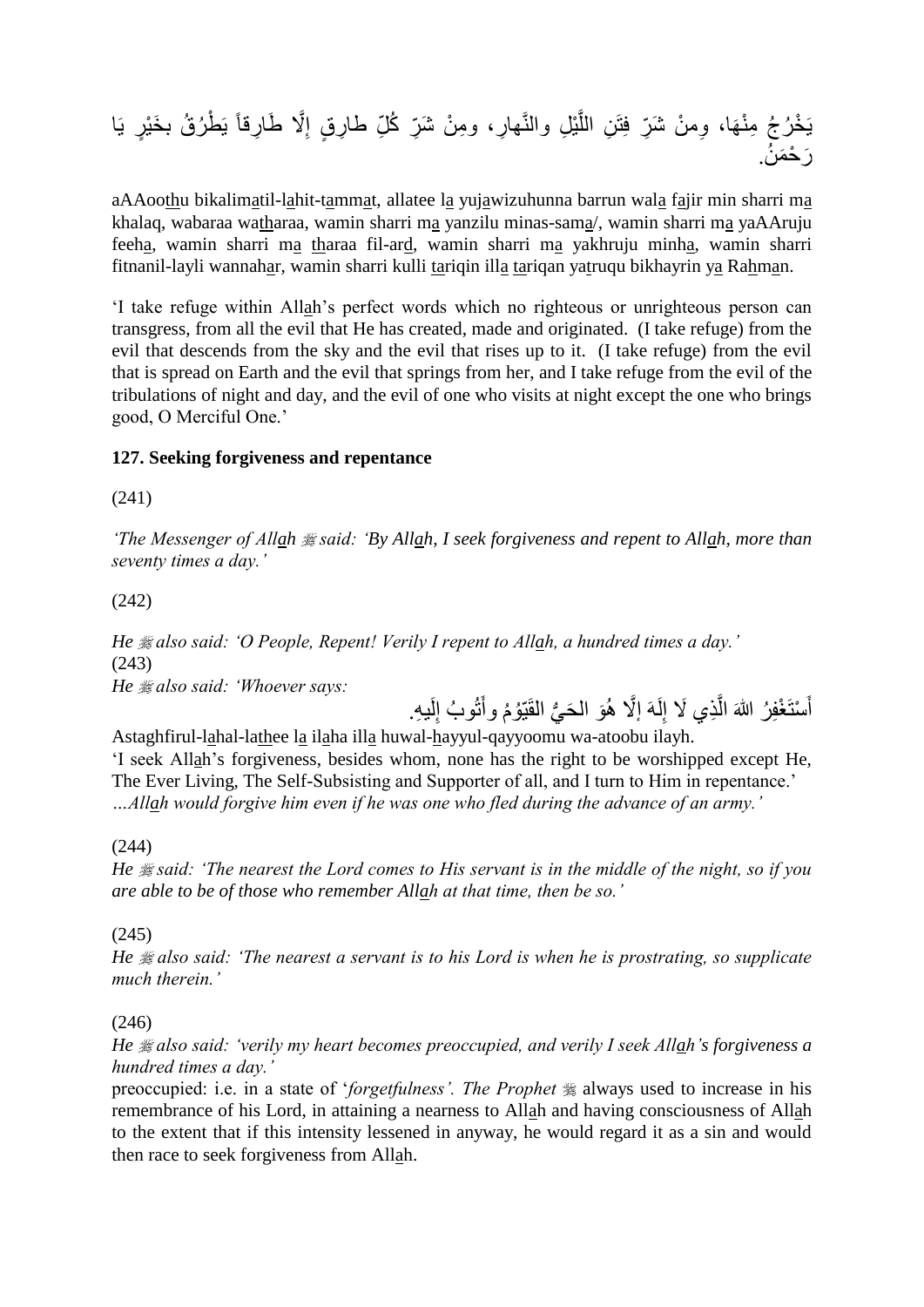#### **128. Excellence of remembrance and glorification of Allah**

(247)

Abu Hurayrah  $\triangleq$  reported that the Messenger of Allah  $\triangleq$  said: 'Whoever says:

لَا إِلَهَ إِلَّا اللهُ وَحْدَهُ لَا شَرِيكَ لَهُ، لَهُ المُلْكُ وَلَهُ الحَمْد، و هُوَ عَلـى كُلِّ شَيءٍ قَديرٌ . (مائـة مرـة). ĺ ِ ِ La ilaha illal-lahu wahdahu la shareeka lah, lahul-mulku walahul-hamd, wahuwa AAala kulli shayin qadeer.(one hundred times)

'None has the right to be worshipped except Allah, alone, without partner. To Him belongs all sovereignty and praise and He is over all things omnipotent.'

*…a hundred times during the day, has the reward of freeing ten slaves, a hundred good deeds are recorded for him and a hundred bad deeds are wiped away and he has gained refuge from the devil that day until evening and none shall come with anything better except someone who has done more.'*

(248) *'Whoever says:*

سُبْحَانَ اللهِ وَبِحَمْدِهِ. (مائـة مر ة فـي اليوم)

Subhanal-lahi wabihamdih. (one hundred times daily)

'How perfect Allah is and I praise Him.'

*…a hundred times during the day, his sins are wiped away, even if they are like the foam of the sea.'*

(249)

*Abu Hurayrah reported that the Messenger of Allah said: 'Whoever says at morning and evening time:*

سُبْحَانَ اللهِ وبِحَمْدِهِ (حين يصبح وحين يمسي)

Subhanal-lahi wabihamdih.(at morning & evening time)

'How perfect Allah is and I praise Him.'

*…one hundred times, none shall come on the Day of Resurrection with anything better except someone who has said the same or even more.'*

morning: after prayer until the sunrises, evening: after AAasr prayer until the sunsets, however some scholars say: after the sunsets and onwards.

(250)

*Aboo Ayyoob Al-Ansaree related that The Prophet said: 'Whoever says:*

لَا إِلَهَ إِلَّا اللهُ وَحْدَهُ لَا شَرِيكَ لَهُ، لَهُ المُلْكُ وَلَهُ الحَمْدُ و هُوَ عَلـى كُلِّ شَيءٍ قَديرٌ . ĺ ِ ِ La ilaha illal-lahu wahdahu la shareeka lah, lahul-mulku walahul-hamd, wahuwa AAala kulli shayin qadeer.

'None has the right to be worshipped except Allah, alone, without partener. To Him belongs all sovereignty and praise and He is over all things omnipotent.'

…..*ten times is like one who has freed four souls from among the children of IsmaAAeel.'*

(251)

Aboo Hurayrah  $\approx$  reported that the Messenger of Allah  $\approx$  said:'(There are) Two words, (which are ) light on the tongue, heavy on the Scale and beloved to The Most Gracious: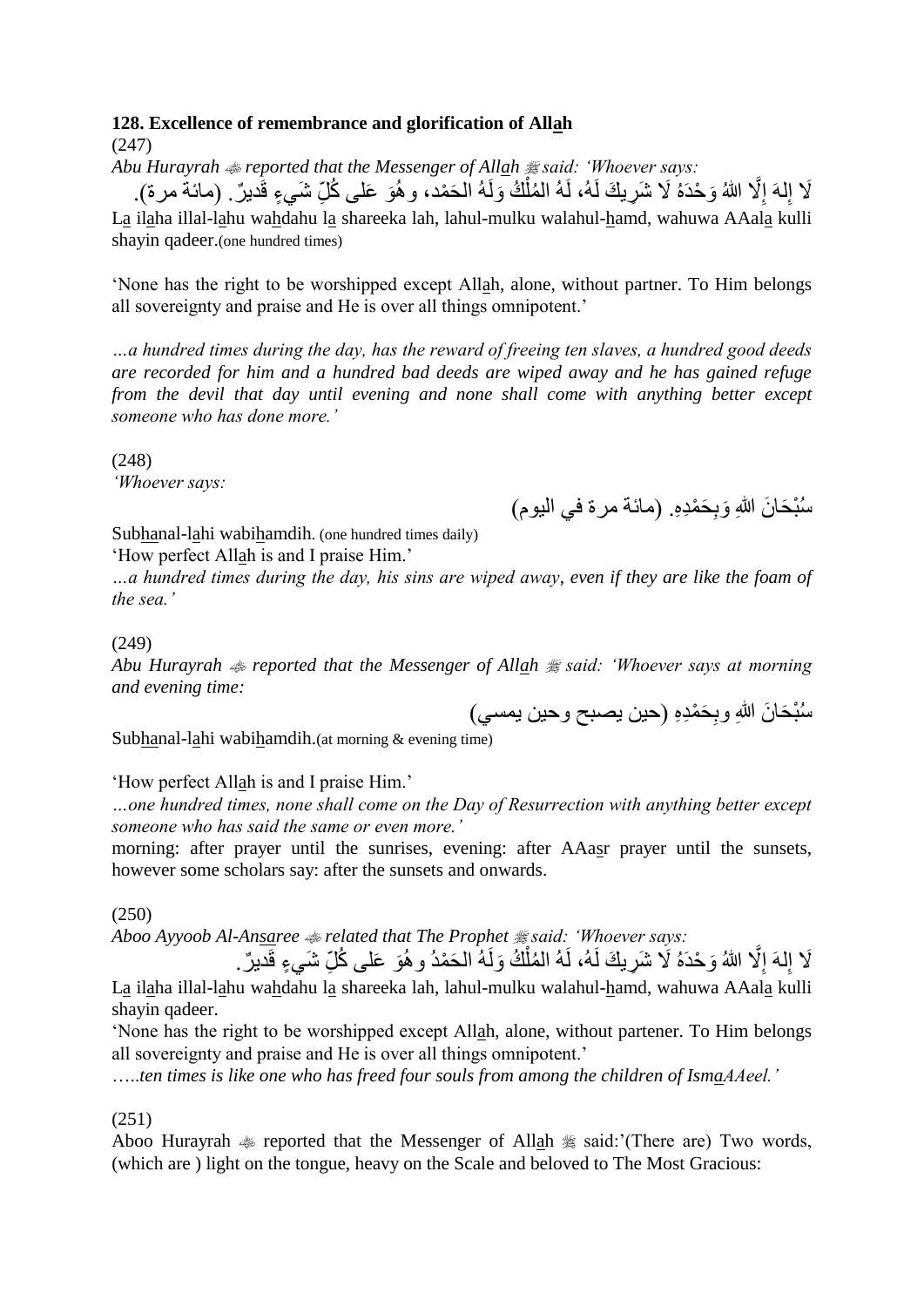َسُبْحَانَ اللهِ وَبِحَمْدِهِ وَسُبْحَانَ اللهِ الْعَظِيمِ.

Subhanal-lahi wabihamdih, wasubhanal-lahil-AAa*th*eem.

' How perfect Allah is and I praise Him. How perfect Allah is, The Supreme.'

(252)

*Aboo Hurayrah reported that the Messenger of Allah said: 'Saying:*

سُبْحَانَ اللهِ، والْحَمْدُ للهِ، لَا إِلَـهَ إلَّا اللهُ واللهُ أَكْبَرُ . ِ Subhanal-lah, walhamdu lillah, la ilaha illal-lah wallahu akbar.

' How perfect Allah is, and all praise is for Allah. None has the right to be worshipped except Allah, and Allah is the greatest.'

….. *is more beloved to me than everything the sun has risen over.'*

(253)

*Sa'd*  $\triangleq$  *said: 'We were sitting with the Messenger of Allah*  $\triangleq$  *and he said: 'Are any of you unable to gain a thousand good deeds each day?' Somebody then asked him*  $\frac{1}{2}$  *: How does one achieve a thousand good deeds? He replied: 'He should say:*

سُبْحَانَ الله.ِ

Subhanal-lah.

'How perfect Allah is.'

….*one hundred times, for a thousand good deeds are recorded for him or a thousand bad deeds are wiped away.'*

(254)

*Jabbir related that the Prophet said: 'Whoever says:*

سُبْحَانَ اللهِ الْعَظِيمِ وبِحَمْدِهِ.

Subhanal-lahil-AAa*th*eemi wabihamdih.

' How perfect Allah is . The Supreme, and I praise Him.' *…..a palm tree is planted for him in paradise.'*

*(255)* 

*'AAabdullah Ibn Qays related that the Prophet said to him: ' O 'AAabdullah Ibn Qays, shall I not inform you of a treasure from the treasures of paradise?' He then said: 'Say:*

َلَا حَوِلَ وَلَا قُوَّةَ إِلَّا بِاللهِ. ِ

La hawla wala quwwata illa billah. 'There is no might nor power except with Allah.'

(256)

*' the most beloved words to Allah are four:*

سُنْحَانَ اللهِ، والْحَمْدُ للهِ، ولَا إِلَـهَ إِلاَّ اللهُ واللهُ أَكْبَرُ ل ِ

Subhanal-lah, walhamdu lillah, wala ilaha illal-lah, wallahu akbar.

' How perfect Allah is, all praise is for Allah. None has the right to be worshipped except Allah and Allah is the greatest.'

….*it does not matter which of them you start with.'*

(257)

*SaAAd Ibn Abee Waqqas narrated that a man came to the Messenger of Allah and said to him: 'Teach me something which I should say?' He said: 'Say:*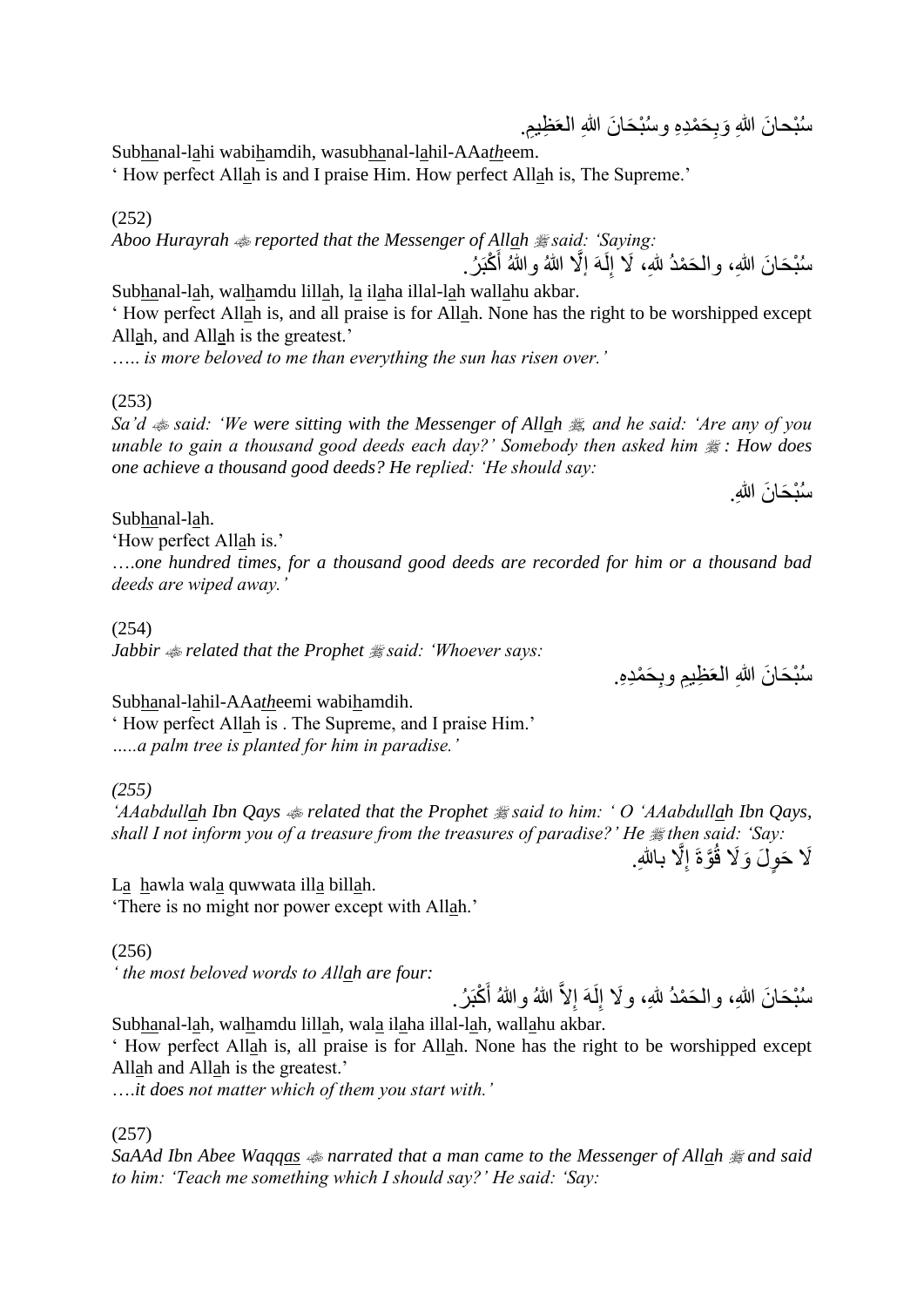َكثيرا،ً س ب َحا َن هللاِ َر ِّب العَا َح مد هللِ َ كبَ ر َكبيراَ وال َال َشِري َك لَه ، هللا أ َو حدَه َّال هللا ِ لهَ إ لَمي َن َال إ ، َال ِ َح ِكيِم. ِز ال ّال باهللِ العَزي ِ َّوةَ إ َح و َل َوَال ق

La ilaha illal-lah, wahdahu la shareeka lah, Allahu akbaru kabeera, walhamdu lillahi katheera, subhanal-lahi rabbil-AAalameen, la hawla wala quwwata illa billahil-AAazeezil-hakeem.

'None has the right to be worshipped except Allah, alone without partener. Allah is most great and much praise is for Allah. How perfect Allah is, Lord of the worlds. There is no might nor power except with Allah, The Exalted in might, The Wise.'

*…the man then said: 'These are for my Lord, and what is for me?' He replied: 'Say:*

اللَّهُمَّ اغْفِرْ لِي، وارْحَمْنِي، واهْدِنِي، وارْزُقْنِي. َّ

Allahummagh-fir lee, warhamnee, wahdinee, warzuqnee. 'O Allah, forgive me, have mercy upon me, guide me and grant me sustenance.'

(258)

*Tariq Al-AshjaAAee said: 'When someone would embrace Islam, the Prophet would teach him how to perform prayer and then order him to supplicate with the following words:* اللَّهُمَّ اغْفِرِ لِي، وارْحَمْنِي، واهْدِنِي، وعَافِنِي وارْزُقْنِي. َّ

Allahummagh-fir lee, warhamnee, wahdinee, waAAafinee warzuqnee. 'O Allah, forgive me, have mercy upon me, guide me, give me health and grant me sustenance.'

(259)

*Jabir Ibn 'AAabdullah*  $\triangleq$  *related that the Messenger of Allah*  $\triangleq$  *said: 'Verily, the best supplication is:*

الْحَمْدُ لِلَّهِ. Ĺ

Alhamdu lillah 'All praise is for Allah.' …*and indeed, the best form of remembrance is:*

َلَا إِلَه إِلَّا اللهُ. ا<br>پ ِ

La ilaha illal-lah. 'None has the right to be worshipped except Allah.'

(260)

*'The everlasting righteous deeds:* سُبْحَانَ اللهِ، والْحَمْدُ للهِ، لَا إِلَـهَ إَلَّا اللهُ واللهُ أَكْبَرُ وَلَا حَوْلَ وَلَا فُوَّةَ إلَّا بـاللهِ. ِ Ĺ

Subhanal-lah, walhamdu lillah, la ilaha illal-lah, wallahu akbar, wala hawla wala quwwata illa billah.

'How perfect Allah is, and all praise is for Allah. None has the right to be worshipped except Allah, and Allah is the greatest. There is no might nor power except with Allah.'

#### **129.How the prophet \* made tasbeeh**